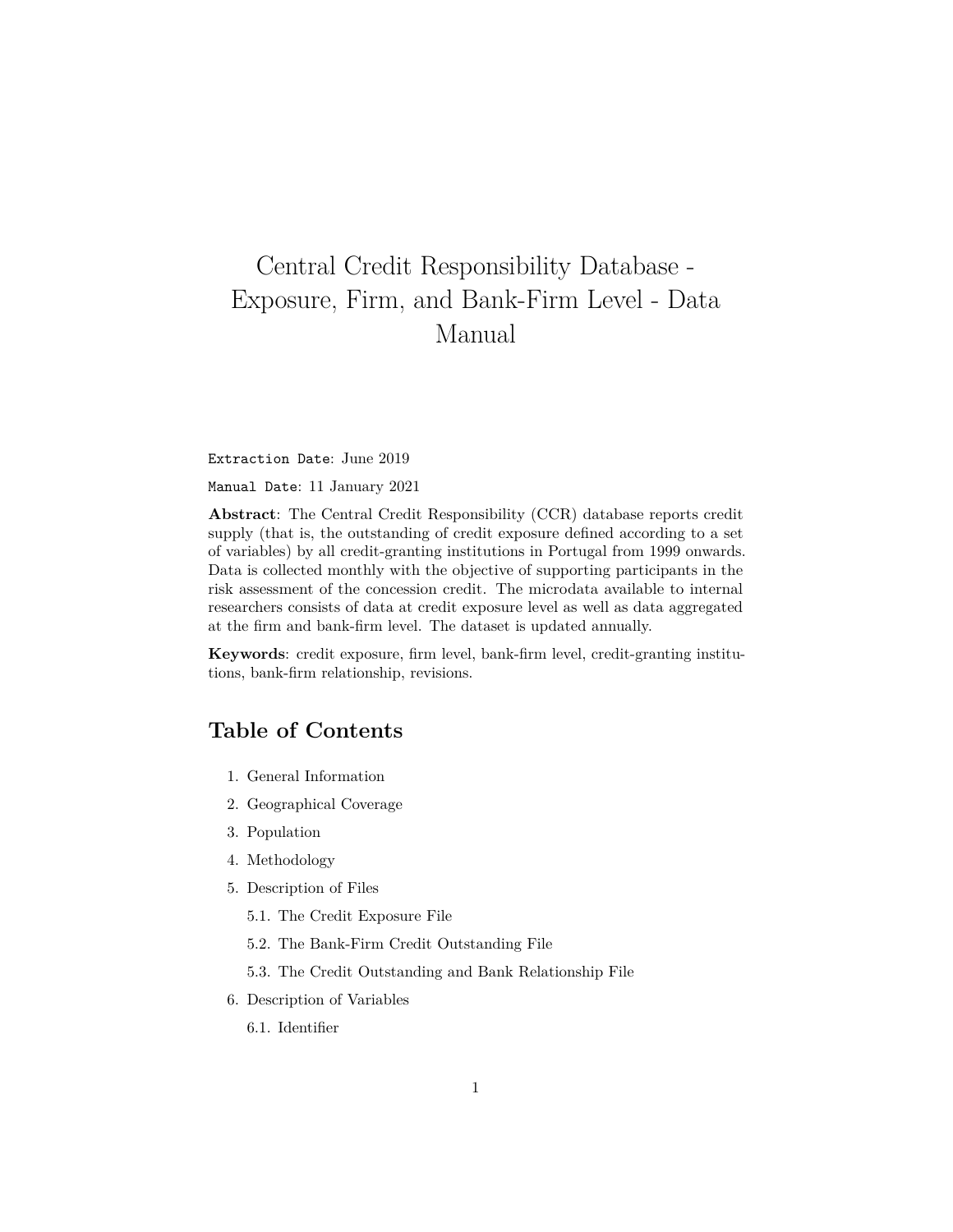- 6.2. [Credit Exposure](#page-10-0)
- 6.3. [Credit Outstanding](#page-30-0)
- 6.4. [Bank Relationship](#page-36-0)
- 7. [Basic Descriptive Statistics](#page-37-0)
- 8. [Building Compatible Series Using Credit Exposure Data](#page-38-0)
	- 8.1. [Relevant Filters](#page-38-1)
	- 8.2. [Compatibility Issues](#page-39-0)
	- 8.2.1. [Credit Situation](#page-0-0)
	- 8.2.2. [Debt Maturity](#page-0-0)
	- 8.2.3. [Exposure Restructuring](#page-0-0)
	- 8.2.4. [Special Characteristics](#page-0-0)
	- 8.2.5. [Guarantor](#page-0-0)
	- 8.2.6. [Collateral](#page-0-0)
	- 8.2.7. [Additional Concerns](#page-0-0)
- 9. [Legislation](#page-48-0)
- 10. [Citation of This Dataset](#page-50-0)
- 11. [Auxiliary Files](#page-50-1)
- 12. [Useful Links](#page-51-0)
- 13. [Useful Ado Files](#page-52-0)
	- 13.1. [Harmonization of Variables Over Time](#page-52-1)
	- 13.2. [Aggregation](#page-52-2)
	- 13.3. [Construction of Firm Default Profile](#page-0-0)
	- 13.4. [Construction of Bank-Firm Relationship Spells](#page-0-0)
- 14. [Frequently Asked Questions](#page-55-0)
- 15. [References](#page-55-1)
- <span id="page-1-0"></span>16. [Appendix](#page-56-0)

# **General Information**

Data Type : Longitudinal Data

Unit of Analysis : Credit Exposure, Firm, Firm-Bank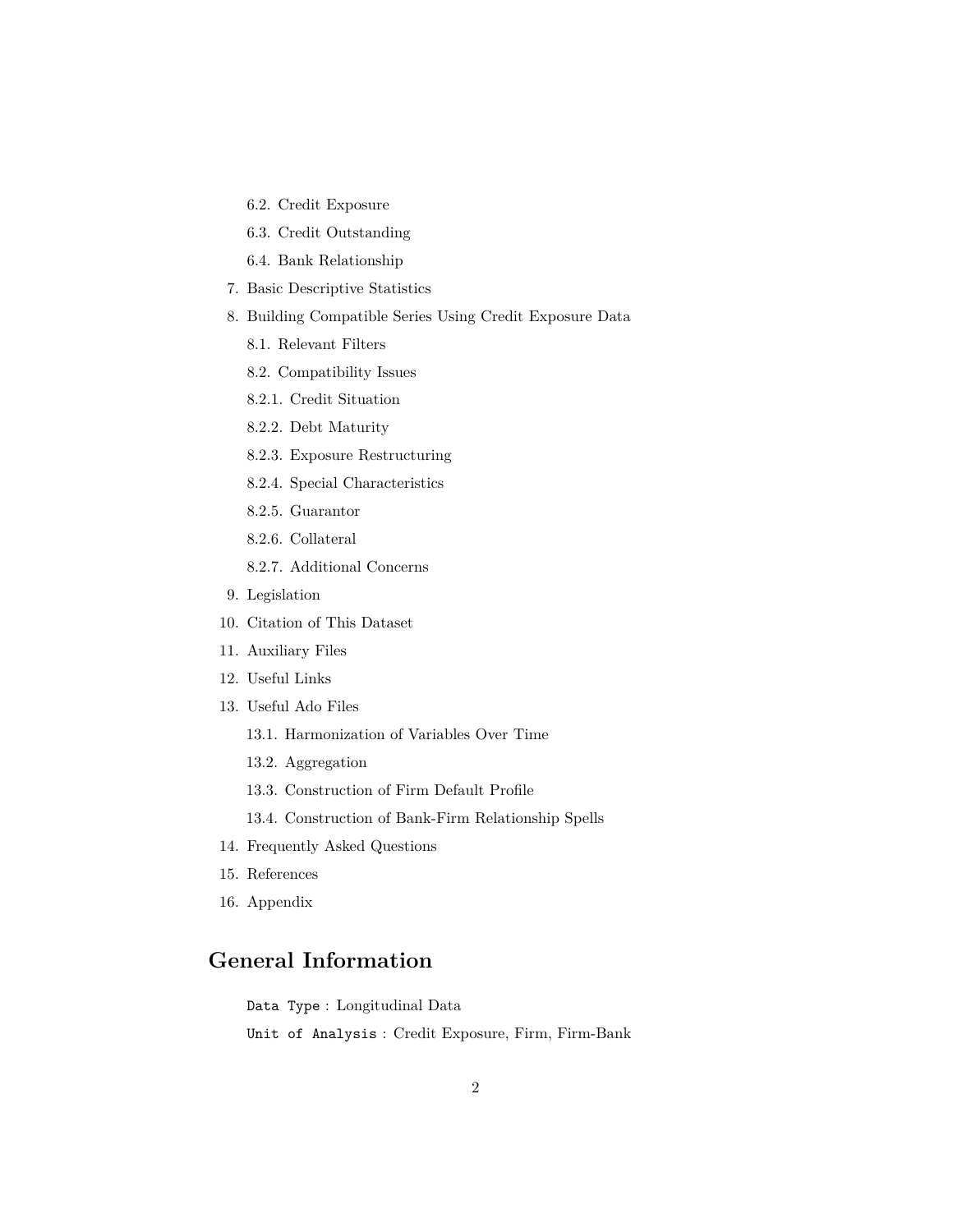Frequency : Monthly

Start Date : January, 1999

Most Recent Date : August, 2018

Reference Date : the last day of a month

Data Organization : data is organized in three datafiles: the credit exposure file (EXP), the bank-firm level credit outstanding file (CO). All files are in long format and are available in Stata format and the firm level credit outstanding & bank relationship file (COBR).

Version of the Data : the data made available by BPLIM corresponds to a data freeze at a certain time of the year. Therefore, all files contain the information as reported in the extraction date. The most recent update of the data occurred in April 2019.

Languages Available : For the exposure level data, variables labels are available in Portuguese and in English.  $<sup>1</sup>$  $<sup>1</sup>$  $<sup>1</sup>$  For the firm and the</sup> bank-firm level data, variables labels are only available in English.

Data Access : These datasets, after anonymization, are available to internal researchers. External researchers can access the firm level credit outstanding & bank relationship file (COBR) under certain conditions.[2](#page-2-2)

Digital Object Identifier: 10.17900/CRC.FRM.Jun2019.V1; 10.17900/CRC.FRMBNK.Jun2019.V1; 10.17900/CRC.EXP.Jun2019.V1.

# <span id="page-2-0"></span>**Geographical Coverage**

The Central Credit Responsibility (CCR) includes mainly firms operating in mainland Portugal and autonomous regions - Azores and Madeira.

Although credit information on the indebtedness of foreign firms are available in CCR, the obligation to provide credit information by financial institutions (Portuguese or foreign) on foreign firms has changed over time.

Following the Memorandum among the national central banks in the European Union<sup>[3](#page-2-3)</sup>, credit exposures (more than 25000 euros) of Portuguese collective persons obtained from financial institutions located in the subscribed countries also started to be reported in 2005. From 2006, loans granted to foreign firms in

<span id="page-2-1"></span><sup>1</sup>To see the labels in English type the following command line in Stata: "label language en". If you use version 14 of Stata and choose to see the labels in Portuguese, you have to translate from extended ASCII to Unicode.

<span id="page-2-2"></span><sup>2</sup>Conditions for data access for external researchers are detailed in the disclosure control regulation.

<span id="page-2-3"></span><sup>&</sup>lt;sup>3</sup>In addition to Portugal, the countries currently subscribed include Germany, Austria, Belgium, Spain, France, Italy, Czech Republic and Romania.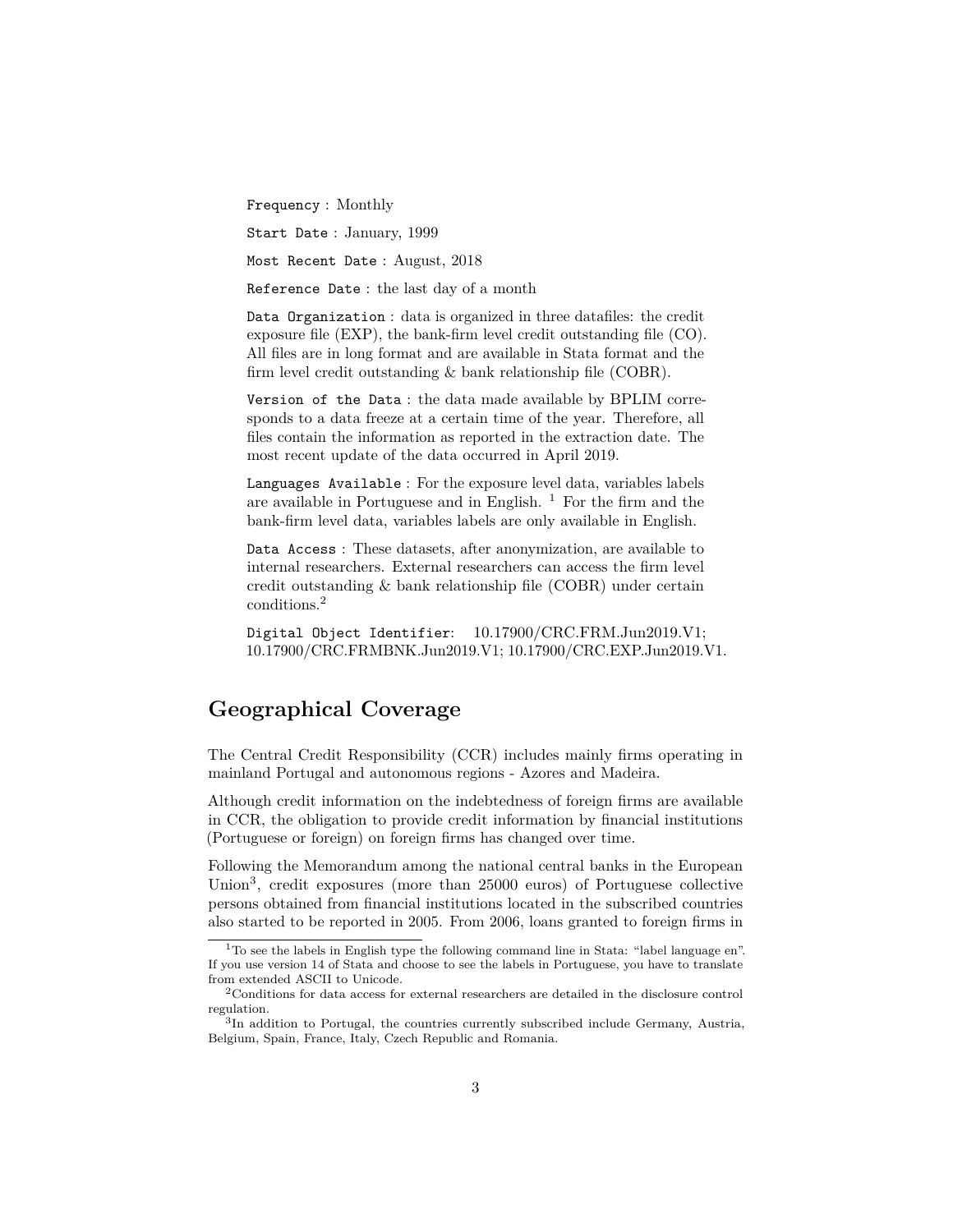Portugual were requested to report according to the Instrução nº 7/2006. From 2009, credit extended to Portuguese firms by foreign branches of Portuguese banks is identifiable through the variable *paisbalcaoid*. [4](#page-3-2)

# <span id="page-3-0"></span>**Population**

The Central Credit Responsibility (CCR) collects data on the indebtedness of borrowers (including collective persons, individual entrepreneurs and private persons) as reported by credit-granting institutions (institutions operating in Portugal or foreign branches of Portuguese banks).

All credit obligations above the reporting threshold are included, regardless if the credit is in good standing or in situations of non-compliance. The current mandatory loan registration threshold in Portuguese Credit Responsibility is 50 euros.[5](#page-3-3) But firms have the discretion to file the credit below the thresholds.

The entities participating in CCR include: banks, saving banks, mutual agricultural credit banks, financial credit institutions, leasing companies, factoring companies, securitization companies, mutual guarantee societies, and financial companies for credit acquisitions.[6](#page-3-4)

Although the information is collected at the credit exposure level (EXP), BPLIM also provides data aggregated at the firm (COBR) and bank-firm level (CO). Private persons, individual entrepreneurs, and guarantors are excluded from the COBR and CO files.

**Comment** : Some financial institutions in Portugal have experienced acquisitions and/or mergers, which induced credit flows from one institution to another. The list of participating entities have therefore changed over time. The current list can be found *[here](#page-0-0)*

Also note that the coverage of borrowers in CCR changed over time. Some individuals may be included in the firm version of the CCR because they were classified as entrepreneurs. Before 2009, these individuals are identifiable because they have the NIPC codes beginning with 8. After 2009, these individuals were reassigned NIPC codes that either begin with 5 or 9 (consistent with a firm) or 1 or 2 (consistent with an individual). As a result, discontinuities in the coverage of firms of different types and a noticeable gap in firm exits and entries can be observed in January, 2009.

<span id="page-3-2"></span><span id="page-3-1"></span><sup>4</sup>CCR only includes foreign credits originated in the MOU countries (that is, Germany, Austria, Belgium, Spain, France, Italy, Czech Republic and Romania) since 2005. The reporting threshold (25000 euros) in this case is higher than that for firms resident in Portugal (50 euros since 2009). Please note that the COBR file (firm level data) and the CO file (bank-firm level data) do not include foreign firms.

<span id="page-3-3"></span> $5$ The mandatory loan registration thresholds have changed over time. It was 10 euros before 2009.

<span id="page-3-4"></span> ${}^6\mathrm{A}$  few institutions which do not grant credit but the Banco de Portugal sees as relevant are also included in the CCR (for example restructuring funds).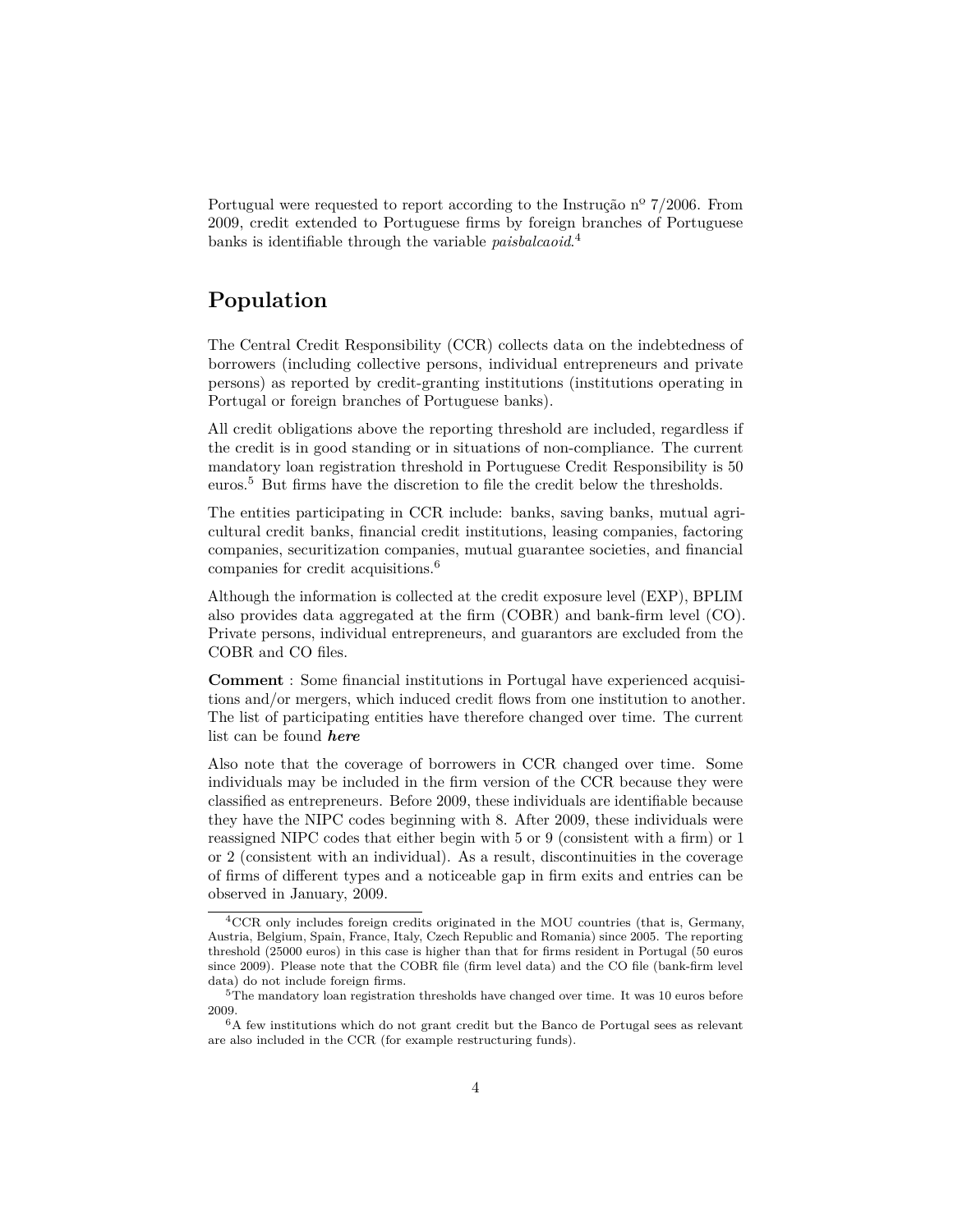# **Methodology**

The Central Credit Responsibility (CCR) plays a crucial role in monitoring and assessing credit risk at the institution and the economy levels. The participating entities are obliged to report to the Banco de Portugal their credit balances by the end of each month, thus reflecting the situation of the liabilities of their customers by that date. Banco de Portugal is responsible for centralizing and disseminating the credit information after quality control. The identification of the debtors is cross-checked with other sources, ensuring that the identification exists and is valid.<sup>[7](#page-4-1)</sup> Besides, to ensure the accuracy of the credit reports, the reporting banks and financial companies are required to verify and correct erroneous reports as soon as possible.

The original dataset comprises the credit exposure data, characterized using a predefined set of contractual conditions. All credit obligations are included, regardless if the credit is in good standing or in situations of non-compliance, but only those with an amount equal to or greater than the reporting threshold must be notified. Although the Banco de Portugal collects information at the exposure level, data aggregated at the firm level and at the bank-firm level is also made available.

The CCR has undergone some major revisions. Due to these revisions, there are some series breaks that may affect analysis. Of particular relevance is the revision in 2009, framed by Decree-Law no. 204/2008, of October 14, which streamlined the coding for a number of categorical variables and included data on maturity of loans, overdue loan class, collateral and special characteristics for the first time. To make the aggregated variables compatible over time, we have adopted necessary steps to harmonize the data. Available variables and their construction methods are detailed in the *[Description of Variables](#page-7-2)* section.

Additional cleaning is conducted at BPLIM. In particular, the values that were reported in different scales and in other currencies were converted to euros. Therefore, regardless of the denominated currency, the value of the exposure is always expressed in euros. For confidentiality, firms are anonymized through unique identifiers.

# <span id="page-4-0"></span>**Description of Files**

Three data files are proposed: the credit exposure file (EXP), the bank-firm level credit outstanding file (CO) and the firm level credit outstanding & bank relationship file (COBR).

<span id="page-4-1"></span><sup>7</sup>For instance, the file of the taxpayers' identification numbers (NIF) managed by the Tax and Customs Authority (TA) and the National File of Collective Persons (FNPC) managed by the Ministry of Justice) are cross checked.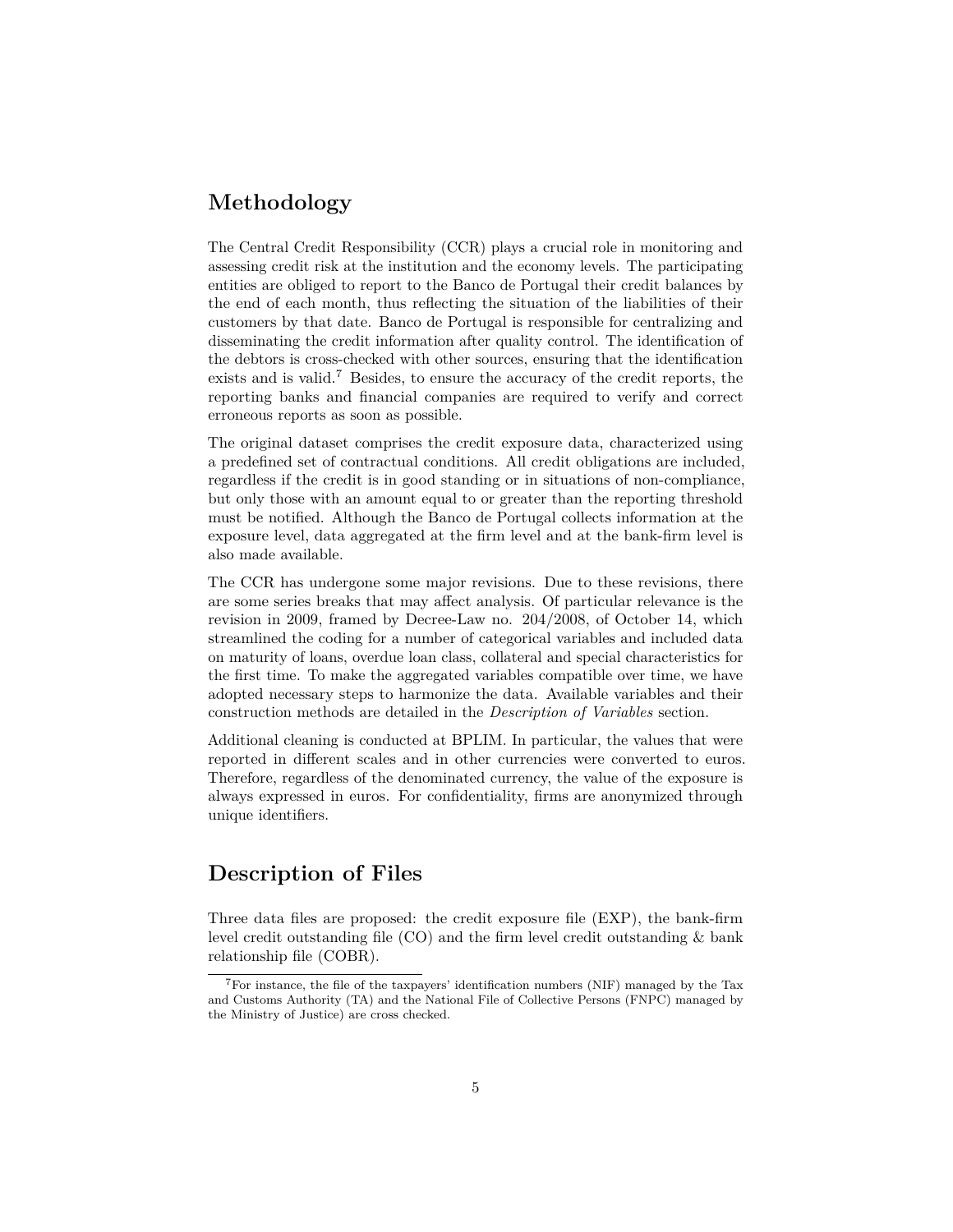

Figure 1: **Figure 1**: Data map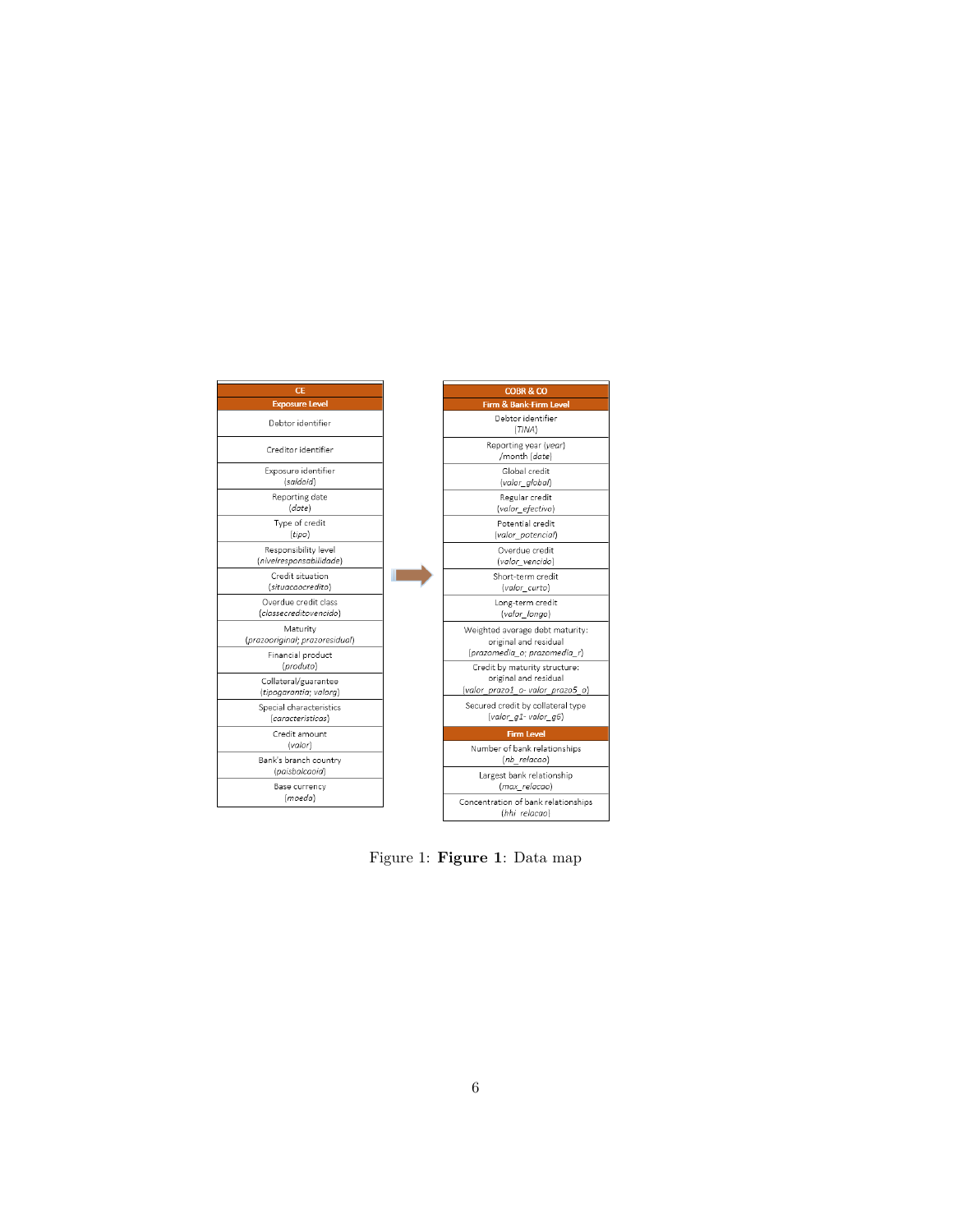**The credit exposure file (EXP)**: Each row corresponds to one exposure in a given month, with the exposure characterized according to a predefined set of exposure-specific variables (credit situation, responsibility level, financial product, overdue class, original maturity, residual maturity, amount, and credit's base currency, etc.).

**The bank-firm level credit outstanding file (CO)**: Each row corresponds to a bank-firm pair in a given month.

**The firm level credit outstanding & bank relationship file (COBR)**: Each row corresponds to a firm in a given month.

<span id="page-6-0"></span>Some variables are only calculated after 2009, for example, weighted average debt maturity (original and residual). Examples are illustrated in *[Appendix](#page-56-0)*.

### *A. The Credit Exposure File*

Three data files are provided for credit exposure data: the general exposure characteristics file, the collateral information file, and the special characteristics file.

The general exposure characteristics files (excluding collateral information and special characteristics) are identified by the following nomenclature:

### *CRC\_A\_MFRMEXP\_YYYY\_MMMYY\_BAL\_V01.dta,*

### **where** *YYYY* **is the reporting year;** *MMMYY* **is the extraction month.**

Each credit exposure is denoted by the variable *cina*.

The collateral information files (only available from 2009) report the collateral type and the collateral value for secured credit. One can merge the collateral information file with the exposure characteristics file using the variable *cina*. One credit exposure may be associated with more than one collateral.

The collateral information files are identified by the following nomenclature:

### *CRC\_A\_MFRMEXP\_YYYY\_MMMYY\_COLL\_V01.dta,*

### **where** *YYYY* **is the reporting year;** *MMMYY* **is the extraction month.**

The special characteristics files (only available from 2009) specify credit exposures with special characteristics and/or credit exposures extended according to special regimes, for instance, credit used in a securitization operation and credit for protecting permanent housing property (as framed by Decree-Law103/2009). One can merge the special characteristics file with the exposure characteristics file using the variable *cina*. One credit exposure may be associated with more than one special characteristics.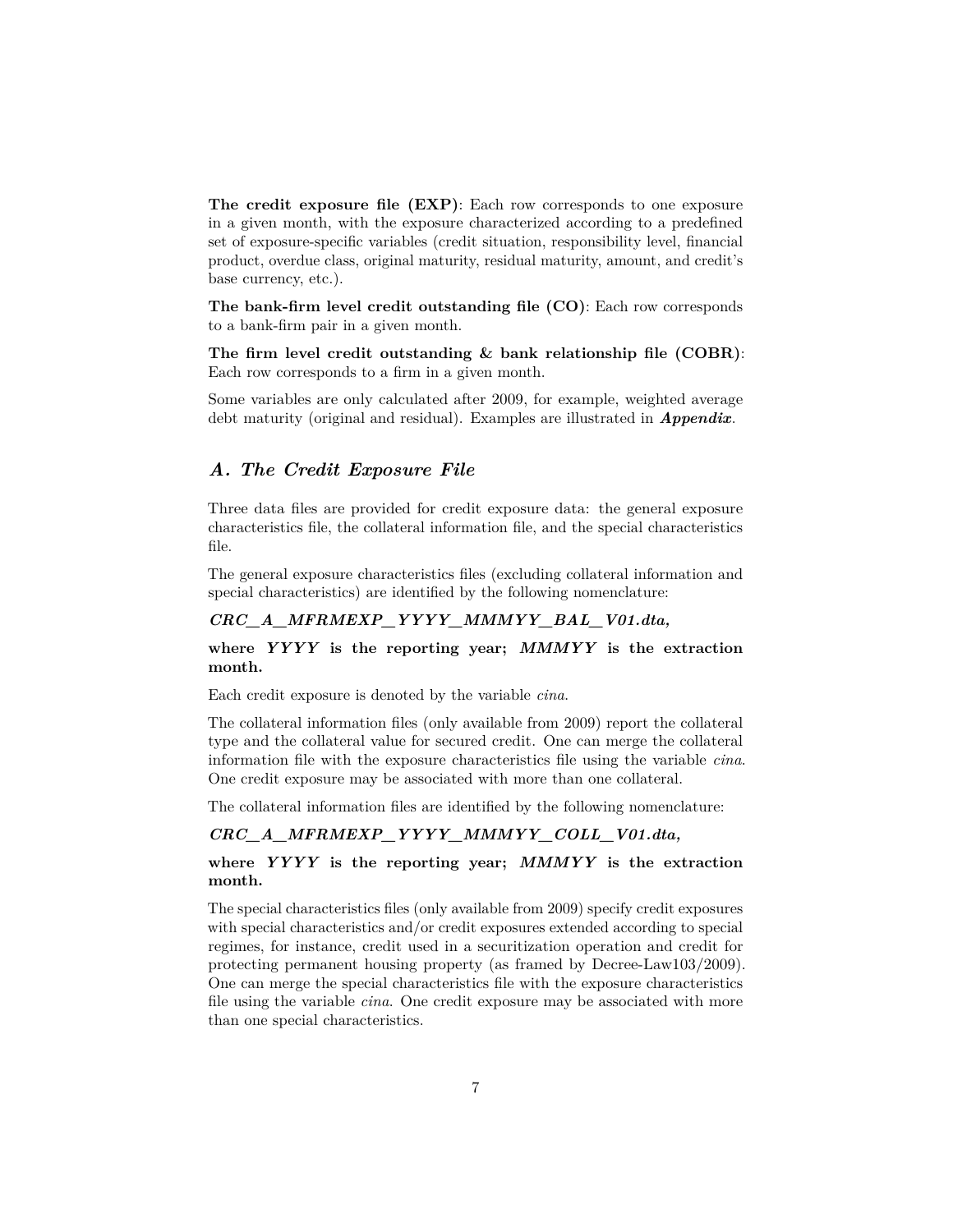The special characteristics files are identified by the following nomenclature:

# *CRC\_A\_MFRMEXP\_YYYY\_MMMYY\_SCHAR\_V01.dta*

<span id="page-7-0"></span>**where** *YYYY* **is the reporting year;** *MMMYY* **is the extraction month.**

### *B. The Bank-Firm Credit Outstanding File*

The bank-firm level data is organized in the credit outstanding (CO) file and has the following nomenclature:

### *CRC\_A\_MFRMBNK\_YYYY\_MMMYY\_COBR\_V01.dta*

**where** *YYYY* **is the reporting year;** *MMMYY* **is the extraction month.**

<span id="page-7-1"></span>Bank-firm relationship variables are not presented in this data file. The "*relationspell*" ado, provided at BPLIM, can be used to generate these variables.

### *C. The Credit Outstanding and Bank Relationship File*

The firm level data is organized in the credit outstanding & bank relationship (COBR) file. Some variables are only calculated after 2009, for example, weighted average debt maturity (original and residual).

The data files have the following nomenclature:

# *CRC\_A\_MFRM\_YYYY\_MMMYY\_COBR\_V01.dta*

**where** *YYYY* **is the reporting year;** *MMMYY* **is the extraction month.**

<span id="page-7-2"></span>Monthly dataset is presented in files with the following nomenclature:

# **Description of Variables**

# <span id="page-7-3"></span>*A. Identifier*

• Debtor identifier

Unique identifier that enables tracking debtors over time. *tina* is the anonymized tax identification number, available in all files. It should be noted that reporting to CCR does not depend on the nationality of the debtors but their country of residence. In situations where a debtor is not resident in Portugal and does not have a tax number assigned in Portugal, the debtor is reported through a unique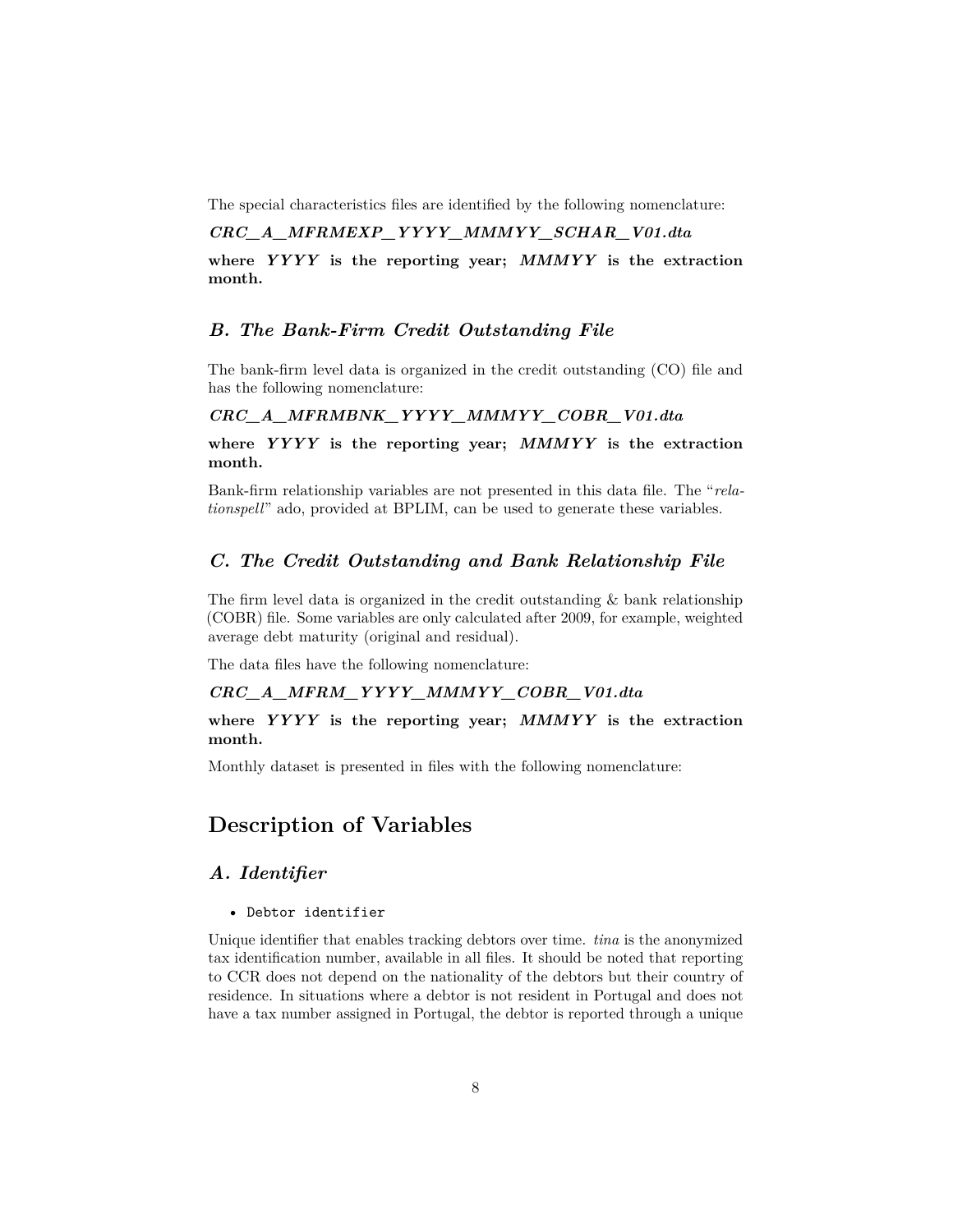code generated by the participating institution itself, namely "Source Code".[8](#page-8-0) Banco de Portugal controls the credibility of debtor identification in CCR by cross-checking other sources<sup>[9](#page-8-1)</sup> to ensure that the identification exists and is valid.

| Abbreviation | Definition                 |
|--------------|----------------------------|
| tina         | Anonymized firm identifier |

**Availability**: January, 1999-August, 2018

• Creditor identifier

Unique identifier that enables tracking creditors over time. *bina* is the anonymized bank identification number, available in the credit exposure file (EXP) and the bank-firm level credit outstanding file (CO).

| Abbreviation | Definition                 |
|--------------|----------------------------|
| bin a        | Anonymized bank identifier |

**Availability**: January, 1999-August, 2018

• Credit exposure identifier

Identifier for each credit exposure.

*cina* is the anonymized credit identification number, only available in the credit exposure file (EXP). For the same credit exposure, the code changes on a monthly basis and therefore cannot be used to follow a credit through time. This variable is, however, useful to merge with auxiliary data files of collateral and special characteristics.

| Abbreviation | Definition                      |
|--------------|---------------------------------|
| cina         | Anonymized credit<br>identifier |

**Availability**: January, 2009-August, 2018

#### <span id="page-8-0"></span>• Reference date

 ${}^{8}{\rm The}$ use of the Source Code allows compliance with the reporting of a firm/individual's liabilities resulting from all credit operations. However, the centralization and dissemination of centralized information for debtors reported with Source Code might be limited, since the same debtor will surely have a distinct code communicated by different institutions.

<span id="page-8-1"></span><sup>9</sup>For instance, the file of the taxpayers' identification numbers (NIF), managed by the Tax and Customs Authority (TA), and the National File of Collective Persons (FNPC), managed by the Ministry of Justice.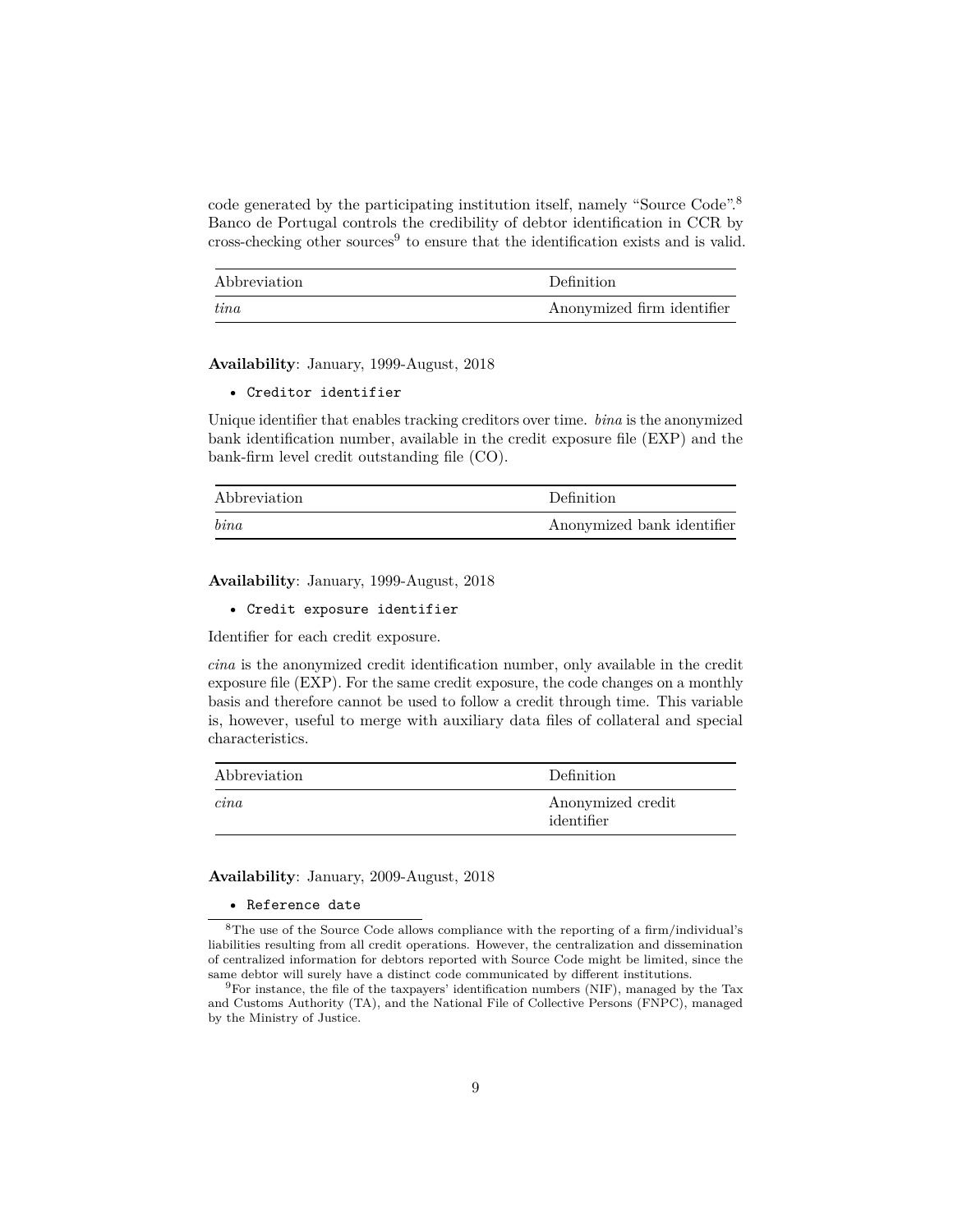The reference month of the data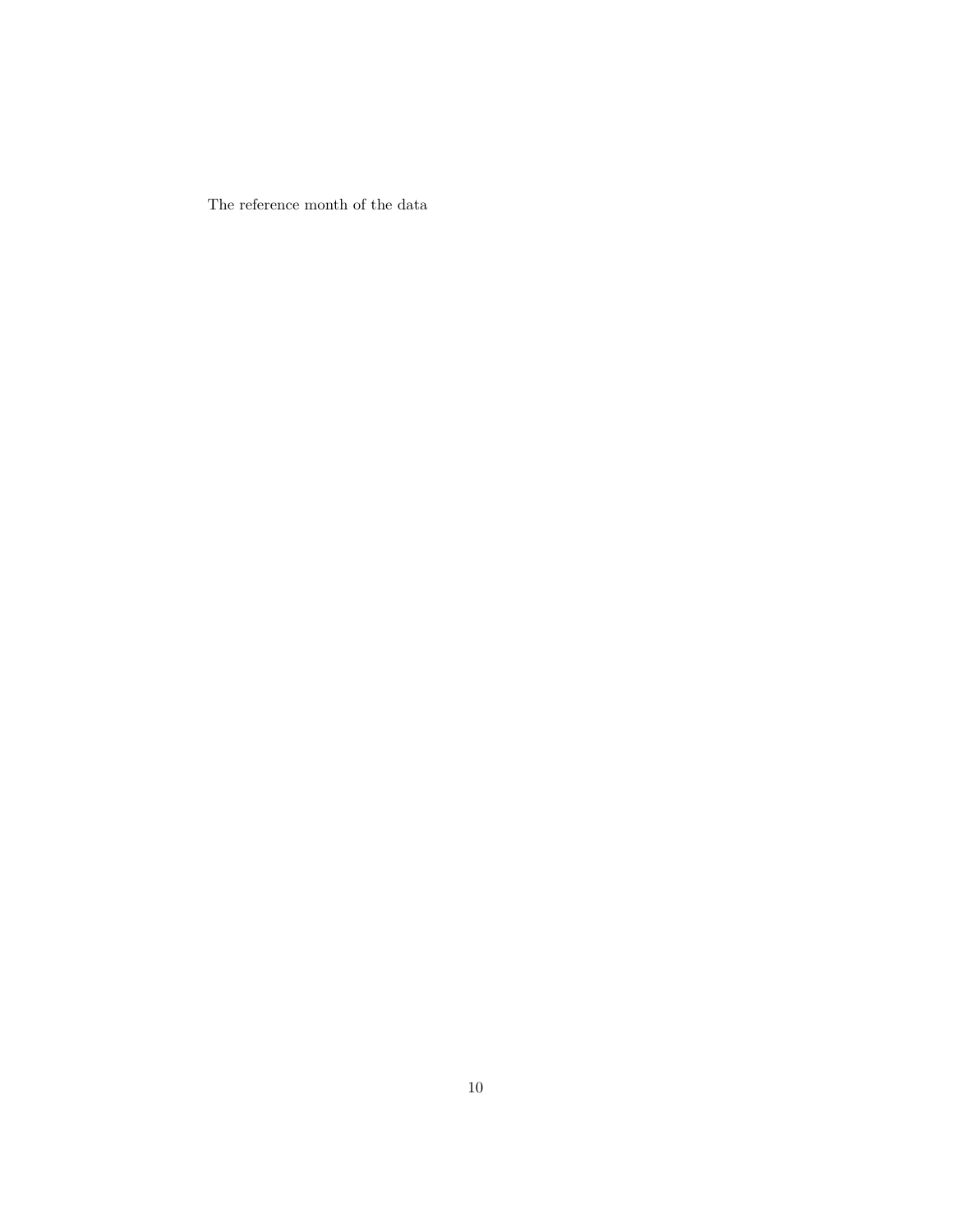| Abbreviation | Definition                     |
|--------------|--------------------------------|
| date         | Reference month of the<br>data |

<span id="page-10-0"></span>**Availability**: January, 1999-August, 2018

# *B. Credit Exposure*

### • Type of credit

The type of credit, reported in CCR before 2009, characterizes general credit status. The classification has changed over time. The first classification regime includes only the codes 1-7, defining different types of financial instruments. To facilitate further assessment of credit risk in Portugal, new categories of "credit in litigation" (code 8) and "written-off credit" (code 9) were introduced in January, 1993, and "renegotiated credit" (code 10) in November, 2001. Later, following the Instrução nº 7/2006, additional types (codes 11-14) were incorporated in October, 2006, including guarantees, sureties, and credit communicated by foreign central banks.

| Abbreviation  | Definition     |
|---------------|----------------|
| $tipocredito$ | Type of credit |

| Classification | Definition                                             |
|----------------|--------------------------------------------------------|
| 1              | Commercial                                             |
| $\overline{2}$ | Discount funding                                       |
| 3              | Other short term funding                               |
| 4              | Medium and Long term funding                           |
| 5              | Other responsibilities                                 |
| 6              | Off balance sheet liabilities (potential indebtedness) |
| 7              | Overdue Credit (non-performing loans)                  |
| 8              | Credit in litigation                                   |
| 9              | Written-off credit                                     |
| 10             | Renegotiated credit                                    |
| 11             | Guarantees provided by participating entities to       |
|                | ensure the compliance of credit operations by other    |
|                | participating entities                                 |
| 12             | Guarantees or sureties                                 |
| 13             | Effective credit communicated by foreign banks         |
| 14             | Potential credit communicated by foreign banks         |

**Availability**: January, 1999-December, 2008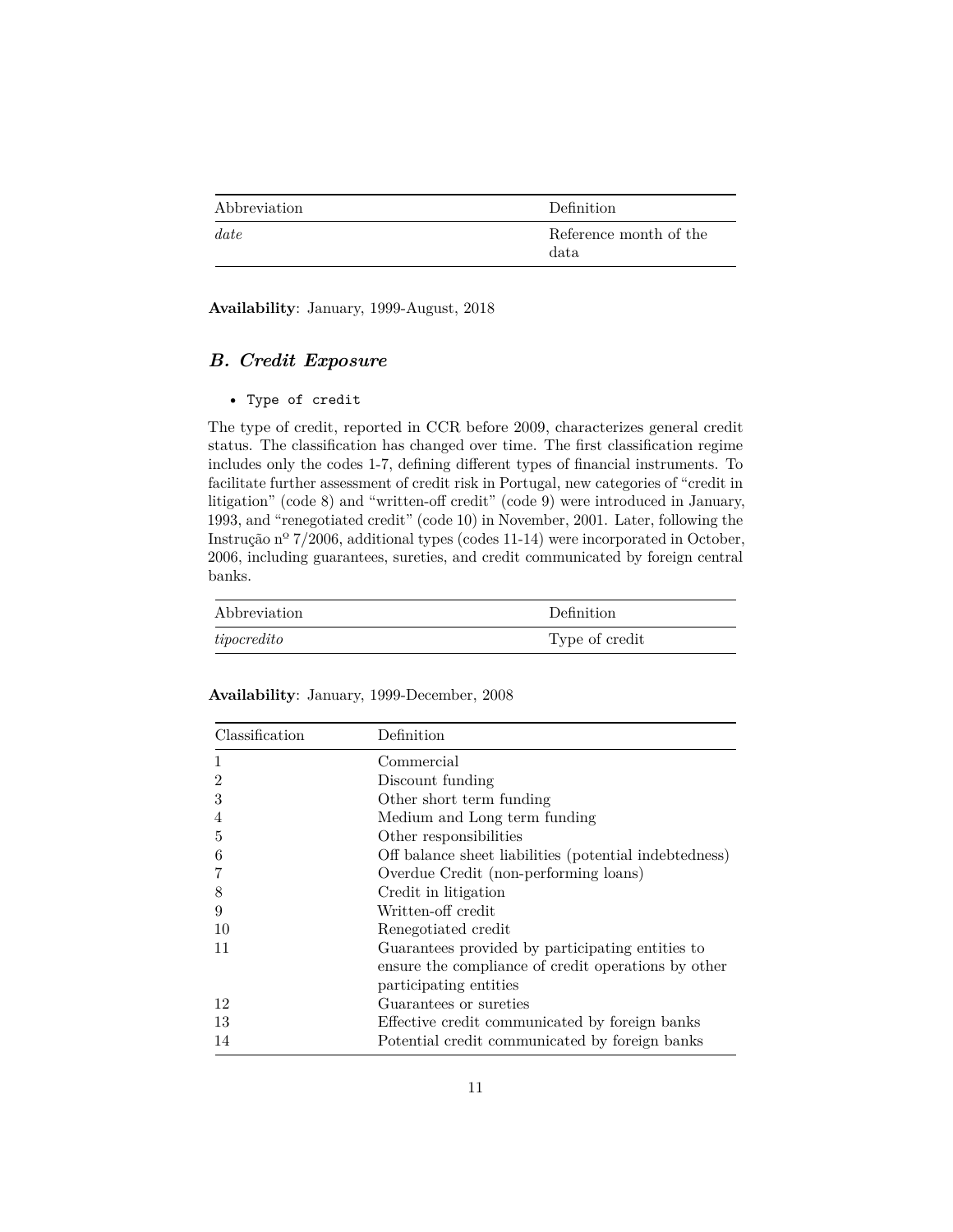#### • Responsibility level

The responsibility level characterizes the type of participation that the client has in a credit operation, allowing to distinguish between borrowers and sureties/guarantors and between individual and joint responsibilities.

The credit exposures for a debtor and its sureties/guarantor are communicated with identical characteristics, except for the variables associated with the level of responsibility and identification of the debtor.

The exposure of the guarantor is reported with characteristics similar to the secured exposure in all variables except for the followings: The identification of the party (debtor/guarantor); The responsibility level; The credit situation.

This variable is available from 1999 and has undergone a series of changes in classification, as framed by the Instrução nº 16/2001, the Instrução nº 7/2006, and the Instrução nº21/2008. To construct a harmonized series, one can use the ado file provided by BPLIM.

| Abbreviation             | Definition           |
|--------------------------|----------------------|
| nive lrespondi bili dade | Responsibility level |

| Classification        | Definition                                                        |
|-----------------------|-------------------------------------------------------------------|
| from January, 1999 to |                                                                   |
| October, 2001         |                                                                   |
| 1.                    | Individual credit                                                 |
| 11                    | Individual credit - savings-emigrant - acquisition of             |
|                       | buildings                                                         |
| 12                    | Individual credit - savings-emigrant - other                      |
|                       | activities                                                        |
| 13                    | Individual credit - savings-emigrant - buildings +                |
|                       | other activities                                                  |
| $\mathfrak{D}$        | Joint credit (credit more than one beneficiary) -                 |
|                       | $19$ debtor                                                       |
| 21                    | Joint credit 1 <sup>o</sup> debtor. - saving-emigrant -           |
|                       | acquisition buildings                                             |
| 22                    | Joint credit 1 <sup>o</sup> debtor. - saving-emigrant - other     |
|                       | activities                                                        |
| 23                    | Joint credit 1 <sup>o</sup> debtor. - saving-emigrant - buildings |
|                       | $+$ other activities                                              |
| 3                     | Joint credit (credit more than one beneficiary) -                 |
|                       | remaining debtors                                                 |
| 31                    | Joint credit-remaining debtors - saving-emigrant -                |
|                       | acquisition buildings                                             |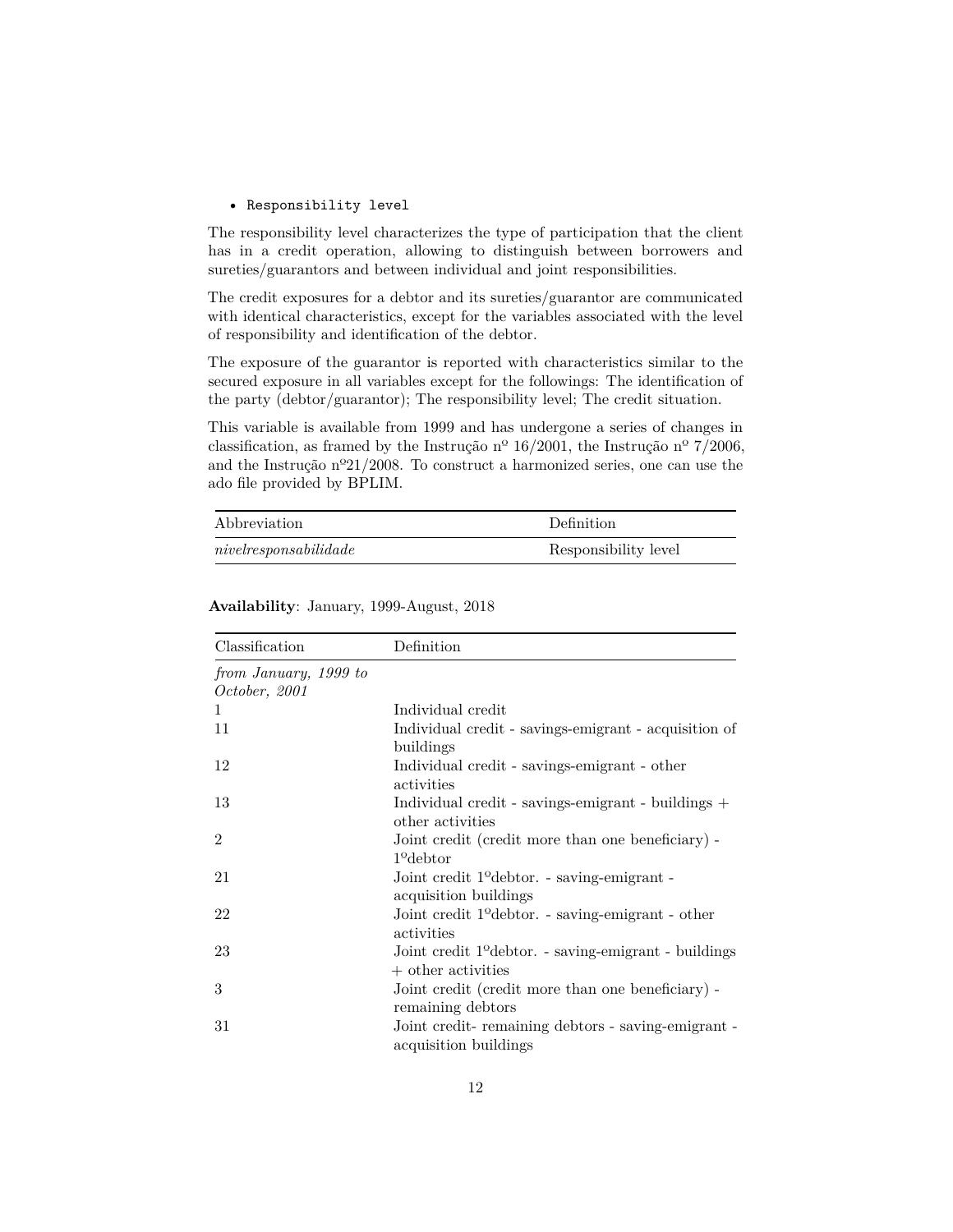| Classification                            | Definition                                                                                           |
|-------------------------------------------|------------------------------------------------------------------------------------------------------|
| 32                                        | Joint credit - remaining debtors - saving-emigrant -<br>other activities                             |
| 33                                        | Joint credit - remaining debtors - savings-emigrant<br>- buildings+ other activities                 |
| from November, 2001 to<br>September, 2006 |                                                                                                      |
| 1                                         | Individual credit                                                                                    |
| 11                                        | Individual credit - savings-emigrant - acquisition of<br>buildings                                   |
| 12                                        | Individual credit - savings-emigrant - other<br>activities                                           |
| 13                                        | Individual credit - savings-emigrant - buildings +<br>other activities                               |
| 14                                        | Individual credit - credit due to operations of<br>securitization                                    |
| 2                                         | Joint credit (credit more than one beneficiary) -<br>$1^{\circ}$ debtor                              |
| 21                                        | Joint credit 1 <sup>o</sup> debtor. - saving-emigrant -<br>acquisition buildings                     |
| 22                                        | Joint credit 1 <sup>o</sup> debtor. - saving-emigrant - other<br>activities                          |
| 23                                        | Joint credit 1 <sup>o</sup> debtor. - saving-emigrant - buildings<br>$+$ other activities            |
| 24                                        | Joint credit 1 <sup>o</sup> debtor. - credit due to operations of                                    |
| 25                                        | securitization<br>Joint credit 1 <sup>o</sup> debtor. - mortgage-backed                              |
| 3                                         | obligations or obligations in the public sector<br>Joint credit (credit more than one beneficiary) - |
| 31                                        | remaining debtors<br>Joint credit-remaining debtors - saving-emigrant -<br>acquisition buildings     |
| 32                                        | Joint credit - remaining debtors - saving-emigrant -<br>other activities                             |
| 33                                        | Joint credit - remaining debtors - savings-emigrant<br>- buildings+ other activities                 |
| 34                                        | Joint credit - remaining debtors - credit due to<br>operations of securitization                     |
|                                           |                                                                                                      |
| from October, 2006 to<br>December, 2008   |                                                                                                      |
| 1                                         | Individual credit                                                                                    |
| 11                                        | Individual credit - savings-emigrant - acquisition of                                                |
|                                           | buildings                                                                                            |
| 12                                        | Individual credit - savings-emigrant - other<br>activities                                           |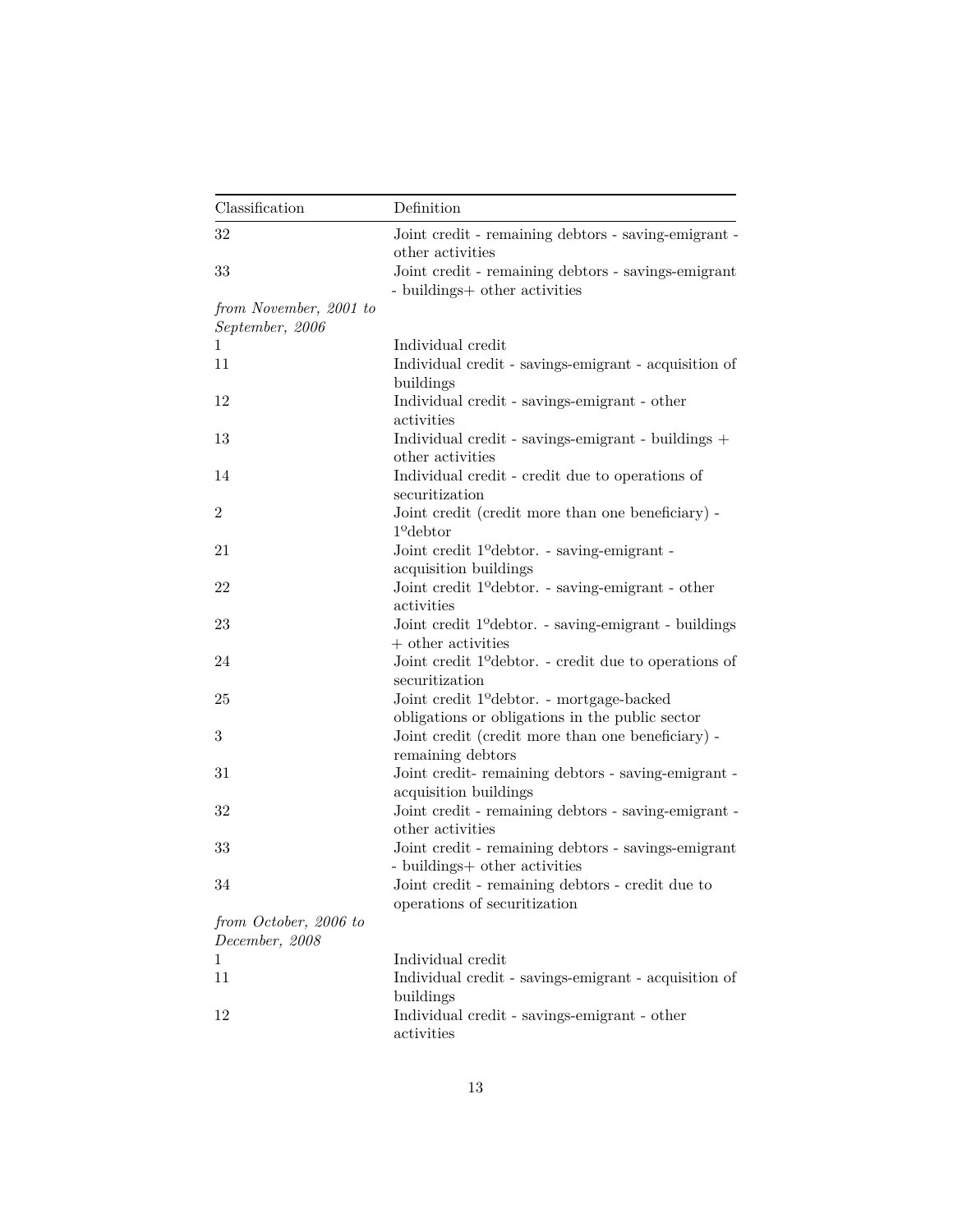| Classification    | Definition                                                                                          |  |
|-------------------|-----------------------------------------------------------------------------------------------------|--|
| 13                | Individual credit - savings-emigrant - buildings +                                                  |  |
|                   | other activities                                                                                    |  |
| 14                | Individual credit - credit due to operations of                                                     |  |
|                   | securitization                                                                                      |  |
| 15                | Individual credit - mortgage-backed obligations or                                                  |  |
|                   | obligations in the public sector                                                                    |  |
| $\overline{2}$    | Joint credit (credit more than one beneficiary) -                                                   |  |
|                   | $1o$ debtor                                                                                         |  |
| 21                | Joint credit 1 <sup>o</sup> debtor. - saving-emigrant -                                             |  |
|                   | acquisition buildings                                                                               |  |
| 22                | Joint credit 1 <sup>o</sup> debtor. - saving-emigrant - other                                       |  |
|                   | activities                                                                                          |  |
| 23                | Joint credit 1 <sup>o</sup> debtor. - saving-emigrant - buildings                                   |  |
|                   | $+$ other activities                                                                                |  |
| 24                | Joint credit 1 <sup>o</sup> debtor. - credit due to operations of                                   |  |
|                   | securitization                                                                                      |  |
| 25                | Joint credit 1 <sup>o</sup> debtor. - mortgage-backed                                               |  |
|                   | obligations or obligations in the public sector                                                     |  |
| 3                 | Joint credit (credit more than one beneficiary) -                                                   |  |
|                   | remaining debtors                                                                                   |  |
| 31                | Joint credit-remaining debtors - saving-emigrant -                                                  |  |
|                   | acquisition buildings                                                                               |  |
| 32                | Joint credit - remaining debtors - saving-emigrant -                                                |  |
|                   | other activities                                                                                    |  |
| 33                | Joint credit - remaining debtors - savings-emigrant                                                 |  |
|                   | - buildings+ other activities                                                                       |  |
| 34                | Joint credit - remaining debtors - credit due to                                                    |  |
|                   | operations of securitization                                                                        |  |
| 35                | Joint credit - remaining debtors - mortgage-backed                                                  |  |
| 4                 | obligations or obligations in the public sector<br>Joint credit – communicated via foreign channels |  |
| from 2009 onwards |                                                                                                     |  |
| $\mathbf{1}$      | Individual credit                                                                                   |  |
| $\overline{2}$    | Joint credit $-1.9$ debtor                                                                          |  |
| $\sqrt{3}$        | Joint credit $-$ remaining debtors                                                                  |  |
| $\overline{4}$    | Individual guarantor                                                                                |  |
| $\overline{5}$    | Joint guarantor                                                                                     |  |
|                   |                                                                                                     |  |

### • Credit situation

The credit situation characterizes the exposure as to its current status of usage and the degree of compliance with the payment of the credit. In the case of overdue or written off credit, this variable is used to identify the existence, validity, enforceability and enforcement of legal proceedings.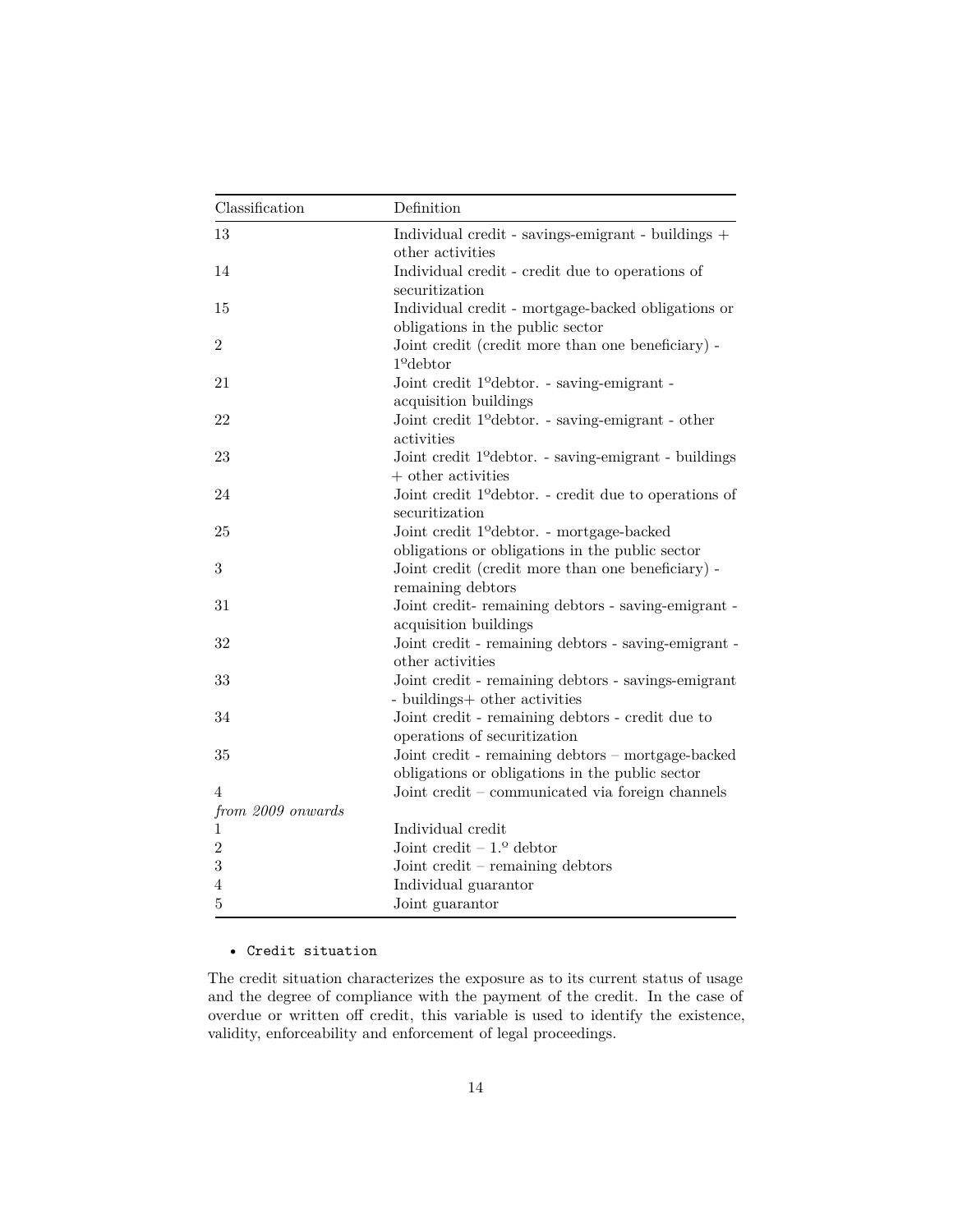This variable is available from 2009 onwards and underwent a major change in classification in June, 2014, framed by the Instrução nº 17/2013. Specifically, "Overdue credit" (code 3) is thereafter separated into two distinct exposures, i.e., "overdue credit" (code 3) and "overdue credit in litigation" (code 6). "Written-off credit" (code 4) is separated into two distinct exposures, i.e., "written-off credit" (code 4) and "written-off credit in litigation" (code 7). The harmonization of this variable can be conducted using the ado file provided by BPLIM.

**Comment** : *Banco de Portugal* requires all credit-granting institutions to report to the CCR their irrevocable credit obligations. There is one important exception of an institution which stopped reporting revocable credit card obligations in May 2013, causing a break in the data.

| Abbreviation    |                | Definition       |
|-----------------|----------------|------------------|
| situacaocredito |                | Credit situation |
|                 |                |                  |
| Classification  | Definition     |                  |
|                 | Regular credit |                  |

|                | Regular credit                   |
|----------------|----------------------------------|
| $\overline{2}$ | Potential Credit                 |
| 3              | Overdue credit                   |
| $\overline{4}$ | Written-off credit               |
| 5              | Renegotiated credit              |
| -6             | Overdue credit in litigation     |
| $\overline{7}$ | Written-off credit in litigation |

**Availability**: January, 2009-August, 2018

• Overdue credit class

This variable is intended to indicate the time elapsed from the time that a credit enters into default, that is, when the credit situation is denoted as "overdue credit" or "overdue credit in litigation".

The credit overdue class list is the same as defined for the purposes of the banking chart of accounts (NCA and PCSB), with only the exception of the shortest duration classes "up to 3 months", which is further divided into three classes in the table adopted in CCR ("up to 1 month", "from 1 to 2 months" and "from 2 to 3 months"). In the case when loans are repaid in varying installments, the total overdue amount of unpaid installments is communicated in a single overdue credit exposure, classified in overdue credit class corresponding to the installments with longer overdue time.

| Abbreviation         | Definition           |
|----------------------|----------------------|
| classecreditovencido | Overdue credit class |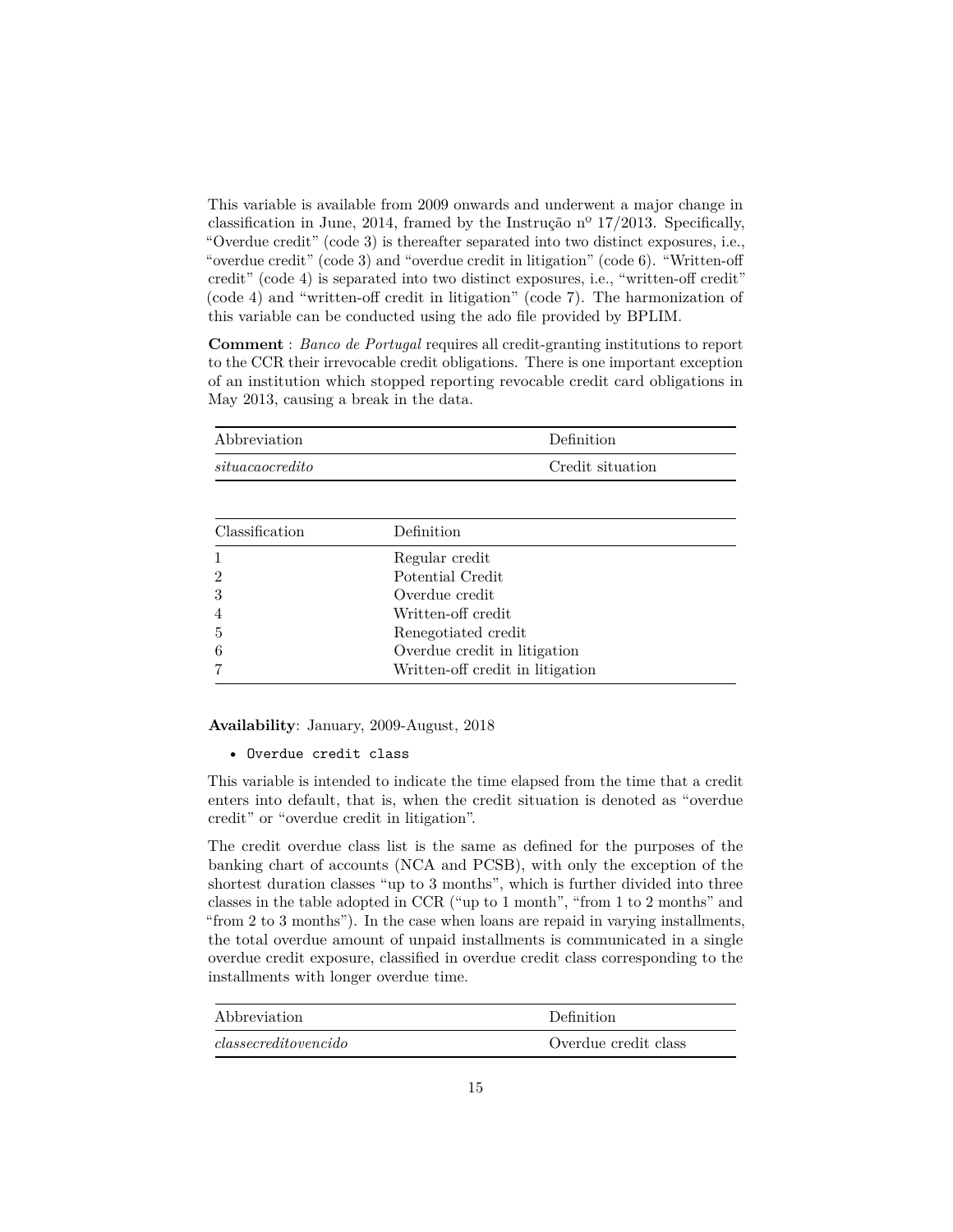| Classification | Definition           |
|----------------|----------------------|
| 1              | Up to 1 month        |
| $\overline{2}$ | From 1 to 2 months   |
| 3              | From 2 to 3 months   |
| 4              | From 3 to 6 months   |
| 5              | From 6 to 9 months   |
| 6              | From 9 to 12 months  |
|                | From 12 to 15 months |
| 8              | From 15 to 18 months |
| 9              | From 18 to 24 months |
| 10             | From 24 to 30 months |
| 11             | From 30 to 36 months |
| 12             | From 36 to 48 months |
| 13             | From 48 to 60 months |
| 14             | More than 60 months  |

**Availability**: January, 2009-August, 2018

• Maturity

All credit exposures reported in the CCR after 2009 are classified based on their original maturity, established in contractual terms, as well as on their residual maturity, defined as the time interval between the reference date and the maturity date of the credit agreement. The original term of the credit characterizes the exposure in relation to the maturity that was contracted for the full repayment of the credit, while the residual term of the credit characterizes the exposure in relation to the maturity between the date to which the communication refers and the date contracted for the full amortization of the credit.

These two variables are defined in ranges, including a category "Undetermined" (code 1) which is used to characterize credit exposures which, by their nature, do not have a contractually defined maturity or for which it is not possible to determine a due date.

This variable is available from 2009 onwards but has undergone a major change in classification in December, 2013, framed by the Instrução nº 17/2013. For example, the maturity class "1 to 5 years" (code 5) is only valid between January, 2009 and November, 2013. From December 2013, this category is replaced by the maturity class codes 51-54. The same applies to the maturity class "5 to 10 years" (code 6 replaced by codes 61-65), and the maturity class "10 to 20 years" (code 7 replaced by codes 71 and 72). The harmonization of this variable can be conducted using the ado file provided by BPLIM.

| Abbreviation  | <b>Definition</b> |
|---------------|-------------------|
| prazooriginal | Original maturity |
| prazoresidual | Residual maturity |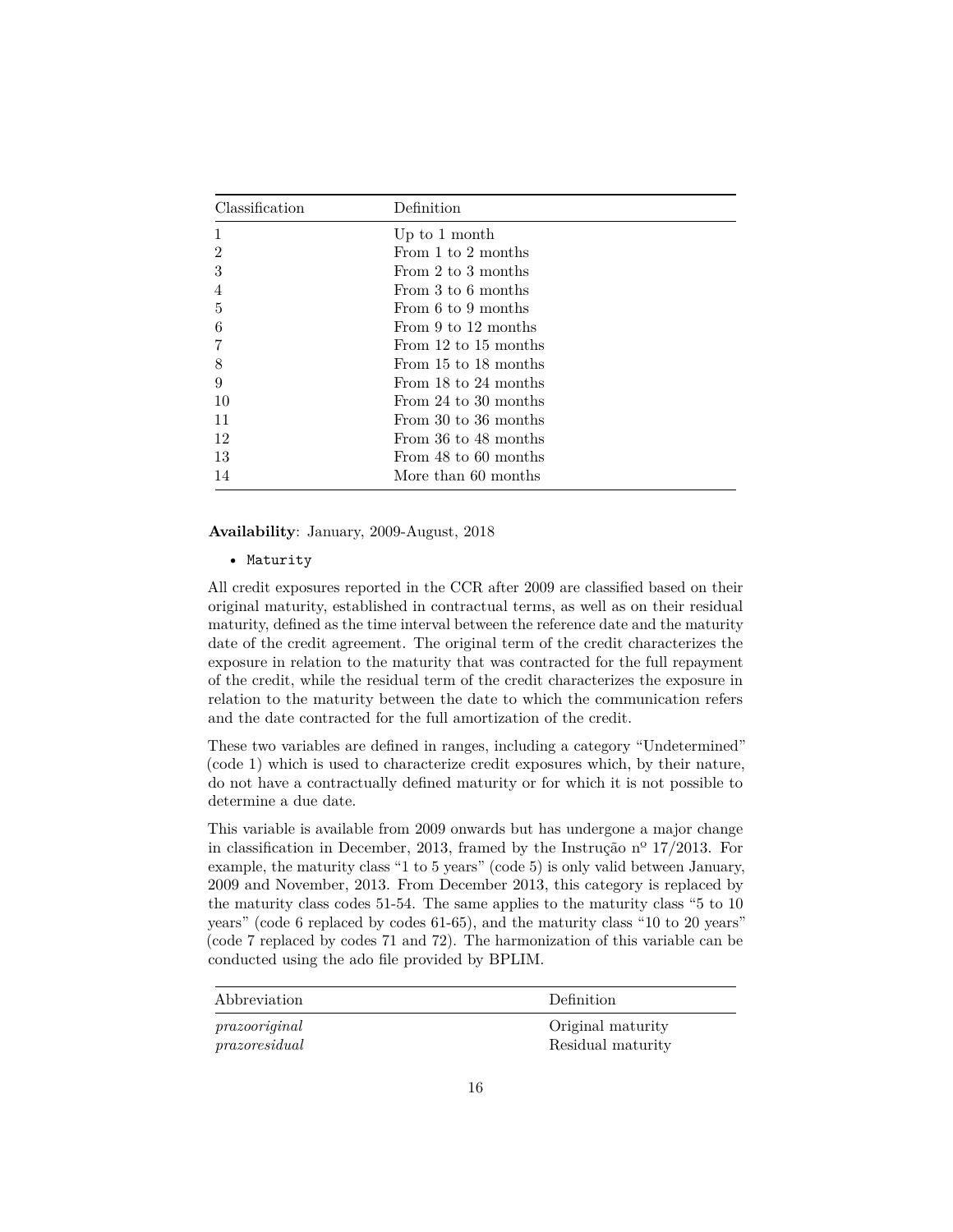### **Availability**: January, 2009-August, 2018

| Classification        | Definition               |
|-----------------------|--------------------------|
| before December, 2013 |                          |
| 1                     | Undefined                |
| $\overline{2}$        | Up to 90 days            |
| 3                     | From 90 days to 180 days |
| 4                     | From 180 days to 1 year  |
| 5                     | From 1 to 5 years        |
| 6                     | From 5 to 10 years       |
| 7                     | From 10 to 20 years      |
| 8                     | From 20 to 25 years      |
| 9                     | From 25 to 30 years      |
| 10                    | Over 30 years            |
| from December, 2013   |                          |
| onwards               |                          |
| 1                     | Undefined                |
| $\overline{2}$        | Up to 90 days            |
| 3                     | From 90 days to 180 days |
| 4                     | From 180 days to 1 year  |
| 51                    | From 1 to 2 years        |
| 52                    | From 2 to 3 years        |
| 53                    | From 3 to 4 years        |
| 54                    | From 4 to 5 years        |
| 61                    | From 5 to 6 years        |
| 62                    | From 6 to 7 years        |
| 63                    | From 7 to 8 years        |
| 64                    | From 8 to 9 years        |
| 65                    | From 9 to 10 years       |
| 71                    | From 10 to 15 years      |
| 72                    | From 15 to 20 years      |
| 8                     | From 20 to 25 years      |
| 9                     | From 25 to 30 years      |
| 10                    | Over 30 years            |

### • Financial product

The financial product characterizes the types of credit and/or purpose of the credit. In order to facilitate the classification of credit exposures, the nomenclature used is close to that adopted in the chart of accounts in accordance with the NCA. The classification covers 15 different categories covering the most representative types of credit, based on businesses funding as well as on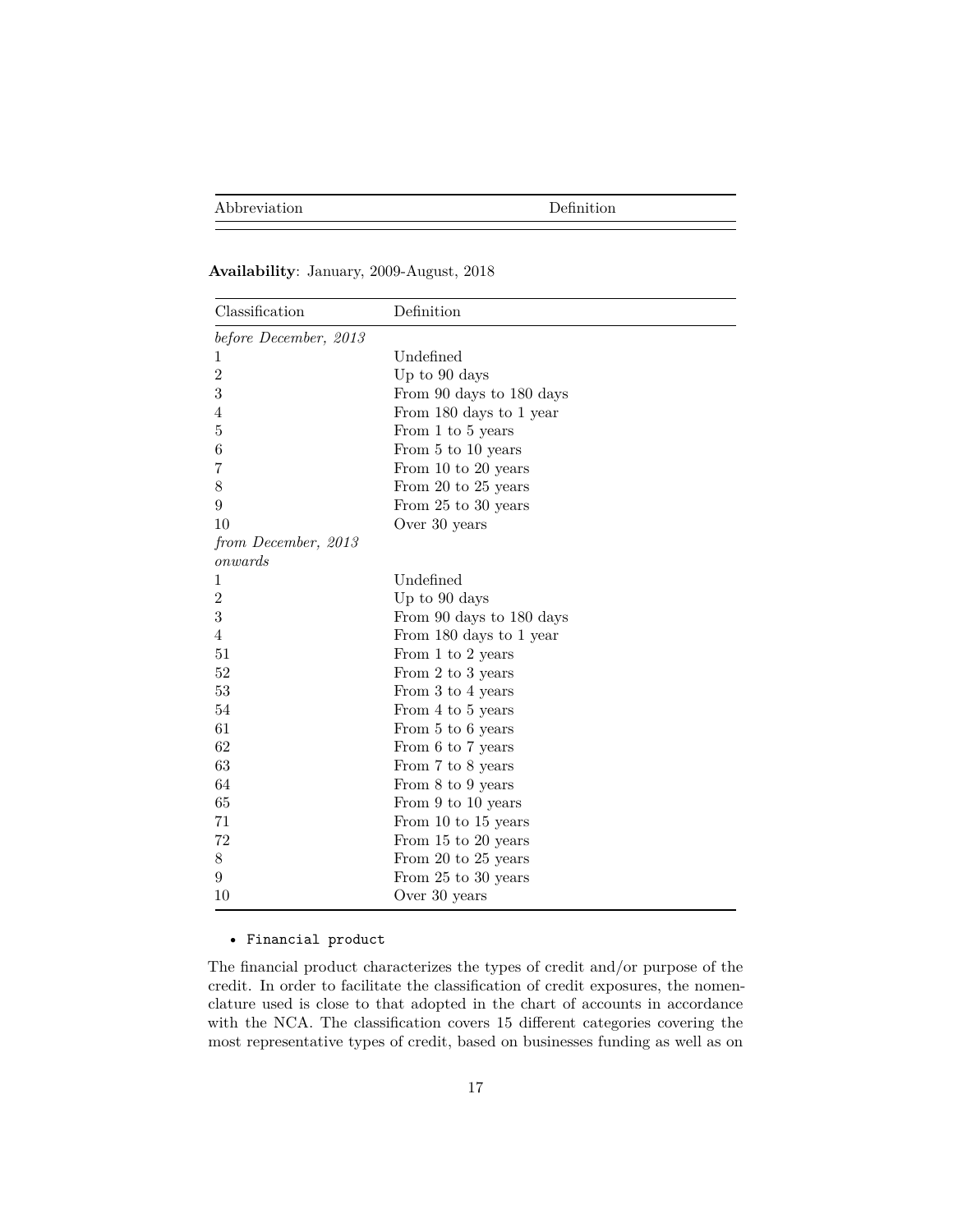individual financing. Some of the financial products are geared to individual financing while others are mainly for businesses and other legal persons. For instance, products such as "current account (credit lines)", "factoring", "real estate leasing" and "financing to the corporate activity or equivalent" are more geared to finance activities of firms or other legal persons. Debtors characterized as individual entrepreneurs may also have credits of typical financial product as companies do.

| Abbreviation | Definition        |
|--------------|-------------------|
| product      | Financial product |

| Classification | Definition                                        |
|----------------|---------------------------------------------------|
|                | Discount and other credits secured by effects     |
| 2              | Current account (credit lines)                    |
| 3              | Overdrafts on deposit accounts                    |
| 4              | Recourse factoring                                |
| 5              | None-recourse factoring                           |
| 6              | Real estate leasing                               |
|                | Non-real estate leasing                           |
| 8              | Financing to the corporate activity or equivalent |
| 9              | Credit card                                       |
| 10             | Mortgage credit                                   |
| 11             | Consumer credit                                   |
| 12             | Automobile credit                                 |
| 13             | Other credit                                      |
| 14             | Bank Guarantees from other participating          |
|                | institutions                                      |
| 15             | Other bank guarantees                             |

**Availability**: January, 2009-August, 2018

#### • Collateral

As long as the collateral/guarantee exists, it is mandatory to communicate to CCR its existence together with the credit exposure that it ensures. The collateral/guarantee is reported to CCR on a monthly basis, regardless of whether its value changes or not. The collateral amounts relating to a credit are aggregated by type of collateral using the same criteria as to the credit exposure.

This variable is available from 2009 onwards and it has undergone a major change in classification in June, 2014, as framed by the Instrução nº 17/2013. For example, the collateral "Real Collateral Mortgage" (code 1) is only valid in the reporting period between January 2009 and May 2014. From June 2014, it is replaced by the categories "Real Collateral Mortgage - Real Estate" (code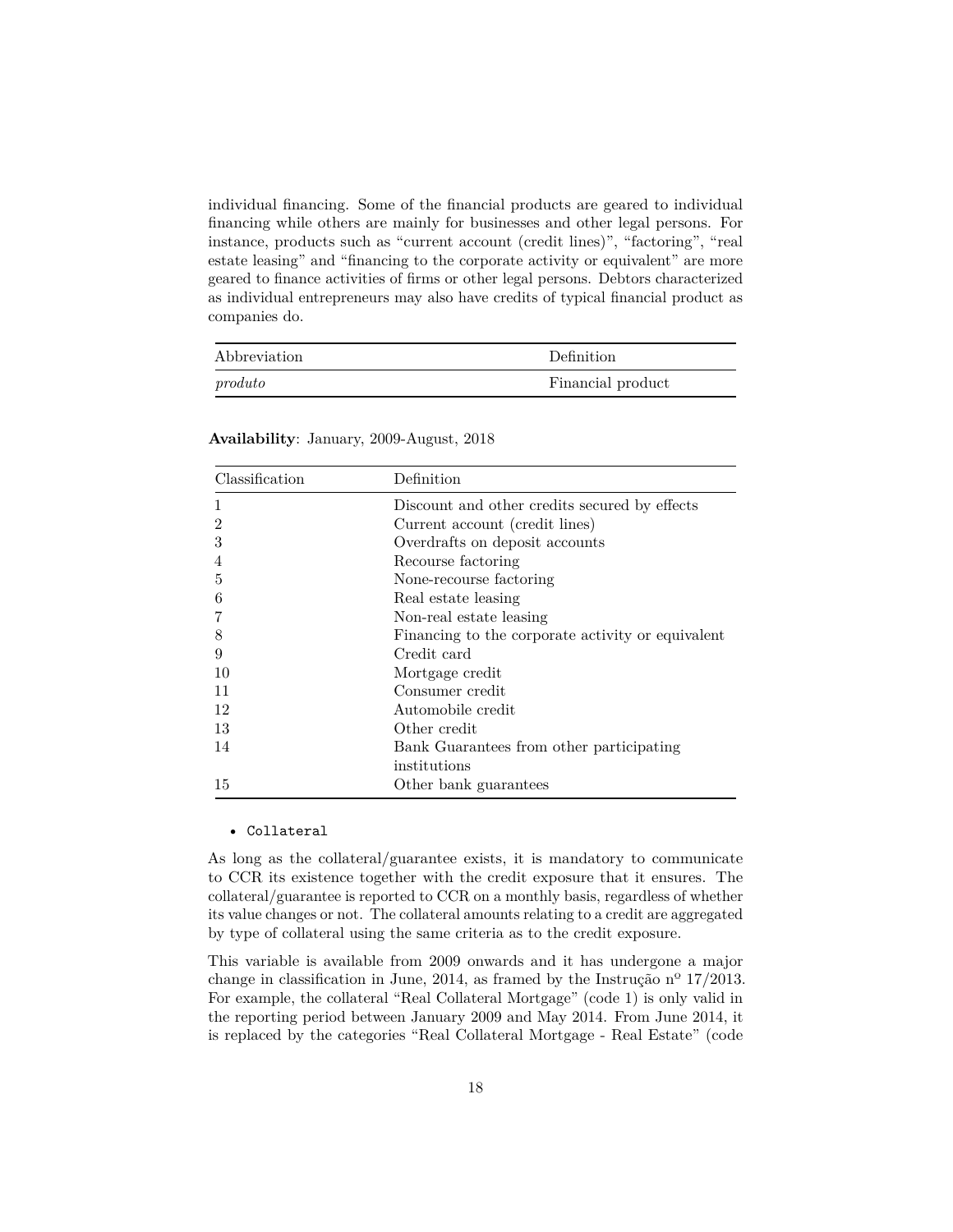11) and "Real Collateral Mortgage – Other" (code 12). The same applies to the categories "Financial Collateral" (code 3) which was replaced by the codes 31-39, and "Personal Guarantee - granted by the State or financial institution" (code 5) which was replaced by the Codes 51 to 53. The harmonization of this variable before and after the affecting month can be realized by using the ado file provided by BPLIM.

| Abbreviation | Definition           |
|--------------|----------------------|
| tipogarantia | Type of collateral   |
| valorg       | Amount of collateral |

| Classification         | Definition                                          |
|------------------------|-----------------------------------------------------|
| before June, $2014$    |                                                     |
| 1                      | Real collateral mortgage                            |
| $\overline{2}$         | Real collateral - not mortgaged                     |
| 3                      | Financial collateral                                |
| 4                      | Personal guarantee - Provided by firm or individual |
| 5                      | Personal guarantee - Granted by the state or        |
|                        | financial institution                               |
| 6                      | Other guarantees                                    |
| from Jun, 2014 onwards |                                                     |
| 11                     | Real collateral mortgage - housing                  |
| 12                     | Real collateral mortgage - others                   |
| $\overline{2}$         | Real collateral - not mortgaged                     |
| 31                     | Financial collateral - deposits                     |
| 32                     | Financial collateral – Portuguese public debt       |
| 33                     | Financial collateral – Public debt of non-residents |
|                        | and multinational organizations                     |
| 34                     | Financial collateral – Debt of other entities       |
| 35                     | Financial collateral – Stocks and other             |
|                        | participations in listed companies                  |
| 36                     | Financial collateral – Stocks and other             |
|                        | participations in unlisted companies                |
| 39                     | Financial collateral – Other instruments            |
| $\overline{4}$         | Personal guarantee - Provided by firm or individual |
| 51                     | Personal guarantee $-$ Granted by the Portuguese    |
|                        | State                                               |
| 52                     | Personal guarantee – Granted by other               |
|                        | governments or by multinational organizations       |
| 53                     | Personal guarantee $-$ Granted by financial         |
|                        | institutions                                        |
| 6                      | Other guarantees                                    |

**Availability**: January, 2009-August, 2018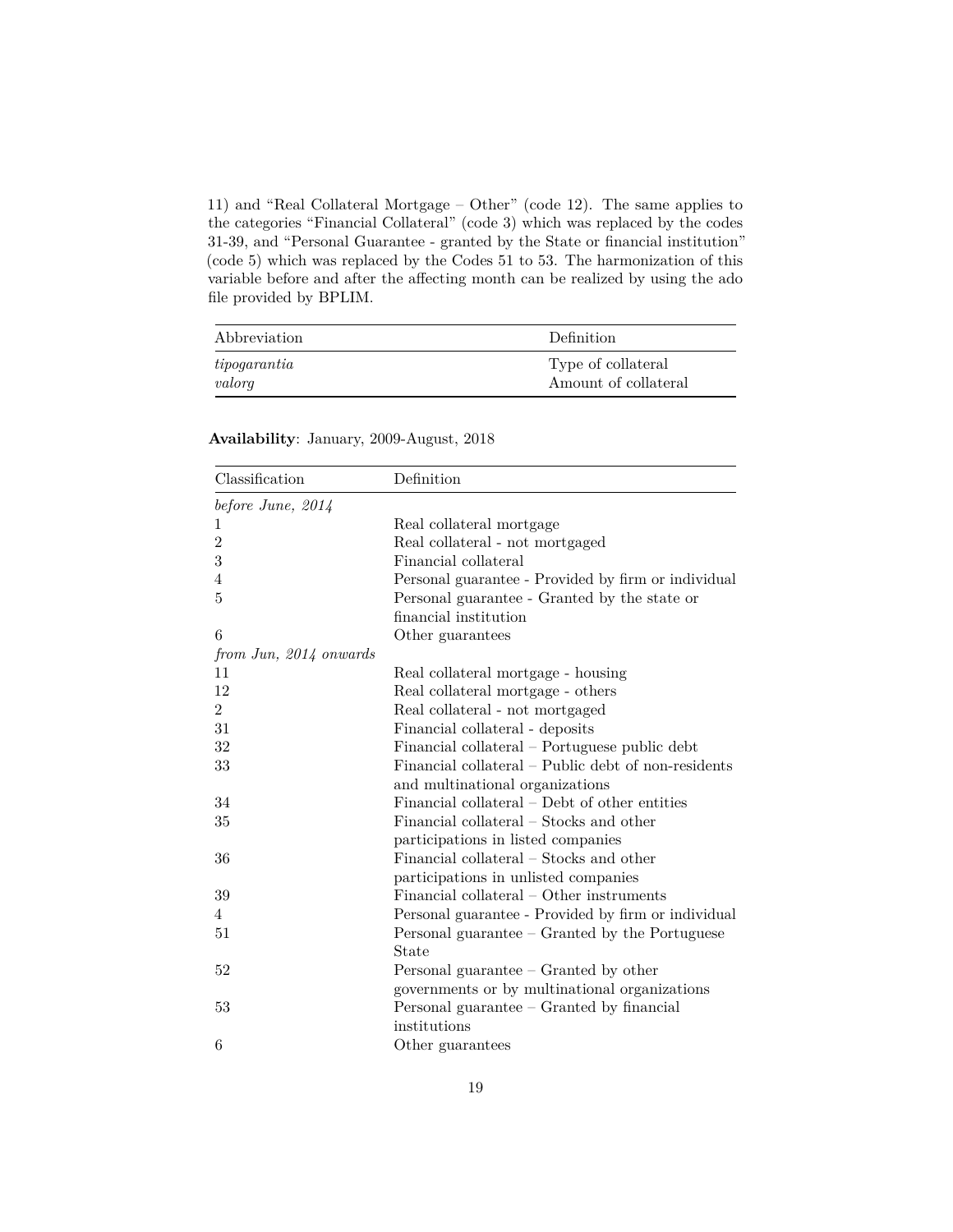#### • Special characteristics

This variable characterizes special regimes to which a credit exposure belongs for the purpose of performing supervision, financial system stability or monetary policy analyses. New classifications are introduced over time. For instance, the Decree-Law No. 103/2009, of 12 May, led to the creation of a special and temporary credit line, provided by the State, for the protection of permanent residence in cases that at least one of the debtors is unemployed (code 10). Credit delivered as collateral for Eurosystem credit operations (code 11) and credit with an IEB Code (code 12) are introduced according to the Instrução N.º 7/2012. In additions, the codes 13 to 15 are included as framed by the Instrução 18/2012, the Instrução 16/2004, the Decree law 227/2012 and the Law 58/2012.

| Abbreviation           | Definition              |
|------------------------|-------------------------|
| $\emph{carcteristics}$ | Special characteristics |

| Classification | Definition                                         |
|----------------|----------------------------------------------------|
| 1              | Credit conceded in a recognized securitization     |
|                | operation with the intervention of a resident      |
|                | financial vehicle                                  |
| $\mathfrak{D}$ | Credit conceded in a recognized securitization     |
|                | operation with the intervention of a nonresident   |
|                | financial vehicle                                  |
| 3              | Credit conceded in an unrecognized securitization  |
|                | operation with the intervention of a resident      |
|                | financial vehicle                                  |
| $\overline{4}$ | Credit conceded in an unrecognized securitization  |
|                | operation with the intervention of a nonresident   |
|                | financial vehicle                                  |
| 5              | Syndicated loan                                    |
| 6              | Mortgage-backed loan                               |
| 7              | Public loan                                        |
| 8              | Credit associated with emigrant's savings accounts |
|                | for purchasing buildings                           |
| 9              | Credit associated with emigrant's savings accounts |
|                | for other purposes                                 |
| 10             | Credit for protecting permanent housing property   |
|                | $(Decree-Law103/2009)$                             |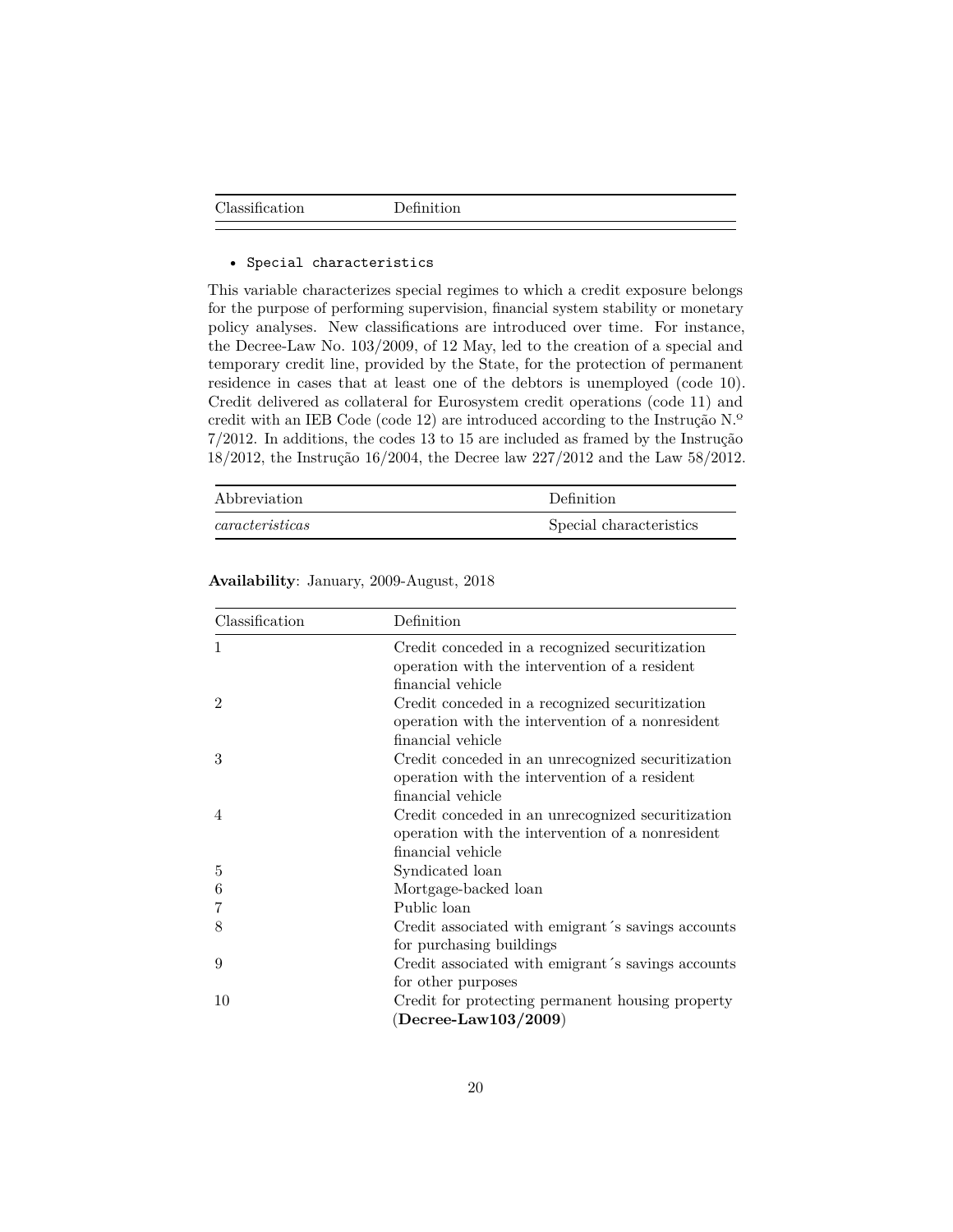| Classification | Definition                                           |
|----------------|------------------------------------------------------|
| 11             | Loan extended as collateral for credit operations in |
|                | Eurosystem (Instruction $N^{\circ}$ 7/2012)          |
| 12             | Loan featured with identification code (IEB)         |
|                | (Instruction $N^{\circ}$ 7/2012)                     |
| -13            | Credit restructured for customers in financial       |
|                | difficulties (Instruction $18/2012$ )                |
| -14            | Credit at risk (Instruction 16/2004)                 |
| 15             | Credit in an out-of-course renegotiation procedure   |
|                | (PERSI) (Decree-Law No. 227/2012) or in a            |
|                | Special Regime (Law $58/2012$ )                      |

#### • Credit amount

This variable identifies the total amount outstanding of a credit. Loans of the same debtor and creditor with identical characteristics are aggregated into a single exposure. Given different credit situations, it is possible for a credit exposure to be divided into more than one exposures in some situations. Note that regardless of the credit denominated currency, the value of the exposure must always be expressed in euro units.

| Abbreviation | Definition    |
|--------------|---------------|
| valor        | Credit amount |

**Availability**: January, 1999-August, 2018

• Bank's branch country

This variable indicates the country of the branch in which a credit was granted. Note that credit granted by foreign branches of Portuguese banks is only reported consistently post-2009.

| Abbreviation | Definition            |
|--------------|-----------------------|
| paisbalcaoid | Bank's branch country |

|                  | Country Code Country Name |
|------------------|---------------------------|
| <b>ABW</b>       | Aruba                     |
| AFG              | Afghanistan               |
| AGO              | Angola                    |
| AIA              | Anguilla                  |
| A <sub>L</sub> A | Aland Islands             |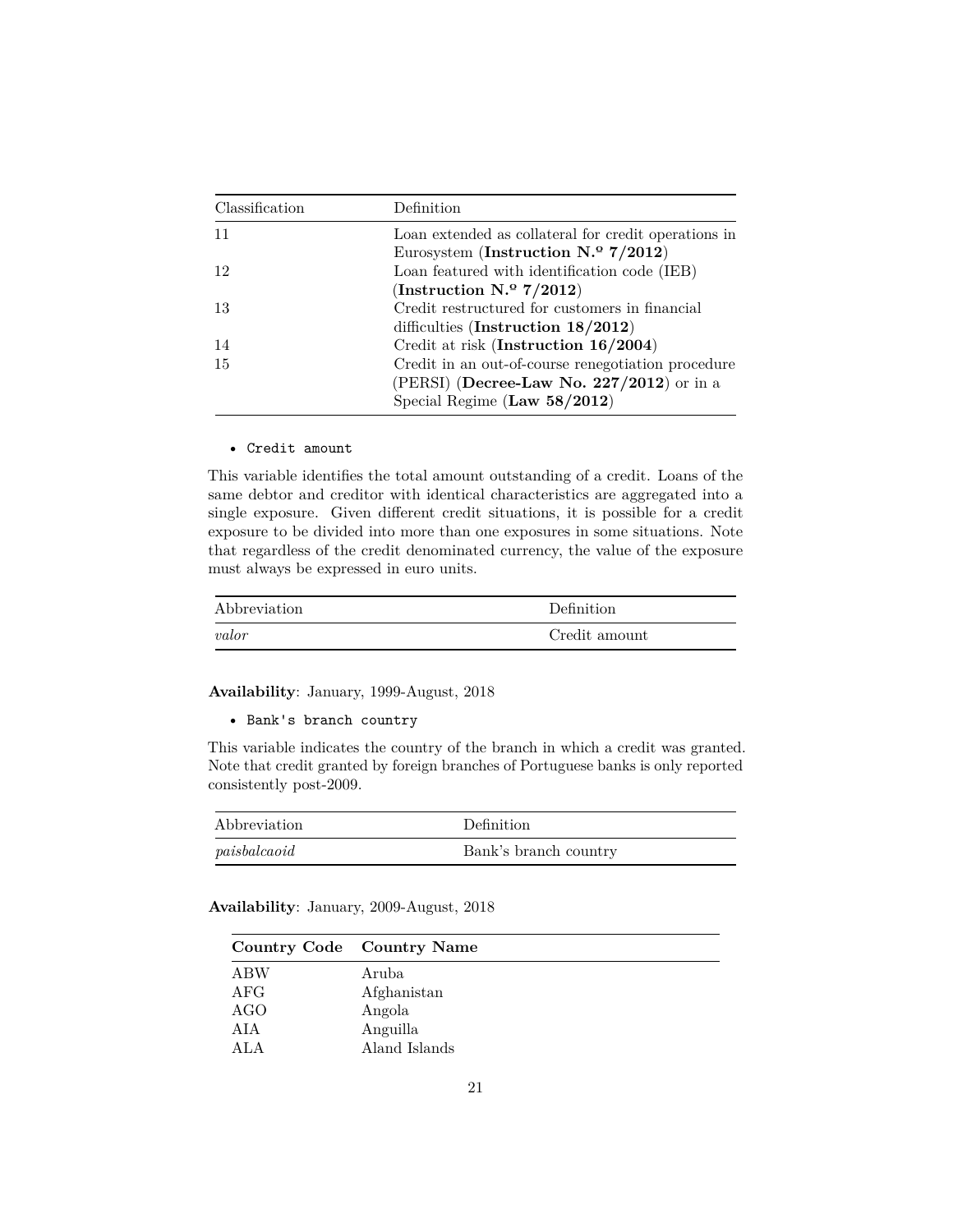| <b>Country Code</b> | <b>Country Name</b>                         |
|---------------------|---------------------------------------------|
| ALB                 | Albania                                     |
| AND                 | Andorra                                     |
| ANT                 | Netherlands Antilles                        |
| $_{\rm ARE}$        | United Arab Emirates                        |
| $\rm{ARG}$          | Argentina                                   |
| ARM                 | Armenia                                     |
| ASM                 | American Samoa                              |
| ATA                 | Antarctica                                  |
| ATF                 | South territories of France                 |
| ATG                 | Antigua and Barbuda                         |
| AUS                 | Australia                                   |
| AUT                 | Austria                                     |
| AZE                 | Azerbaijan                                  |
| <b>BDI</b>          | Burundi                                     |
| BEL                 | Belgium                                     |
| <b>BEN</b>          | Benin                                       |
| <b>BFA</b>          | Burkina Faso                                |
| <b>BGD</b>          | Bangladesh                                  |
| BGR                 | Bulgaria                                    |
| <b>BHR</b>          | Bahrain                                     |
| <b>BHS</b>          | <b>Bahamas</b>                              |
| BIH                 | Bosnia Herzegovina                          |
| <b>BLM</b>          | St. Bartholomew                             |
| <b>BLR</b>          | Belarus                                     |
| BLZ                 | Belize                                      |
| <b>BMU</b>          | Bermuda                                     |
| <b>BOL</b>          | <b>Bolivia</b>                              |
| <b>BRA</b>          | <b>Brazil</b>                               |
| <b>BRB</b>          | <b>Barbados</b>                             |
| <b>BRN</b>          | <b>Brunei</b>                               |
| <b>BTN</b>          | Bhutan                                      |
| <b>BVT</b>          | Bouvet Island (Norway Territory)            |
| <b>BWA</b>          | Botswana                                    |
| CAF                 | Central African Republic                    |
| CAN                 | Canada                                      |
| CCK                 | $\rm{Cocos}$                                |
| CHE                 | Switzerland                                 |
| CHL                 | Chile                                       |
| CHN                 | China                                       |
| $\rm CIV$           | Costa do Marfim                             |
| <b>CMR</b>          | Cameroon                                    |
| $\rm COD$           | Democratic Republic of Congo (former Zaire) |
| COG                 | Congo                                       |
| COK                 | Cook Islands                                |
|                     |                                             |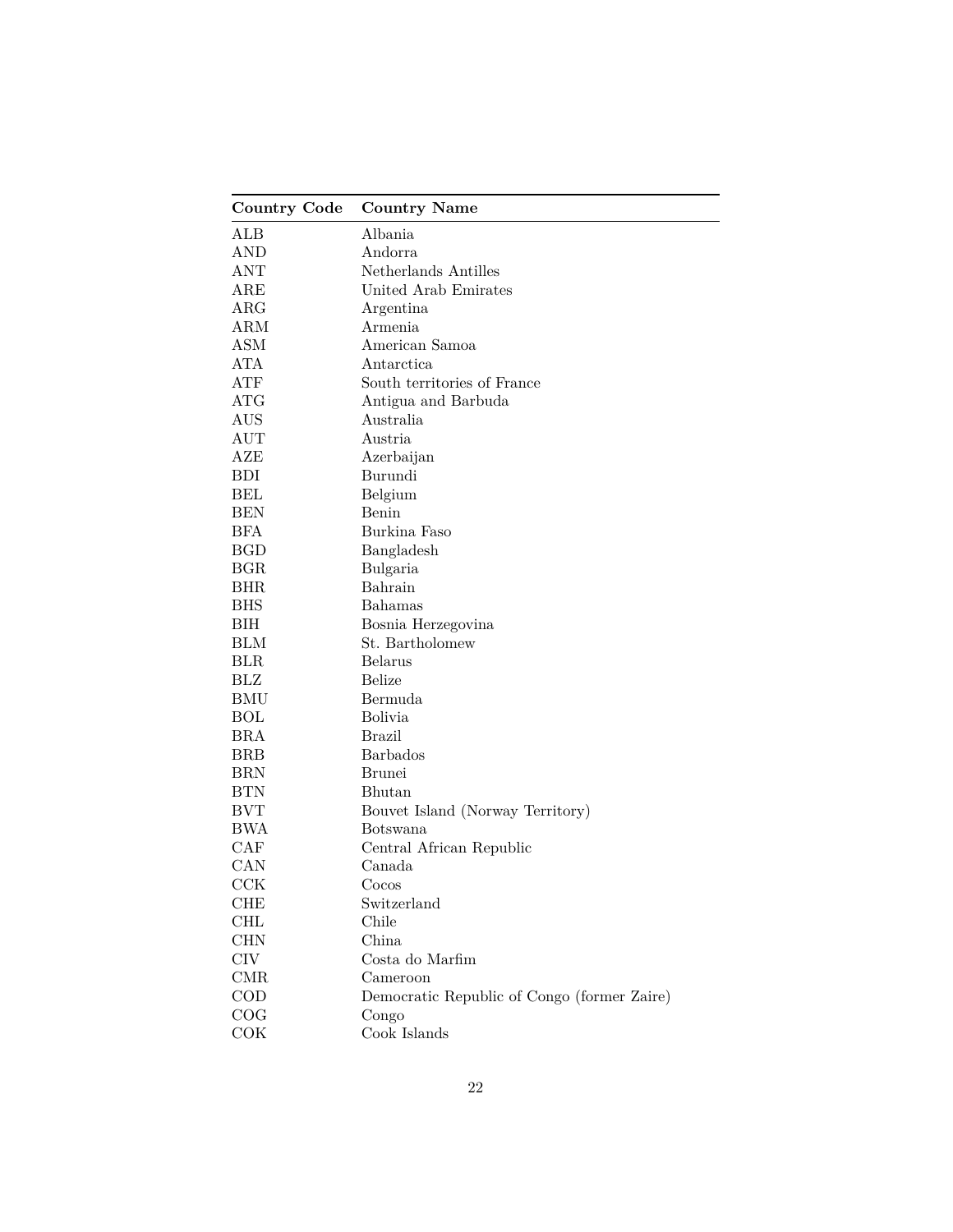| Colombia<br>Comoros<br>Cape Verde<br>Costa Rica<br>Cuba<br><b>CUW</b><br>Curacao<br>Christmas island<br>Cayman Islands<br>Cyprus<br>Czech republic<br>DEU<br>Germany<br>Djibouti<br>dominica<br>Denmark<br>DOM<br>Dominican Republic<br><b>DZA</b><br>Algeria<br>ECU<br>Ecuador<br>EGY<br>Egypt<br>ERI<br>Eritrea<br><b>ESH</b><br>Western Sahara (former Spanish Sahara)<br><b>ESP</b><br>Spain<br><b>EST</b><br>Estonia<br><b>ETH</b><br>Ethiopia<br>Finland<br>FJI<br>Fiji<br>FLK<br>Falkland Islands (Malvinas)<br><b>FRA</b><br>France<br>Faroes Islands<br><b>FRO</b><br><b>FSM</b><br>Micronesia<br>GAB<br>Gabon<br><b>GBR</b><br>Great Britain (United Kingdom, UK)<br><b>GEO</b><br>Georgia<br>GGY<br>Guernsey<br>GHA<br>Ghana<br>GIB<br>Gibraltar<br>GIN<br>Guinea<br>GLP<br>Guadeloupe<br>Gambia<br><b>GMB</b> | <b>Country Code</b> | <b>Country Name</b> |
|---------------------------------------------------------------------------------------------------------------------------------------------------------------------------------------------------------------------------------------------------------------------------------------------------------------------------------------------------------------------------------------------------------------------------------------------------------------------------------------------------------------------------------------------------------------------------------------------------------------------------------------------------------------------------------------------------------------------------------------------------------------------------------------------------------------------------|---------------------|---------------------|
|                                                                                                                                                                                                                                                                                                                                                                                                                                                                                                                                                                                                                                                                                                                                                                                                                           | COL                 |                     |
|                                                                                                                                                                                                                                                                                                                                                                                                                                                                                                                                                                                                                                                                                                                                                                                                                           | COM                 |                     |
|                                                                                                                                                                                                                                                                                                                                                                                                                                                                                                                                                                                                                                                                                                                                                                                                                           | <b>CPV</b>          |                     |
|                                                                                                                                                                                                                                                                                                                                                                                                                                                                                                                                                                                                                                                                                                                                                                                                                           | CRI                 |                     |
|                                                                                                                                                                                                                                                                                                                                                                                                                                                                                                                                                                                                                                                                                                                                                                                                                           | CUB                 |                     |
|                                                                                                                                                                                                                                                                                                                                                                                                                                                                                                                                                                                                                                                                                                                                                                                                                           |                     |                     |
|                                                                                                                                                                                                                                                                                                                                                                                                                                                                                                                                                                                                                                                                                                                                                                                                                           | CXR                 |                     |
|                                                                                                                                                                                                                                                                                                                                                                                                                                                                                                                                                                                                                                                                                                                                                                                                                           | <b>CYM</b>          |                     |
|                                                                                                                                                                                                                                                                                                                                                                                                                                                                                                                                                                                                                                                                                                                                                                                                                           | <b>CYP</b>          |                     |
|                                                                                                                                                                                                                                                                                                                                                                                                                                                                                                                                                                                                                                                                                                                                                                                                                           | CZE                 |                     |
|                                                                                                                                                                                                                                                                                                                                                                                                                                                                                                                                                                                                                                                                                                                                                                                                                           |                     |                     |
|                                                                                                                                                                                                                                                                                                                                                                                                                                                                                                                                                                                                                                                                                                                                                                                                                           | DJI                 |                     |
|                                                                                                                                                                                                                                                                                                                                                                                                                                                                                                                                                                                                                                                                                                                                                                                                                           | DMA                 |                     |
|                                                                                                                                                                                                                                                                                                                                                                                                                                                                                                                                                                                                                                                                                                                                                                                                                           | <b>DNK</b>          |                     |
|                                                                                                                                                                                                                                                                                                                                                                                                                                                                                                                                                                                                                                                                                                                                                                                                                           |                     |                     |
|                                                                                                                                                                                                                                                                                                                                                                                                                                                                                                                                                                                                                                                                                                                                                                                                                           |                     |                     |
|                                                                                                                                                                                                                                                                                                                                                                                                                                                                                                                                                                                                                                                                                                                                                                                                                           |                     |                     |
|                                                                                                                                                                                                                                                                                                                                                                                                                                                                                                                                                                                                                                                                                                                                                                                                                           |                     |                     |
|                                                                                                                                                                                                                                                                                                                                                                                                                                                                                                                                                                                                                                                                                                                                                                                                                           |                     |                     |
|                                                                                                                                                                                                                                                                                                                                                                                                                                                                                                                                                                                                                                                                                                                                                                                                                           |                     |                     |
|                                                                                                                                                                                                                                                                                                                                                                                                                                                                                                                                                                                                                                                                                                                                                                                                                           |                     |                     |
|                                                                                                                                                                                                                                                                                                                                                                                                                                                                                                                                                                                                                                                                                                                                                                                                                           |                     |                     |
|                                                                                                                                                                                                                                                                                                                                                                                                                                                                                                                                                                                                                                                                                                                                                                                                                           |                     |                     |
|                                                                                                                                                                                                                                                                                                                                                                                                                                                                                                                                                                                                                                                                                                                                                                                                                           | FIN                 |                     |
|                                                                                                                                                                                                                                                                                                                                                                                                                                                                                                                                                                                                                                                                                                                                                                                                                           |                     |                     |
|                                                                                                                                                                                                                                                                                                                                                                                                                                                                                                                                                                                                                                                                                                                                                                                                                           |                     |                     |
|                                                                                                                                                                                                                                                                                                                                                                                                                                                                                                                                                                                                                                                                                                                                                                                                                           |                     |                     |
|                                                                                                                                                                                                                                                                                                                                                                                                                                                                                                                                                                                                                                                                                                                                                                                                                           |                     |                     |
|                                                                                                                                                                                                                                                                                                                                                                                                                                                                                                                                                                                                                                                                                                                                                                                                                           |                     |                     |
|                                                                                                                                                                                                                                                                                                                                                                                                                                                                                                                                                                                                                                                                                                                                                                                                                           |                     |                     |
|                                                                                                                                                                                                                                                                                                                                                                                                                                                                                                                                                                                                                                                                                                                                                                                                                           |                     |                     |
|                                                                                                                                                                                                                                                                                                                                                                                                                                                                                                                                                                                                                                                                                                                                                                                                                           |                     |                     |
|                                                                                                                                                                                                                                                                                                                                                                                                                                                                                                                                                                                                                                                                                                                                                                                                                           |                     |                     |
|                                                                                                                                                                                                                                                                                                                                                                                                                                                                                                                                                                                                                                                                                                                                                                                                                           |                     |                     |
|                                                                                                                                                                                                                                                                                                                                                                                                                                                                                                                                                                                                                                                                                                                                                                                                                           |                     |                     |
|                                                                                                                                                                                                                                                                                                                                                                                                                                                                                                                                                                                                                                                                                                                                                                                                                           |                     |                     |
|                                                                                                                                                                                                                                                                                                                                                                                                                                                                                                                                                                                                                                                                                                                                                                                                                           |                     |                     |
|                                                                                                                                                                                                                                                                                                                                                                                                                                                                                                                                                                                                                                                                                                                                                                                                                           |                     |                     |
|                                                                                                                                                                                                                                                                                                                                                                                                                                                                                                                                                                                                                                                                                                                                                                                                                           | <b>GNB</b>          | Guinea Bissau       |
| Equatorial Guinea                                                                                                                                                                                                                                                                                                                                                                                                                                                                                                                                                                                                                                                                                                                                                                                                         | GNQ                 |                     |
| Greece                                                                                                                                                                                                                                                                                                                                                                                                                                                                                                                                                                                                                                                                                                                                                                                                                    | GRC                 |                     |
| Grenade                                                                                                                                                                                                                                                                                                                                                                                                                                                                                                                                                                                                                                                                                                                                                                                                                   | GRD                 |                     |
| Greenland                                                                                                                                                                                                                                                                                                                                                                                                                                                                                                                                                                                                                                                                                                                                                                                                                 | GRL                 |                     |
| Guatemala                                                                                                                                                                                                                                                                                                                                                                                                                                                                                                                                                                                                                                                                                                                                                                                                                 | <b>GTM</b>          |                     |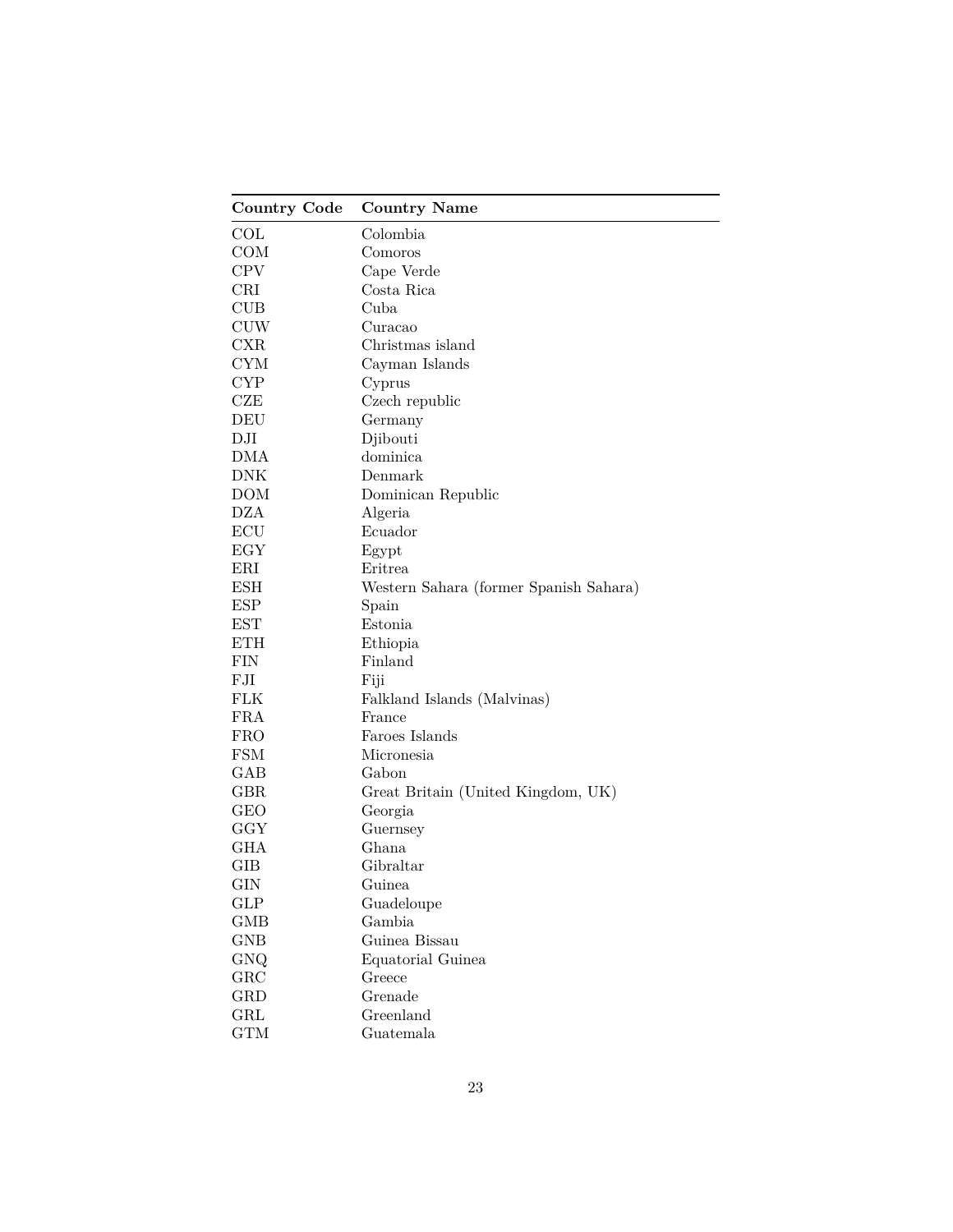| Country Code                | <b>Country Name</b>                                 |
|-----------------------------|-----------------------------------------------------|
| <b>GUF</b>                  | French Guiana                                       |
| <b>GUM</b>                  | Guam (US Territory)                                 |
| <b>GUY</b>                  | Guiana                                              |
| HKG                         | Hong Kong                                           |
| HMD                         | Heard and McDonald Islands (territory of Australia) |
| HND                         | Honduras                                            |
| HRV                         | Croatia (Hrvatska)                                  |
| HTI                         | Haiti                                               |
| HUN                         | Hungary                                             |
| IDN                         | Indonesia                                           |
| IMN                         | Isle of Man                                         |
| <b>IND</b>                  | India                                               |
| <b>IOT</b>                  | Territory British Indian Ocean                      |
| IRL                         | Ireland                                             |
| <b>IRN</b>                  | Will                                                |
| <b>IRQ</b>                  | Iraq                                                |
| ISL                         | Iceland                                             |
| <b>ISR</b>                  | Israel                                              |
| <b>ITA</b>                  | Italy                                               |
| JAM                         | Jamaica                                             |
| JEY                         | jersey                                              |
| JOR                         | Jordan                                              |
| JPN                         | Japan                                               |
| KAZ                         | Kazakhstan                                          |
| <b>KEN</b>                  | Kenya                                               |
| KGZ                         | Kyrgyzstan                                          |
| KHM                         | Cambodia                                            |
| KIR                         | Kiribati                                            |
| KNA                         | Saint Kitts and Nevis                               |
| <b>KOR</b>                  | South Korea                                         |
| <b>KWT</b>                  | Kuwait                                              |
| <b>LAO</b>                  | Laos                                                |
| <b>LBN</b>                  | Lebanon                                             |
| LBR                         | Liberia                                             |
| LBY                         | Libya                                               |
| <b>LCA</b>                  | Saint Lucia                                         |
| LIE                         | Liechtenstein                                       |
| LKA                         | Sri Lanka                                           |
| <b>LSO</b>                  | Lesotho                                             |
| $\mathop{\rm LTU}\nolimits$ | Lithuania                                           |
| LUX                         | Luxembourg                                          |
| <b>LVA</b>                  | Latvia                                              |
| MAC                         | Macao                                               |
| MAF                         | St. Martin                                          |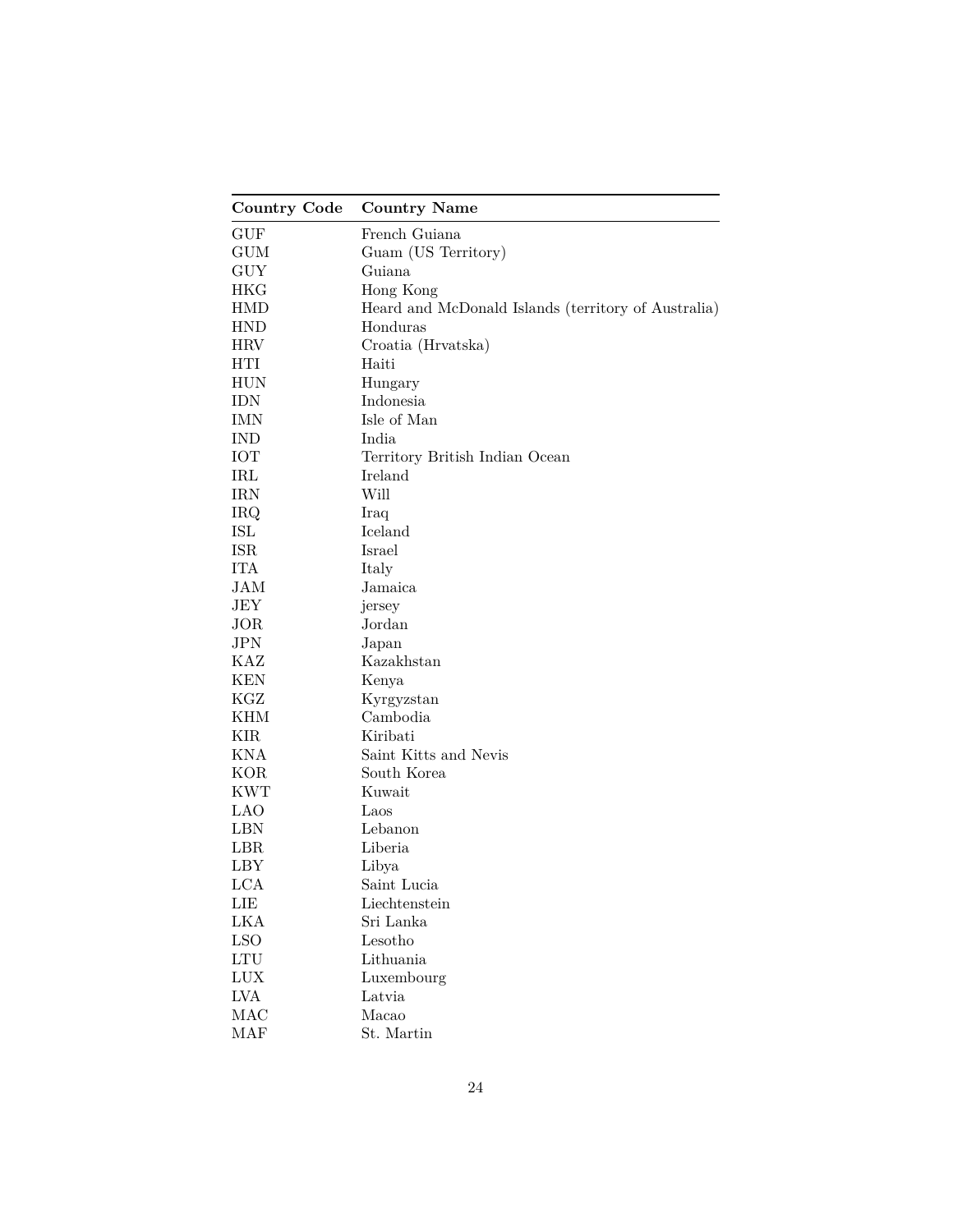| <b>Country Code</b> | <b>Country Name</b>           |
|---------------------|-------------------------------|
| MAR                 | Morocco                       |
| <b>MCO</b>          | Monaco                        |
| MDA                 | Moldova                       |
| MDG                 | Madagascar                    |
| MDV                 | Maldives                      |
| MEX                 | Mexico                        |
| MHL                 | Marshall Islands              |
| MKD                 | Macedonia (Republic Yugoslav) |
| MLI                 | Mali                          |
| MLT                 | Malta                         |
| MMR                 | Myanmar (former Burma)        |
| <b>MNE</b>          | Montenegro                    |
| <b>MNG</b>          | Mongolia                      |
| <b>MNP</b>          | Northern Mariana Islands      |
| MOZ                 | Mozambique                    |
| <b>MRT</b>          | Mauritania                    |
| <b>MSR</b>          | montserrat                    |
| MTQ                 | Martinique                    |
| <b>MUS</b>          | Mauritius                     |
| MWI                 | Malawi                        |
| <b>MYS</b>          | Malaysia                      |
| <b>MYT</b>          | Mayotte                       |
| <b>NAM</b>          | Namibia                       |
| NCL                 | New Caledonia                 |
| NER                 | Niger                         |
| NFK                 | Norfolk Islands               |
| NGA                 | Nigeria                       |
| NIC                 | Nicaragua                     |
| NIU                 | Niue                          |
| <b>NLD</b>          | Netherlands                   |
| <b>NOR</b>          | Norway                        |
| NPL                 | Nepal                         |
| NRU                 | Nauru                         |
| NZL                 | New Zealand                   |
| OMN                 | Oman                          |
| PAK                 | Pakistan                      |
| PAN                 | Panama                        |
| PCN                 | Pitcairn island               |
| PER                 | Peru                          |
| PHL                 | Philippines                   |
| <b>PLW</b>          | Palau                         |
| <b>PNG</b>          | Papua New Guinea              |
| POL                 | Poland                        |
| PRI                 | Puerto Rico                   |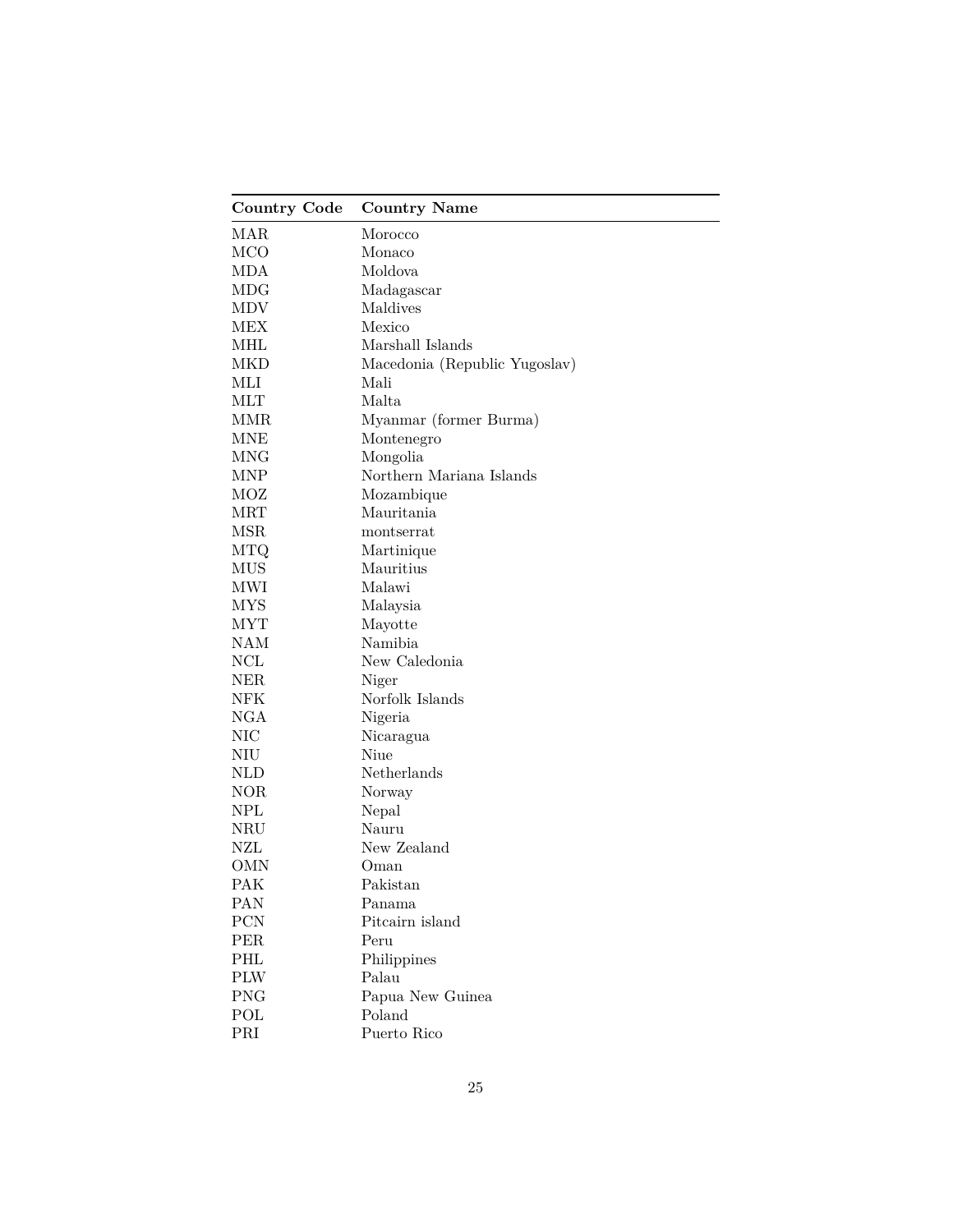| <b>Country Code</b> | <b>Country Name</b>                          |
|---------------------|----------------------------------------------|
| PRK                 | North Korea                                  |
| PRT                 | Portugal                                     |
| PRY                 | Paraguay                                     |
| <b>PSE</b>          | Occupied Palestinian Territories             |
| <b>PYF</b>          | French Polynesian                            |
| QAT                 | Qatar                                        |
| REU                 | Reunion island                               |
| ROU                 | Romania                                      |
| <b>RUS</b>          | Russian Federation                           |
| <b>RWA</b>          | Rwanda                                       |
| SAU                 | Saudi Arabia                                 |
| <b>SDN</b>          | Sudan                                        |
| <b>SEN</b>          | Senegal                                      |
| SGP                 | Singapore                                    |
| SGS                 | South Georgia and the South Sandwich Islands |
| <b>SHN</b>          | Saint Helen                                  |
| <b>SJM</b>          | Svalbard and Jan Mayen Islands               |
| <b>SLB</b>          | Solomon Islands                              |
| <b>SLE</b>          | Sierra Leone                                 |
| <b>SLV</b>          | El Salvador                                  |
| <b>SMR</b>          | San Marino                                   |
| SOM                 | Somalia                                      |
| SPM                 | St. Pierre and Miquelon                      |
| <b>SRB</b>          | Serbia                                       |
| <b>STP</b>          | Sao Tome and Principe                        |
| $\text{SUR}$        | Suriname                                     |
| SVK                 | Slovakia                                     |
| <b>SVN</b>          | Slovenia                                     |
| SWE                 | Sweden                                       |
| SWZ                 | Swaziland                                    |
| $_{\mathrm{SYC}}$   | Seychelles                                   |
| SYR                 | Syria                                        |
| <b>TCA</b>          | Turks and Caicos Islands                     |
| TCD                 | Chad                                         |
| <b>TGO</b>          | Togo                                         |
| THA                 | Thailand                                     |
| TJK                 | Tajikistan                                   |
| TKL                 | Tokelau Islands                              |
| TKM                 | Turkmenistan                                 |
| TLS                 | East Timor (former East Timor)               |
| TON                 | Tonga                                        |
| <b>TTO</b>          | Trinidad and Tobago                          |
| TUN                 | Tunisia                                      |
| TUR                 | Turkey                                       |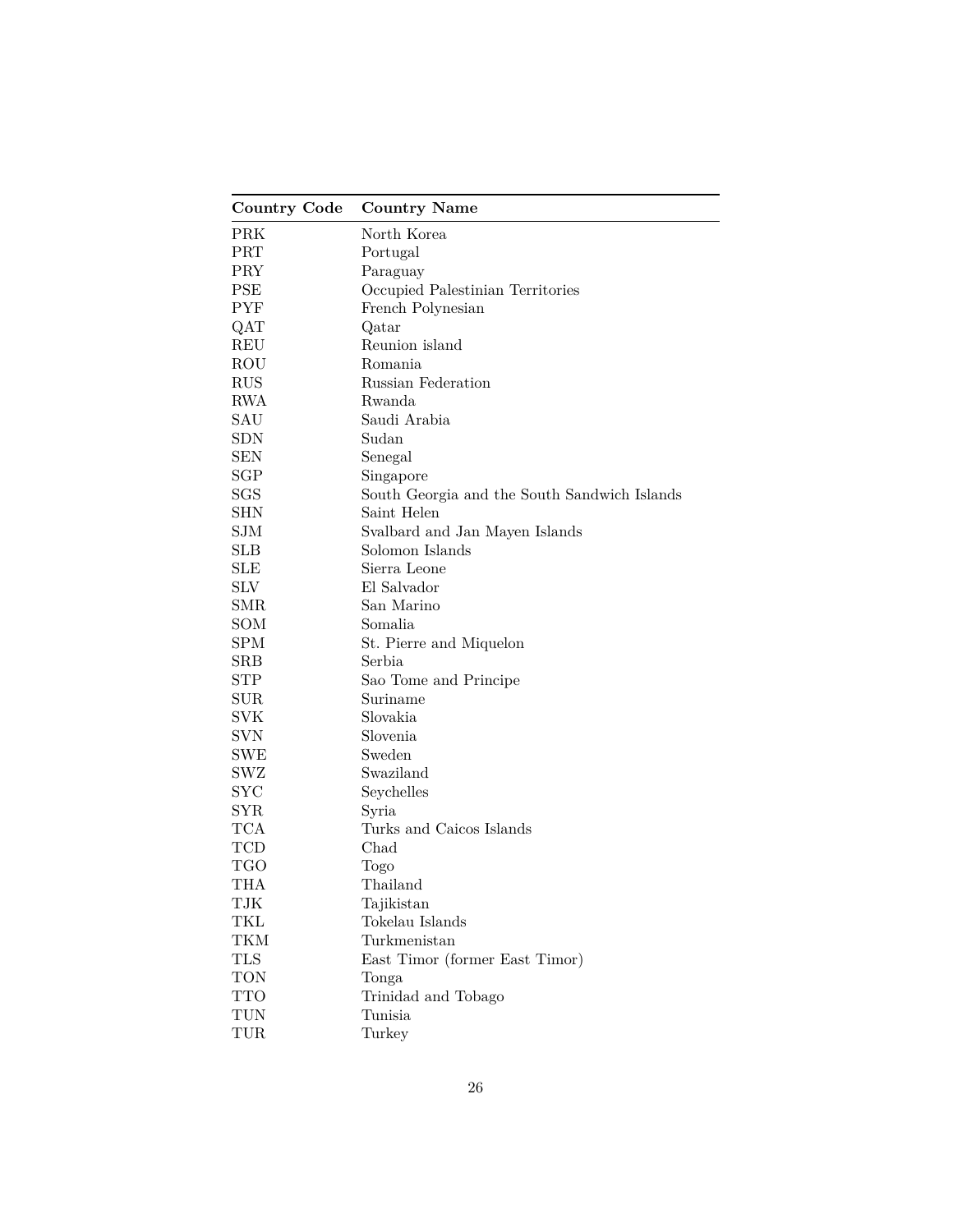| Country Code | <b>Country Name</b>              |
|--------------|----------------------------------|
| TUV          | Tuvalu                           |
| TWN          | Taiwan                           |
| TZA.         | Tanzania                         |
| <b>UGA</b>   | Uganda                           |
| UKR          | Ukraine                          |
| UMI          | US Outlying Islands              |
| URY          | Uruguay                          |
| USA          | U.S                              |
| UZB          | Uzbekistan                       |
| VAT          | Vatican                          |
| VCT          | Saint Vincent and the Grenadines |
| VEN          | Venezuela                        |
| VGB          | Virgin Islands (England)         |
| VIR          | Virgin Islands (United States)   |
| VNM          | Vietnam                          |
| VUT          | Vanuatu                          |
| WLF          | Wallis and Futuna Islands        |
| WSM          | Western Samoa                    |
| YEM          | Yemen                            |
| ZAF          | South Africa                     |
| ZMB          | Zambia                           |
| ZWE          | Zimbabwe                         |

### • Base currency

After 2009, information on whether the credit was granted in a different currency is provided. This variable is denoted using 3-digit ISO currency code (ISO 4217). But the value of the credit (*valor* ) is always reported in euros.

| Abbreviation | Definition    |
|--------------|---------------|
| moeda        | Base currency |

|     | Currency Code Currency Name   |
|-----|-------------------------------|
| AED | UAE Dirham                    |
| ALL | Lek                           |
| AMD | Armenian Dram                 |
| ANG | Netherlands Antillean Guilder |
| AOA | Kwanza                        |
| ARS | Argentine Peso                |
|     | Australian Dollar             |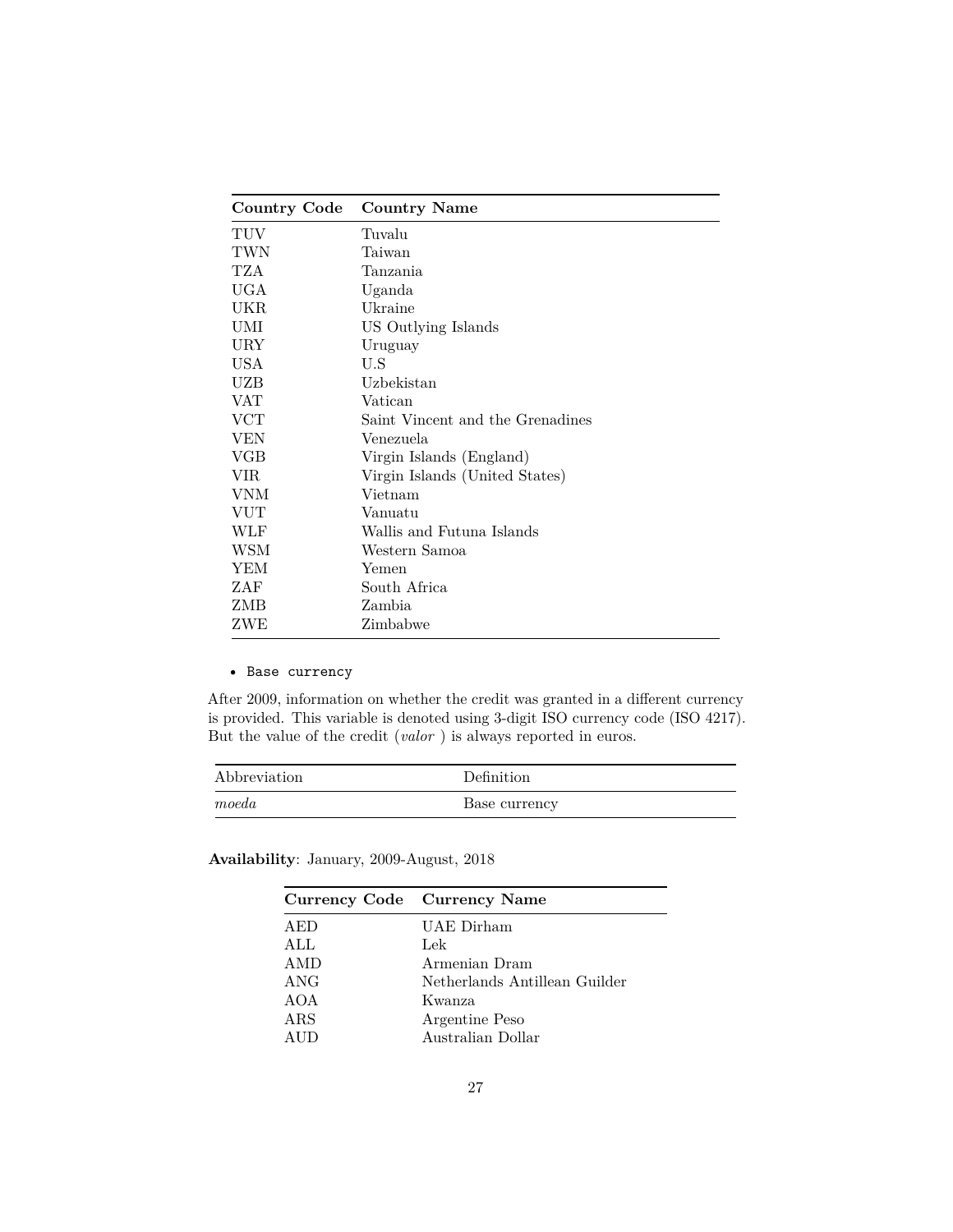| Currency Code | <b>Currency Name</b>   |
|---------------|------------------------|
| AWG           | Aruban Florin          |
| AZN           | Azerbaijan Manat       |
| BAM           | Convertible Mark       |
| <b>BBD</b>    | Barbados Dollar        |
| $_{\rm BDT}$  | Taka                   |
| $_{\rm BGN}$  | Bulgarian Lev          |
| <b>BHD</b>    | Bahraini Dinar         |
| BIF           | Burundi Franc          |
| <b>BMD</b>    | Bermudian Dollar       |
| <b>BND</b>    | Brunei Dollar          |
| BOB           | Boliviano              |
| <b>BOV</b>    | Mvdol                  |
| BRL           | Brazilian Real         |
| <b>BSD</b>    | Bahamian Dollar        |
| <b>BTN</b>    | Ngultrum               |
| <b>BWP</b>    | Pula                   |
| BYN           | Belarusian Ruble       |
| BZD           | <b>Belize Dollar</b>   |
| CAD           | Canadian Dollar        |
| CDF           | Congolese Franc        |
| <b>CHE</b>    | WIR Euro               |
| <b>CHF</b>    | Swiss Franc            |
| <b>CHW</b>    | WIR Franc              |
| CLF           | Unidad de Fomento      |
| CLP           | Chilean Peso           |
| <b>CNY</b>    | Yuan Renminbi          |
| COP           | Colombian Peso         |
| COU           | Unidad de Valor Real   |
| CRC           | Costa Rican Colon      |
| CUC           | Peso Convertible       |
| CUP           | Cuban Peso             |
| <b>CVE</b>    | Cabo Verde Escudo      |
| CZK           | Czech Koruna           |
| DJF           | Djibouti Franc         |
| <b>DKK</b>    | Danish Krone           |
| <b>DOP</b>    | Dominican Peso         |
| <b>DZD</b>    | Algerian Dinar         |
| EGP           | Egyptian Pound         |
| ERN           | Nakfa                  |
| <b>ETB</b>    | Ethiopian Birr         |
| <b>EUR</b>    | Euro                   |
| ${\rm FJD}$   | Fiji Dollar            |
| FKP           | Falkland Islands Pound |
| <b>GBP</b>    | Pound Sterling         |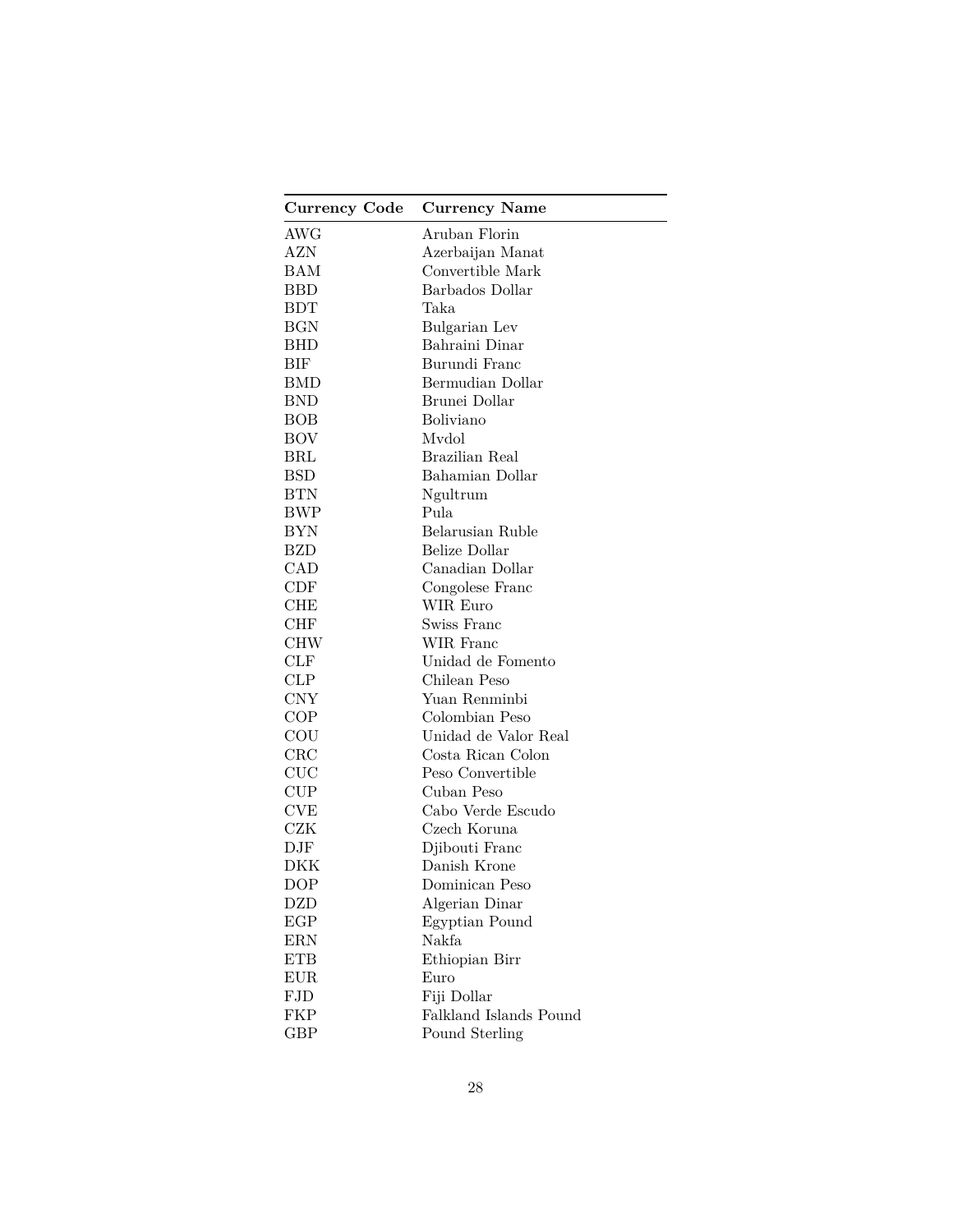| <b>Currency Code</b> | <b>Currency Name</b>  |
|----------------------|-----------------------|
| GEL                  | Lari                  |
| GHS                  | Ghana Cedi            |
| GIP                  | Gibraltar Pound       |
| GMD                  | Dalasi                |
| ${\rm GNF}$          | Guinean Franc         |
| GTQ                  | Quetzal               |
| GYD                  | Guyana Dollar         |
| HKD                  | Hong Kong Dollar      |
| <b>HNL</b>           | Lempira               |
| <b>HRK</b>           | Kuna                  |
| $_{\rm HTG}$         | Gourde                |
| HUF                  | Forint                |
| IDR                  | Rupiah                |
| ILS                  | New Israeli Sheqel    |
| <b>INR</b>           | Indian Rupee          |
| IQD                  | Iraqi Dinar           |
| <b>IRR</b>           | Iranian Rial          |
| ISK                  | Iceland Krona         |
| JMD                  | Jamaican Dollar       |
| JOD                  | Jordanian Dinar       |
| JPY                  | Yen                   |
| <b>KES</b>           | Kenyan Shilling       |
| <b>KGS</b>           | Som                   |
| <b>KHR</b>           | Riel                  |
| <b>KMF</b>           | Comorian Franc        |
| <b>KPW</b>           | North Korean Won      |
| <b>KRW</b>           | Won                   |
| <b>KWD</b>           | Kuwaiti Dinar         |
| <b>KYD</b>           | Cayman Islands Dollar |
| KZT                  | Tenge                 |
| LAK                  | Lao Kip               |
| LBP                  | Lebanese Pound        |
| LKR.                 | Sri Lanka Rupee       |
| <b>LRD</b>           | Liberian Dollar       |
| $_{\rm LSL}$         | Loti                  |
| LYD                  | Libyan Dinar          |
| MAD                  | Moroccan Dirham       |
| MDL                  | Moldovan Leu          |
| <b>MGA</b>           | Malagasy Ariary       |
| <b>MKD</b>           | Denar                 |
| <b>MMK</b>           | Kyat                  |
| <b>MNT</b>           | Tugrik                |
| <b>MOP</b>           | Pataca                |
| MRU                  | Ouguiya               |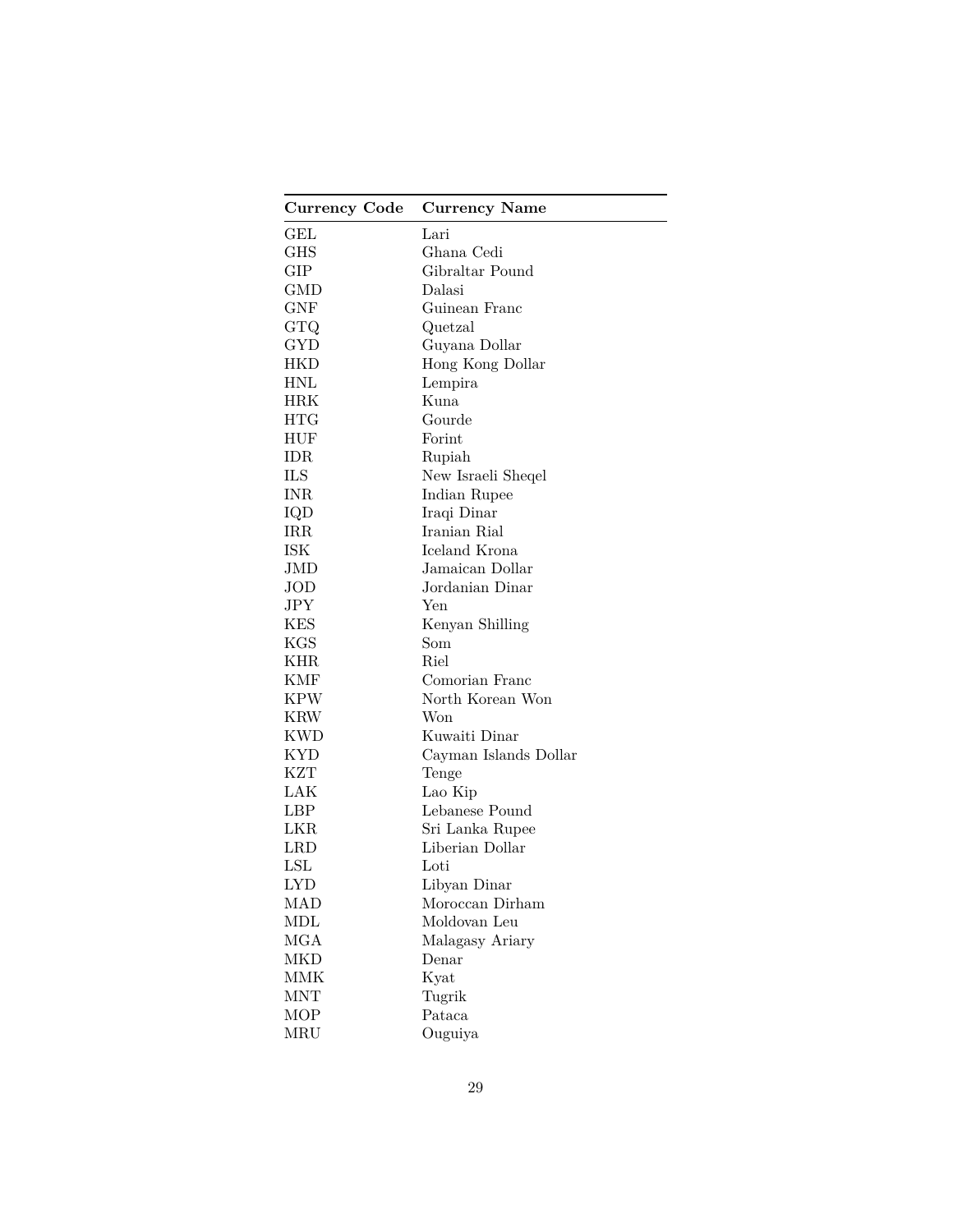| <b>Currency Code</b> | <b>Currency Name</b>              |
|----------------------|-----------------------------------|
| MUR                  | Mauritius Rupee                   |
| MVR                  | Rufiyaa                           |
| MWK                  | Malawi Kwacha                     |
| <b>MXN</b>           | Mexican Peso                      |
| MXV                  | Mexican Unidad de Inversion (UDI) |
| MYR                  | Malaysian Ringgit                 |
| MZN                  | Mozambique Metical                |
| NAD                  | Namibia Dollar                    |
| NGN                  | Naira                             |
| NIO                  | Cordoba Oro                       |
| NOK                  | Norwegian Krone                   |
| NPR.                 | Nepalese Rupee                    |
| NZD                  | New Zealand Dollar                |
| OMR                  | Rial Omani                        |
| <b>PAB</b>           | Balboa                            |
| PEN                  | Sol                               |
| $P\text{GK}$         | Kina                              |
| PHP                  | Philippine Peso                   |
| PKR.                 | Pakistan Rupee                    |
| PLN                  | Zloty                             |
| PYG                  | Guarani                           |
| QAR                  | Qatari Rial                       |
| <b>RON</b>           | Romanian Leu                      |
| <b>RSD</b>           | Serbian Dinar                     |
| RUB                  | Russian Ruble                     |
| RWF                  | Rwanda Franc                      |
| SAR                  | Saudi Riyal                       |
| SBD                  | Solomon Islands Dollar            |
| SCR                  | Seychelles Rupee                  |
| SDG                  | Sudanese Pound                    |
| SEK                  | Swedish Krona                     |
| SGD                  | Singapore Dollar                  |
| <b>SHP</b>           | Saint Helena Pound                |
| SLL                  | Leone                             |
| $_{\rm SOS}$         | Somali Shilling                   |
| SRD                  | Surinam Dollar                    |
| <b>SSP</b>           | South Sudanese Pound              |
| STN                  | Dobra                             |
| <b>SVC</b>           | El Salvador Colon                 |
| <b>SYP</b>           | Syrian Pound                      |
| SZL                  | Lilangeni                         |
| THB                  | Baht                              |
| <b>TJS</b>           | Somoni                            |
| TMT                  | Turkmenistan New Manat            |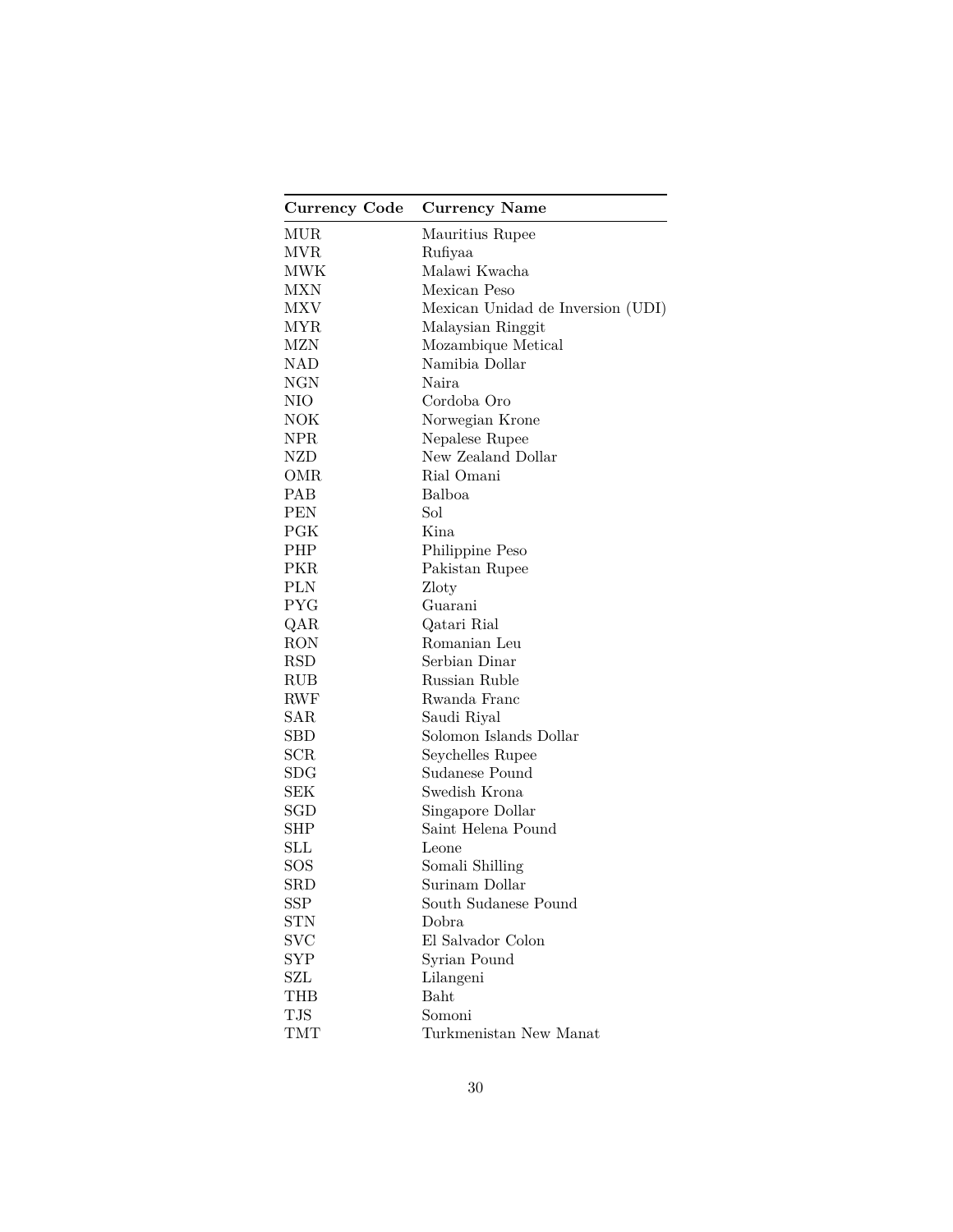| <b>Currency Code</b> | <b>Currency Name</b>       |
|----------------------|----------------------------|
| TND                  | Tunisian Dinar             |
| TOP                  | Pa'anga                    |
| $\rm{TRY}$           | Turkish Lira               |
| TTD                  | Trinidad and Tobago Dollar |
| TWD                  | New Taiwan Dollar          |
| TZS                  | Tanzanian Shilling         |
| UAH                  | Hryvnia                    |
| UGX                  | Uganda Shilling            |
| <b>USD</b>           | US Dollar                  |
| UYU                  | Peso Uruguayo              |
| UYW                  | Unidad Previsional         |
| UZS                  | Uzbekistan Sum             |
| <b>VES</b>           | Bolívar Soberano           |
| VND                  | Dong                       |
| <b>VUV</b>           | Vatu                       |
| WST                  | Tala                       |
| XAF                  | CFA Franc BEAC             |
| <b>XCD</b>           | East Caribbean Dollar      |
| XOF                  | CFA Franc BCEAO            |
| <b>XPF</b>           | CFP Franc                  |
| XSU                  | Sucre                      |
| XUA                  | ADB Unit of Account        |
| YER.                 | Yemeni Rial                |
| ZAR.                 | Rand                       |
| ZMW                  | Zambian Kwacha             |
| ZWL                  | Zimbabwe Dollar            |

# <span id="page-30-0"></span>*C. Credit Outstanding*

The variables related to credit outstanding are calculated based on the credit exposure data at both the firm level and the bank-firm level. These variables characterize the amount outstanding according to a variety of dimensions as discussed below.

### • Global Credit

Global credit is the sum of regular credit and potential credit, representing the total available credit that a firm accesses.

| Abbreviation | <b>Definition</b>                                  |
|--------------|----------------------------------------------------|
| valor_global | Total available credit that a firm can<br>accesses |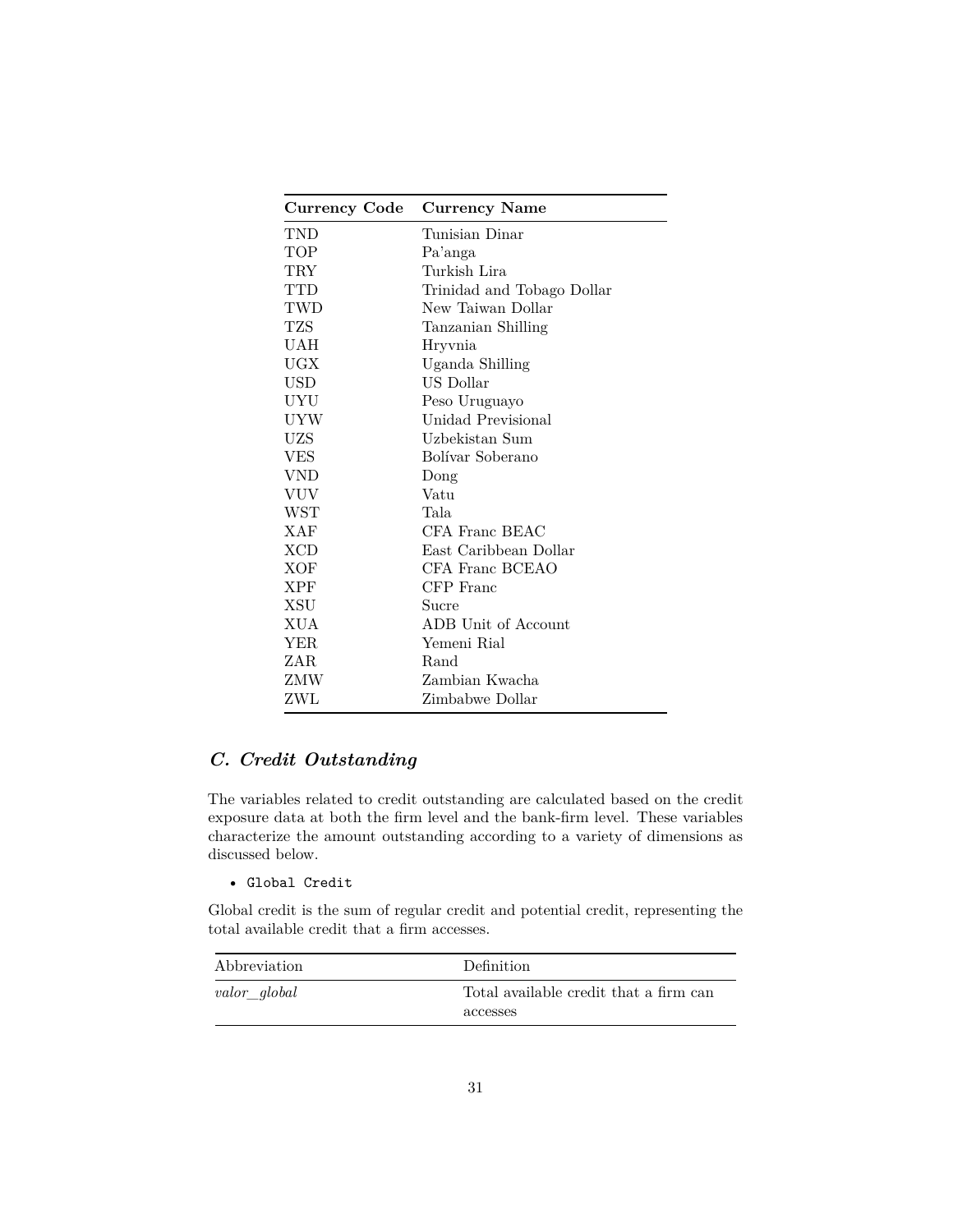**Availability**: January, 1999-August, 2018

• Effective Credit

Effective credit is credit effectively used in a regular or overdue situation, including overdue credit (i.e., payment delays as defined in the respective contract).

| Abbreviation   | Definition                          |
|----------------|-------------------------------------|
| valor efectivo | Credit that a firm used effectively |

**Availability**: January, 1999-August, 2018

| <b>Examples of effective credit</b>                                      |
|--------------------------------------------------------------------------|
| Loans for the acquisition of financial instruments (shares, bonds, etc.) |
| Discount and other credits secured by effects                            |
| Overdrafts on bank accounts                                              |
| Leasing and factoring                                                    |
| Used amounts of credit cards                                             |

### • Potential Credit

Potential credit represents irrevocable commitments of the participating entities.

| Abbreviation    | <b>Definition</b>                                                                                 |
|-----------------|---------------------------------------------------------------------------------------------------|
| valor potencial | Credit that a firm can access because of irrevocable<br>commitments of the participating entities |

**Availability**: January, 1999-August, 2018

### **Examples of potential credit**

Unused amounts of credit cards Lines of credit Guarantees provided by participating entities Guarantees and guarantees given in favor of the participating entities Any other credit facilities likely to be converted into effective debts

*Banco de Portugal* requires all credit-granting institutions to report to the CCR their outstanding loan exposure by instrument of all irrevocable credit obligations. There is one important exception of an institution which stopped reporting revocable credit card obligations in May 2013, causing a break in the data.

• Overdue Credit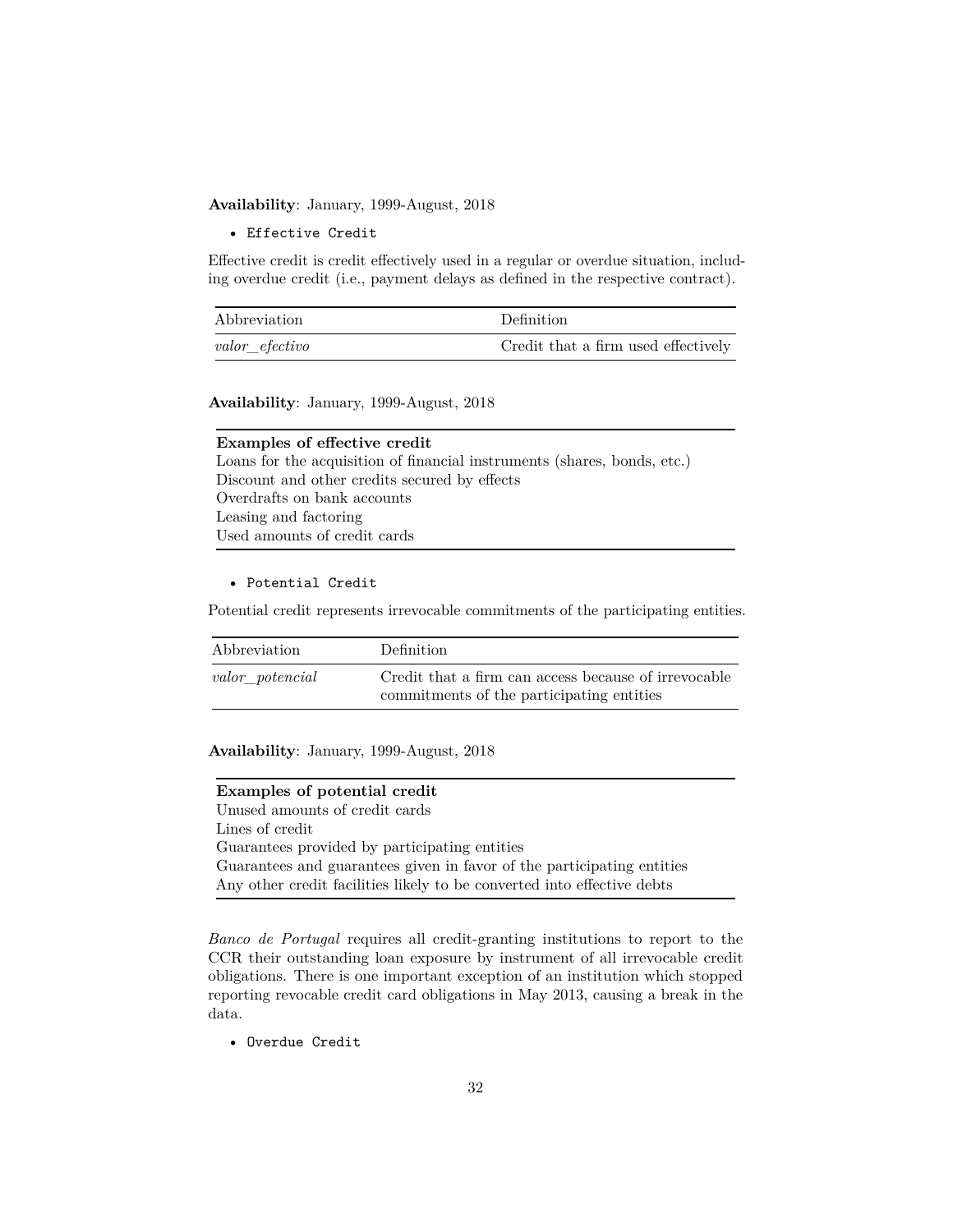All outstanding credit exposures recorded as non-performing (including overdue, written off, renegotiated credit, overdue credit in litigation, and written off credit in litigation) are aggregated to calculate overdue credits. It includes principal, interest and related fees.

For written-off credits, participating entities also have the discrepancy to file the written-off credit in court and classify the credit as "written-off credit in litigation". Similarly, the classification occurs from the initialization of the legal proceedings until the final decision.

| Abbreviation  | Definition                      |
|---------------|---------------------------------|
| valor vencido | Non-performing credit of a firm |

### **Availability**: January, 1999-August, 2018

| Overdue Credit<br>Type |                                                                    |
|------------------------|--------------------------------------------------------------------|
| Overdue Credit         | Credit exposure that remains unpaid past the due maturity<br>date. |
| Written-off-           | Credit exposure that has become seriously delinquent and           |
| Credit                 | the creditor has given up on being paid.                           |
| Renegotiated           | Credit exposure that is overdue and has been renegotiated          |
| Credit                 | without additional collateral.                                     |
| Overdue Credit         | Overdue credit that is filed in court. The classification          |
| in Litigation          | starts from the initialization of the legal proceedings and        |
|                        | ends after the final decision.                                     |
| Written-Off            | Written-off credit that is filed in court. Similarly, the          |
| Credit in              | classification should occur since the initialization of the        |
| Litigation             | legal proceedings until the final decision.                        |

#### • Short-term Credit

Short-term credit is calculated using two different definitions.

In the first place, short-term credit is defined based on the term-to-maturity as agreed in the credit contract, denoted by *valor\_curto\_o*. Specifically, short-term credit has an original maturity of equal to or less than one year. Before 2009, the CCR dataset did not streamline credit exposure based on the maturity structure. Therefore, for the data before 2009, the short-term credit is defined as the aggregation of commercial credit, discount funding, and other short-term funding, which are short-term funding by their nature.

In the second place, short-term credit is defined based on residual maturity – the remaining time until the expiration or the repayment of the instrument, denoted by *valor\_curto\_r*. Specifically, it is credit with a residual maturity of equal to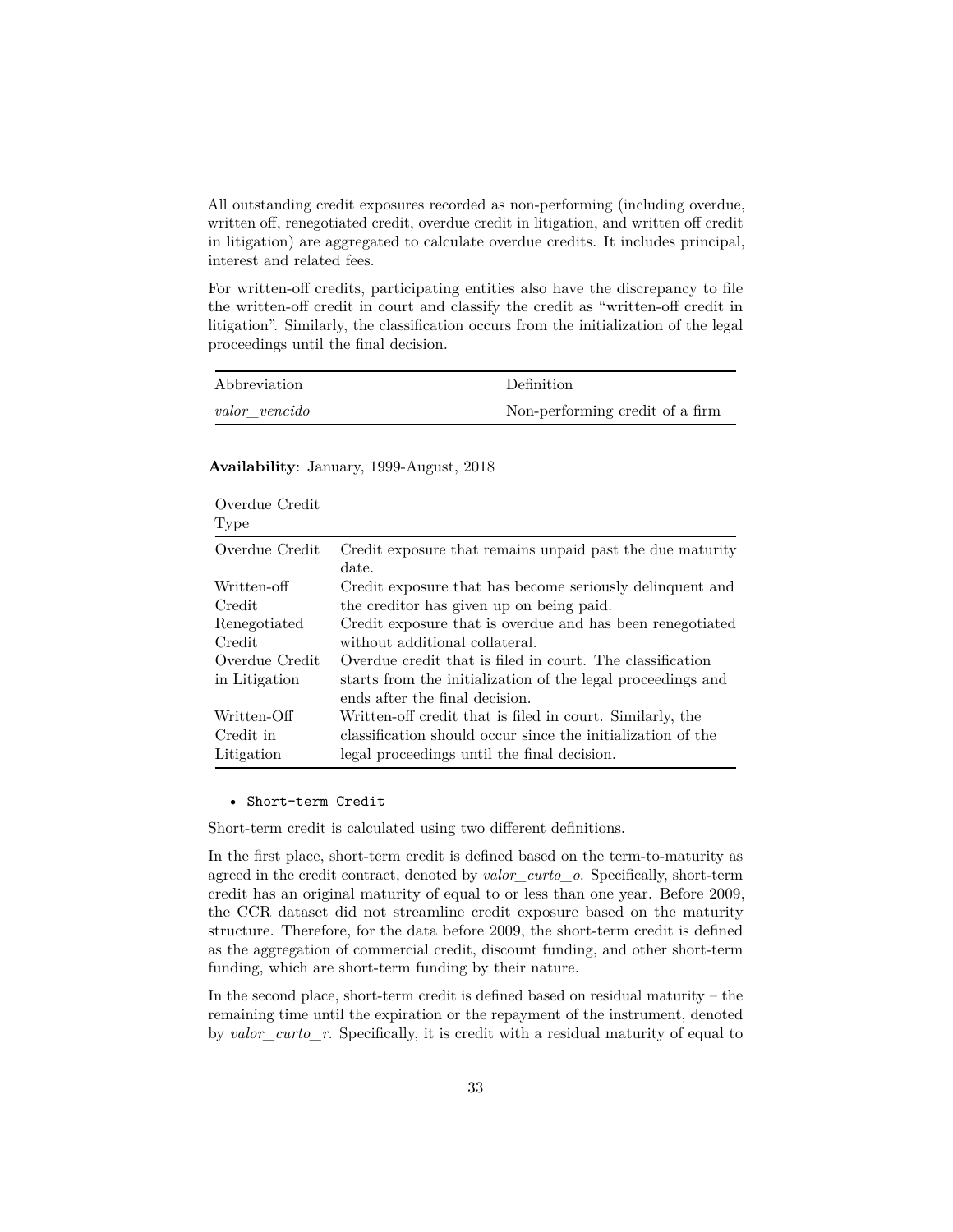or less than one year. This variable is only available from 2009.

Note that potential credit is excluded for both calculations.

| Abbreviation  | Definition                                                          |
|---------------|---------------------------------------------------------------------|
| valor curto o | Credit with an original maturity of less<br>than or equal to 1 year |
| valor curto r | Credit with a residual maturity of less<br>than or equal to 1 year  |

**Availability**: January, 1999-August, 2018 for *valor\_curto\_o*; January, 2009- August, 2018 for *valor\_curto\_r*

• Long-term Credit

Similar to short-term credit, long-term credit is defined based on original and residual maturities.

More precisely, long-term credit is credit with an original or residual maturity of more than one year, denoted by *valor\_longo\_o* and *valor\_longo\_r*, respectively.

Long-term credit defined on an original maturity basis (*valor\_longo\_o*) for the data before 2009 is the aggregation of total credit excluding commercial credit, discount funding, and other short-term funding.

Note that potential credit is excluded for both calculations.

| Abbreviation  | Definition                                              |
|---------------|---------------------------------------------------------|
| valor longo o | Credit with an original maturity of<br>more than 1 year |
| valor longo r | Credit with a residual maturity of more<br>than 1 year  |

**Availability**: January, 1999-August, 2018 for *valor\_longo\_o*; January, 2009- August, 2018 for *valor\_longo\_r*

### • Weighted average debt maturity

To provide an overall picture of a firm's rollover risk, we compute the weighted average debt maturity. These variables are only available after 2009.

| Abbreviation        | Definition                                     |
|---------------------|------------------------------------------------|
| <i>prazomedia</i> o | The weighted average original debt             |
| $prazomedia$ $r$    | maturity<br>The weighted average residual debt |
|                     | maturity                                       |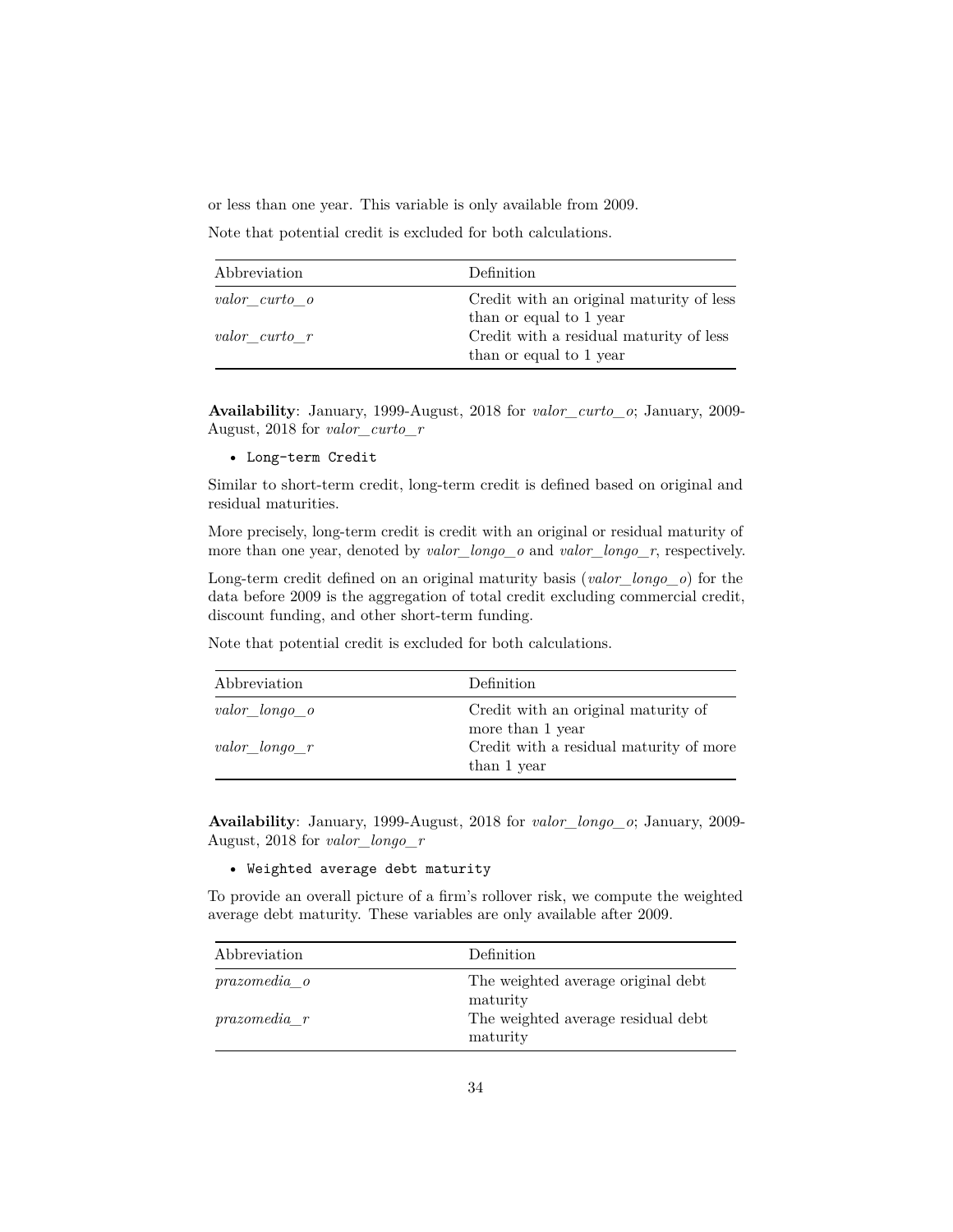### **Availability**: January, 2009-August, 2018

All credit exposures reported in the CCR after 2009 are classified based on their original maturity, established in contractual terms, and residual maturity, defined as the time interval between the reference date and the maturity date of the credit agreement. In other words, the original term of the credit characterizes the exposure in relation to the maturity that was contracted for the full repayment of the credit, while the residual term of the credit characterizes the exposure in relation to the maturity between the date to which the communication refers and the date contracted for the full amortization of the credit.

These two variables are defined in ranges, including a category "Undetermined" (code 1) which is used to characterize credit exposures which, by their nature, do not have a contractually defined maturity or for which it is not possible to determine a due date. In addition, the reporting of debt maturity has undergone a major change in classification in December, 2013. For example, the maturity class "1 to 5 years" (code 5) is only valid between January, 2009 and November, 2013. From December 2013, this category is replaced by the maturity class codes 51-54. The same applies to the maturity class "5 to 10 years" (code 6 replaced by codes 61-65), and the maturity class "10 to 20 years" (code 7 replaced by codes 71 and 72).

Due to these specificities, we adopt the following procedure.

Firstly, we harmonize the debt maturity information after December, 2013 using the classification of September, 2009 as the latter is less disaggregated than the former.

Secondly, we assign the midpoint maturity for each maturity classification (0.5 years for maturity less than or equal to 1 year; 3 years for maturity more than 1 year and less than or equal to 5 years; 7.5 years for maturity more than 5 year and less than or equal to 10 years; 15 years for maturity more than 10 year and less than or equal to 20 years; 22.5 years for maturity more than 20 year and less than or equal to 25 years; 27.5 years for maturity more than 25 year and less than or equal to 30 years). We assign an average value of 40 years for credit maturing in more than 30 years.

Thirdly, we calculated the average debt maturity, weighted by the credit outstanding with the corresponding maturity.

Lastly, we reassign a maturity class to the calculated weighted average maturity value:

| Maturity Class | Definition                                    |
|----------------|-----------------------------------------------|
|                | Credit with a calculated weighted average     |
|                | maturity of less than or equal to 1 year      |
| 2              | Credit with a calculated weighted average     |
|                | maturity of more than 1 year and less than or |
|                | equal to 5 years                              |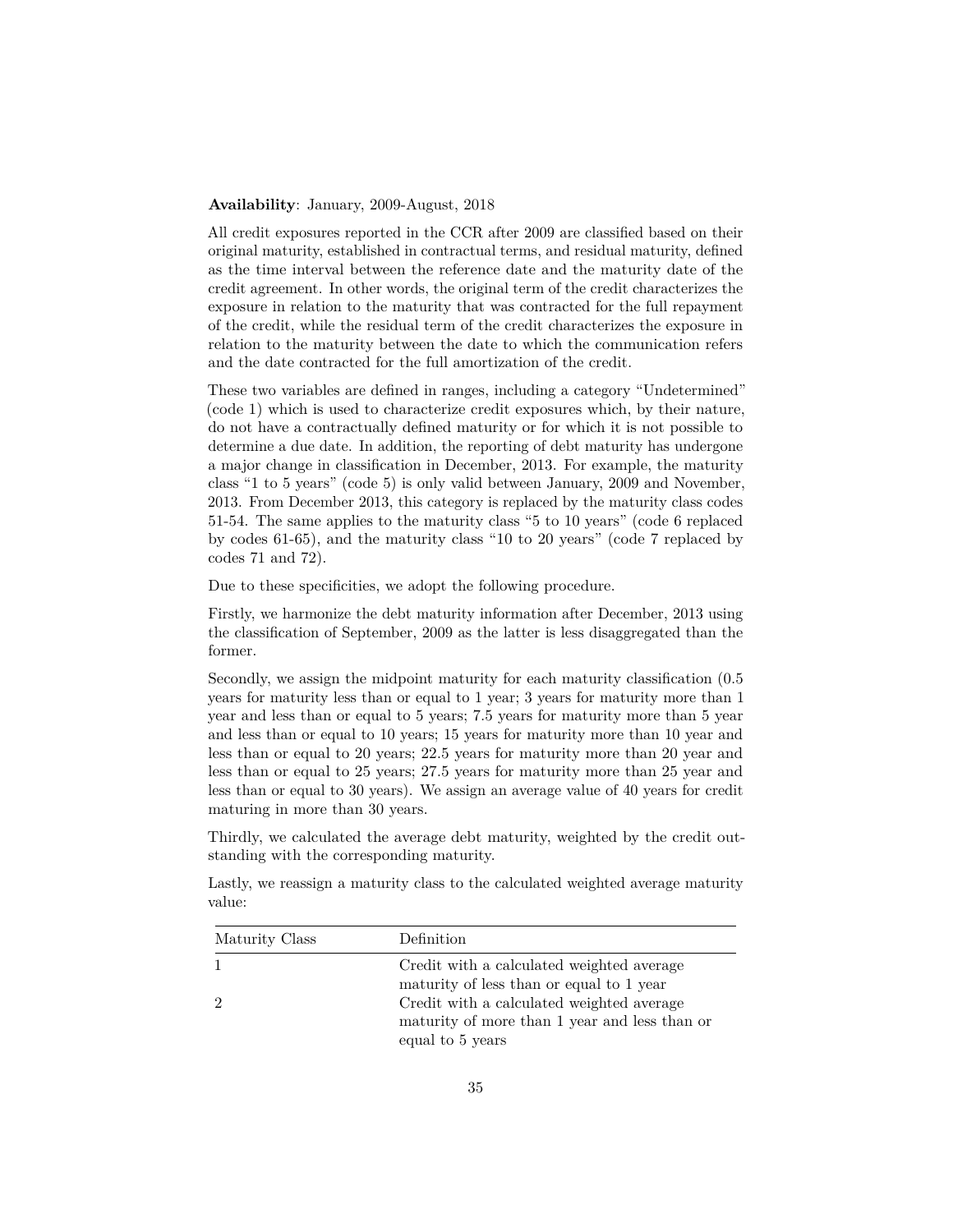| Maturity Class | Definition                                                                                                      |
|----------------|-----------------------------------------------------------------------------------------------------------------|
| 3              | Credit with a calculated weighted average<br>maturity of more than 5 years and less than or<br>equal to 10 year |
|                | Credit with a calculated weighted average<br>maturity of more than 10 years and less than or                    |
| .5             | equal to 20 year<br>Credit with a calculated weighted average<br>maturity of more than 20 year                  |

# • Credit by maturity structure

For the data after 2009, we breakdown the amount of credit using various maturity classifications, as illustrated below.

| Abbreviation      | Definition                                    |
|-------------------|-----------------------------------------------|
| valor prazo1 o    | Credit with an original maturity of less than |
|                   | or equal to 1 year                            |
| valor prazo2 o    | Credit with an Original maturity of more than |
|                   | 1 year and less than or equal to 5 years      |
| valor prazo3 o    | Credit with an Original maturity of more than |
|                   | 5 years and less than or equal to 10 year     |
| valor prazo4 o    | Credit with an Original maturity of more than |
|                   | 10 years and less than or equal to 20 year    |
| $valor\_prazo5_o$ | Credit with an Original maturity of more than |
|                   | 20 year                                       |

**Availability**: January, 2009-August, 2018

| Abbreviation     | Definition                                                                                 |
|------------------|--------------------------------------------------------------------------------------------|
| valor $prazo1$ r | Credit with a residual maturity of less than<br>or equal to 1 year                         |
| valor prazo2 r   | Credit with a residual maturity of more than<br>1 year and less than or equal to 5 years   |
| valor $prazo3$ r | Credit with a residual maturity of more than<br>5 years and less than or equal to 10 year  |
| valor $prazo4$ r | Credit with a residual maturity of more than<br>10 years and less than or equal to 20 year |
| valor prazo $5r$ | Credit with a residual maturity of more than<br>20 year                                    |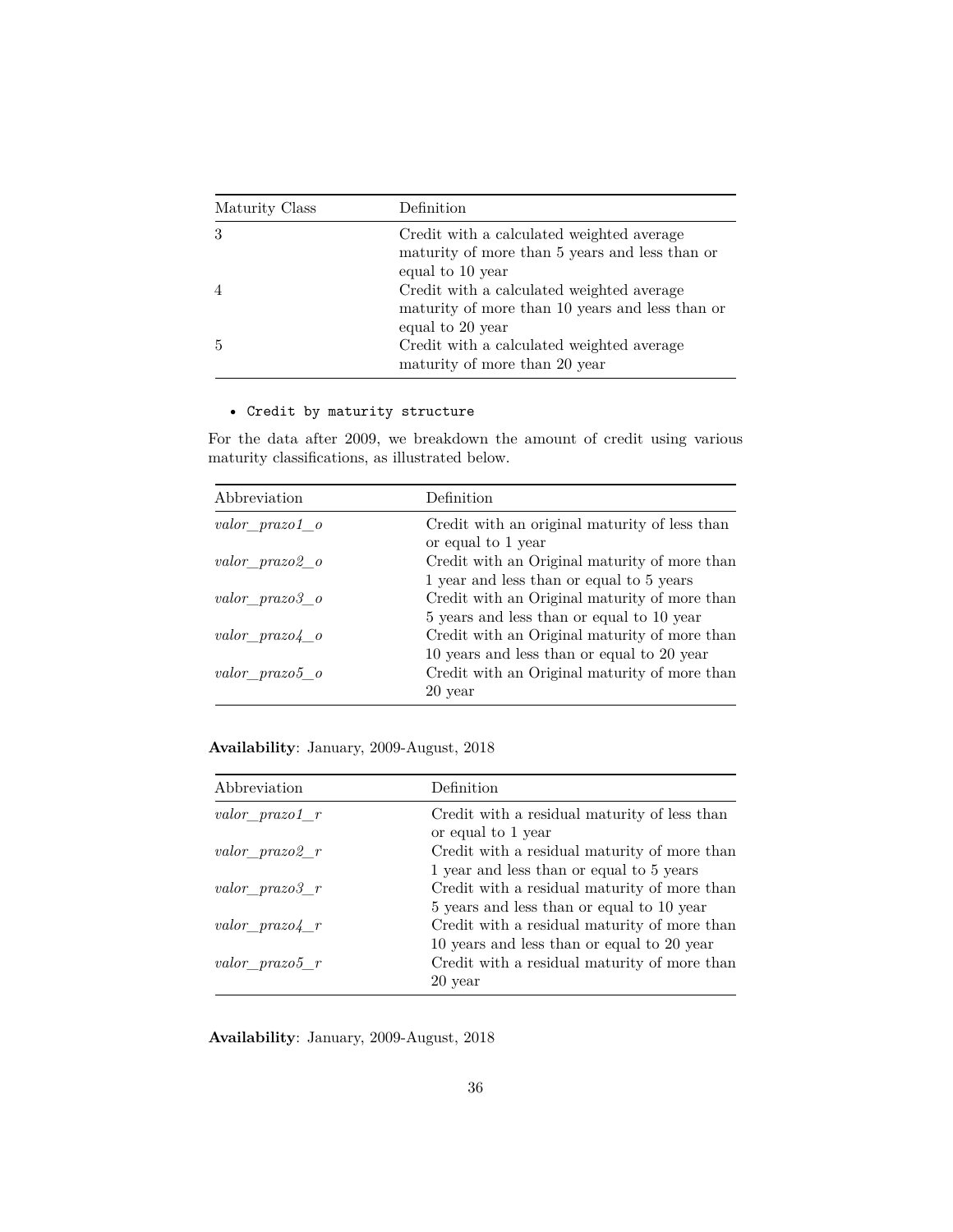### • Secured credit by collateral type

For the data after 2009, we calculate the amount of secured credit broken down by collateral type.

| Abbreviation        | Collateral Type                                  |
|---------------------|--------------------------------------------------|
| $valor\_g1$         | Credit secured by real collateral mortgaged      |
| $valor\_g2$         | Credit secured by real collateral not mortgaged  |
| valor $q3$          | Credit secured by financial collateral           |
| valor $q\downarrow$ | Credit secured by personal guarantee provided by |
|                     | firm or individual                               |
| $valor\_g5$         | Credit secured by personal guarantee granted by  |
|                     | the state or financial institution               |
| valor $q6$          | Credit secured by other guarantees               |

**Availability**: January, 2009-August, 2018

**Comment** : To guarantee the accuracy of the credit reports, the reporting institutions are required to verify and correct erroneous reports as soon as possible. Although the quality of the information reported in CCR and the coverage of credit exposures have increased over time, CCR still has some limitations due to some specificities. For example, credit transfer can occur between group firms. Although this does not influence group level analysis, it can lead to abnormal changes at the level of individual firms.

### <span id="page-36-0"></span>*D. Bank Relationship*

Data types related to bank relationships are constructed at the firm level. To obtain an extended set of relationship variables at the bank-firm level , one can use the "relationspell" ado provided by BPLIM.

We measure bank relationships in three dimensions: number of bank relationships, largest relationship, and the concentration of bank relationship. We consider that a firm maintains a relationship with a bank using all available credit (including unused credit).

• Number of bank relationships

This variable measures the size of a firm's bank relationships. Precisely, we calculate the number of active bank relationships, i.e., the number of banks from whom a firm is able to borrow in a specific month. It means that unused credit is also taken into account in the calculation of bank relationships.

• Largest bank relationship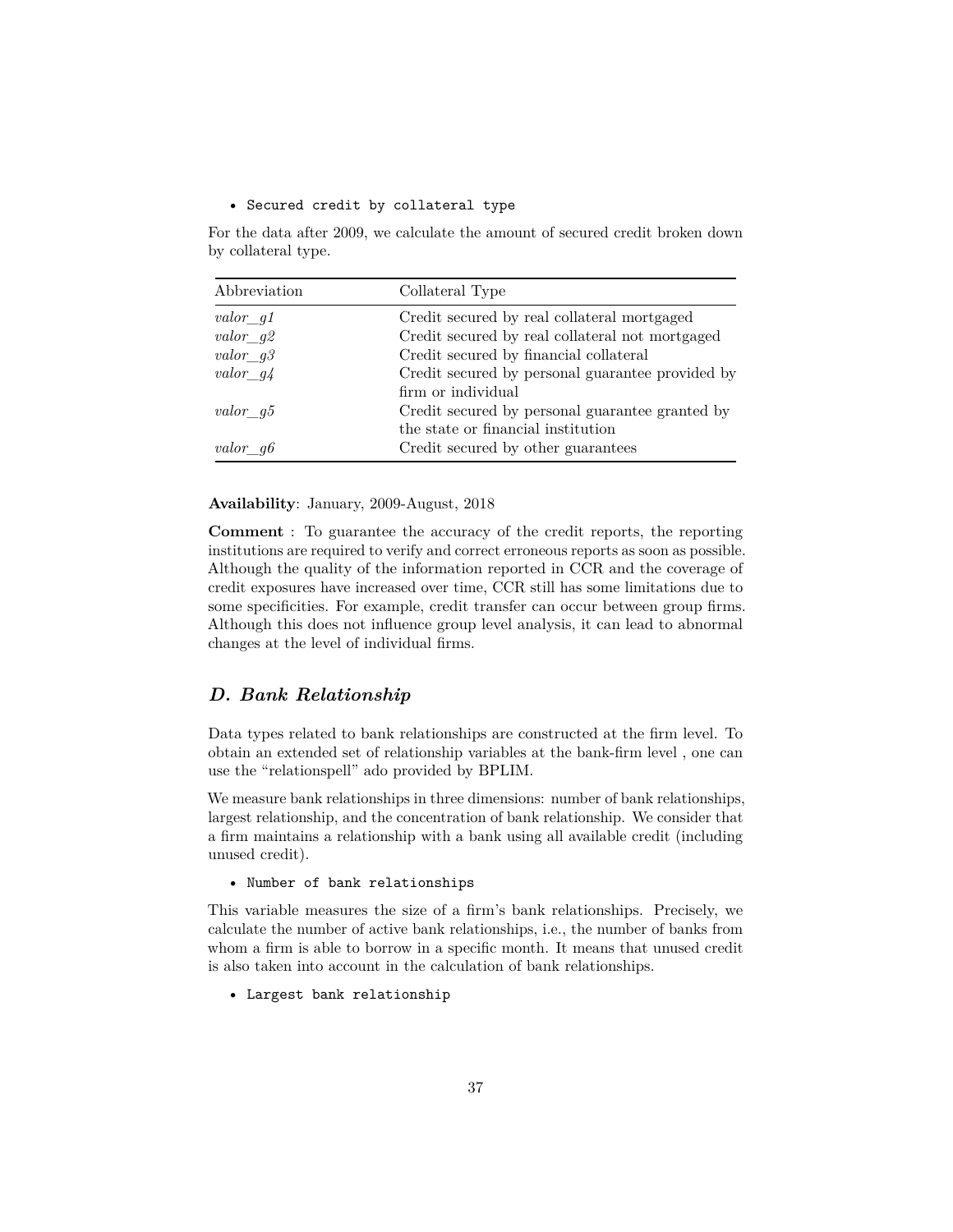This variable features the borrowing from a firm´s major bank. It is measured as the percentage of a firm´s available credit from the major bank to the firm´s total available credit.

#### • Concentration of bank relationships

The concentration of bank relationship is calculated using the Herfindahl– Hirschman Index as the sum of the squares of the bank lending share for a firm.

| Abbreviation  | Definition                                                       |
|---------------|------------------------------------------------------------------|
| nb relacao    | The number of active bank relationships of a<br>firm             |
| $max$ relacao | The largest bank relationship (in percentage)<br>term) of a firm |
| hhi relacao   | The concentration of a firm's bank<br>relationships              |

# <span id="page-37-0"></span>**Basic Descriptive Statistics**

**Table 1**- Number of firms over the data period (year-end) in the COBR and the CO and COBR files.

```
global path1 "Z:/data/Products/CRC/2018_04/CRC_Annual/Output/Data/Firms/"
global path2 "Z:/data/Products/CRC/2017_04/CRC_Annual/Output/Data/Firms/"
global path3 "Z:/data/Products/CRC/2019_04/CRC_Annual/Output/Data/Firms/"
quietly use "${path3}/2018/External/CRC_A_MFRM_2018_APR19_COBR_V01.dta", clear
quietly append using "${path1}/2017/External/CRC_A_MFRM_2017_APR18_COBR_V01.dta"
quietly keep if (year(dofm(date))<2018 & month(dofm(date))==12) | (year(dofm(date))==2018
quietly forval i =1999/2016 {
  quietly append using "${path2}/`i'/External/CRC_A_MFRM_`i'_APR17_COBR_V01.dta"
}
quietly keep if (year(dofm(date))<2018 & month(dofm(date))==12) | (year(dofm(date))==201
quietly gen Year= year(dofm(date))
table Year, contents(freq) center
```
**Table 2**- Number of firms over the data period (year-end) in the EXP files

global path1 "Z:/data/Products/CRC/2018\_04/CRC\_Annual/Output/Data/Firms/" global path2 "Z:/data/Products/CRC/2017\_04/CRC\_Annual/Output/Data/Firms/" global path3 "Z:/data/Products/CRC/2019\_04/CRC\_Annual/Output/Data/Firms/" quietly use "\${path3}/2018/CRC\_A\_MFRMEXP\_2018\_APR19\_BAL\_V01.dta", clear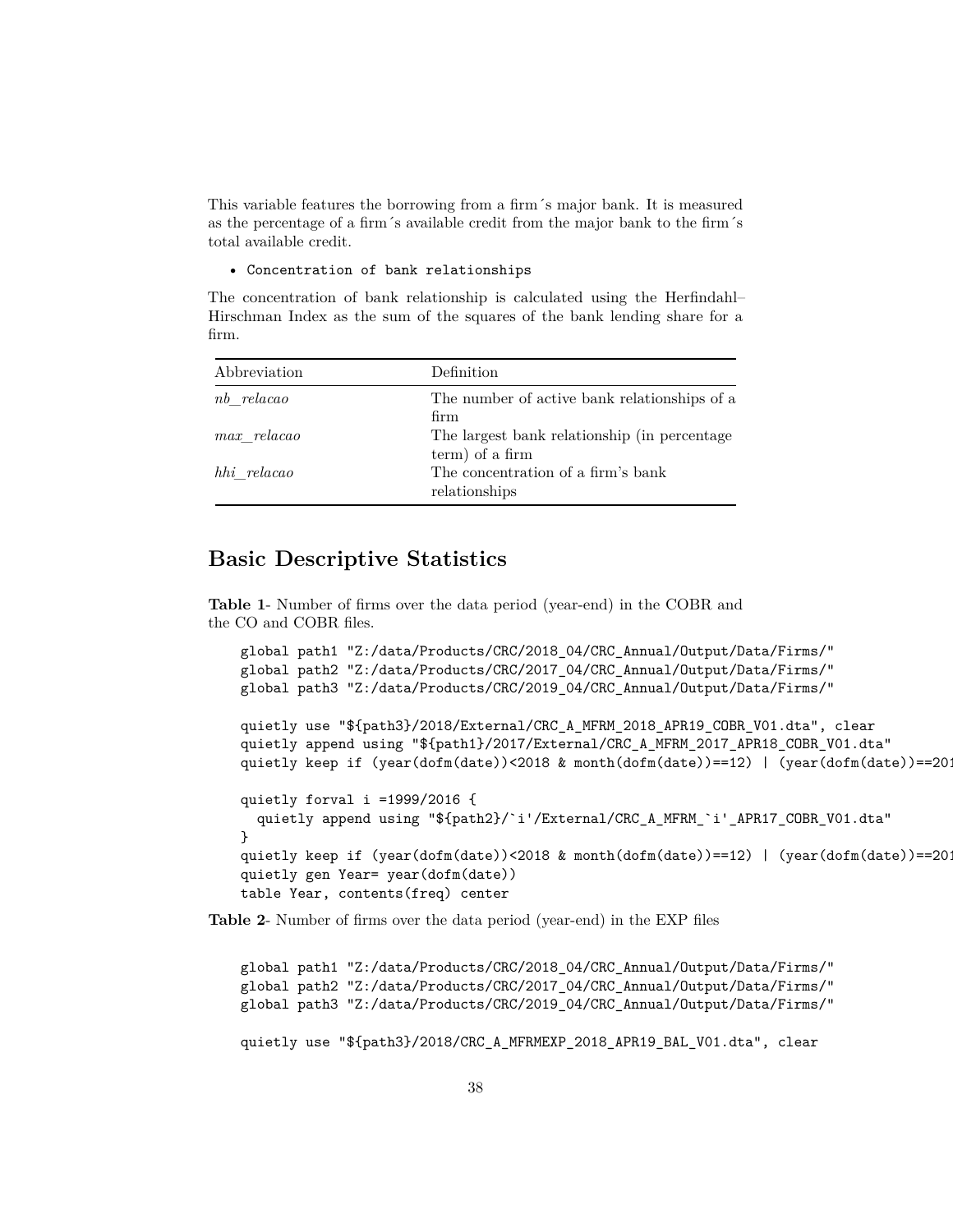```
quietly keep tina date
quietly bysort tina date: gen dup=cond(_N==1,0,_n)
quietly keep if dup==0 | dup==1
quietly drop dup
quietly append using "${path1}/2017/CRC_A_MFRMEXP_2017_APR18_BAL_V01.dta"
quietly keep tina date
quietly bysort tina date: gen dup=cond(_N==1,0,_n)
quietly keep if dup==0 | dup==1
quietly drop dup
quietly keep if (year(dofm(date))<2018 & month(dofm(date))==12) | (year(dofm(date))==2018
quietly forval i =1999/2016 {
  quietly append using "${path2}/`i'/CRC_A_MFRMEXP_`i'_APR17_BAL_V01.dta"
  quietly keep tina date
  quietly bysort tina date: gen dup=cond(_N==1,0,_n)
  quietly keep if dup==0 | dup==1
  quietly drop dup
}
quietly keep if (year(dofm(date))<2018 & month(dofm(date))==12) | (year(dofm(date))==2018
quietly gen Year= year(dofm(date))
table Year, contents(freq) center
```
<span id="page-38-0"></span>**Comment** : the data before 2002 does not contain all the firms and is not quality controlled.

# **Building Compatible Series Using Credit Exposure Data**

<span id="page-38-1"></span>For those who are interested in building consistent time series using the exposure level data, there are a few caveats that are important to keep in mind.

### *A. Relevant filters*

- In order not to duplicate credits, unless the analysis of interest is in guarantees and joint responsibilities, aggregate series should only include *nivelresponsabilidade* 1 and 2.
- The variable *si* and *si\_final* classifies firms according to institutional sector at the moment of the data. As some firms may have changed from one sector to the other, in order to implement a consistent sample selection (such as non-financial firms), it is usually recommendable to keep the most recent classification only or only firms that never switched sectors.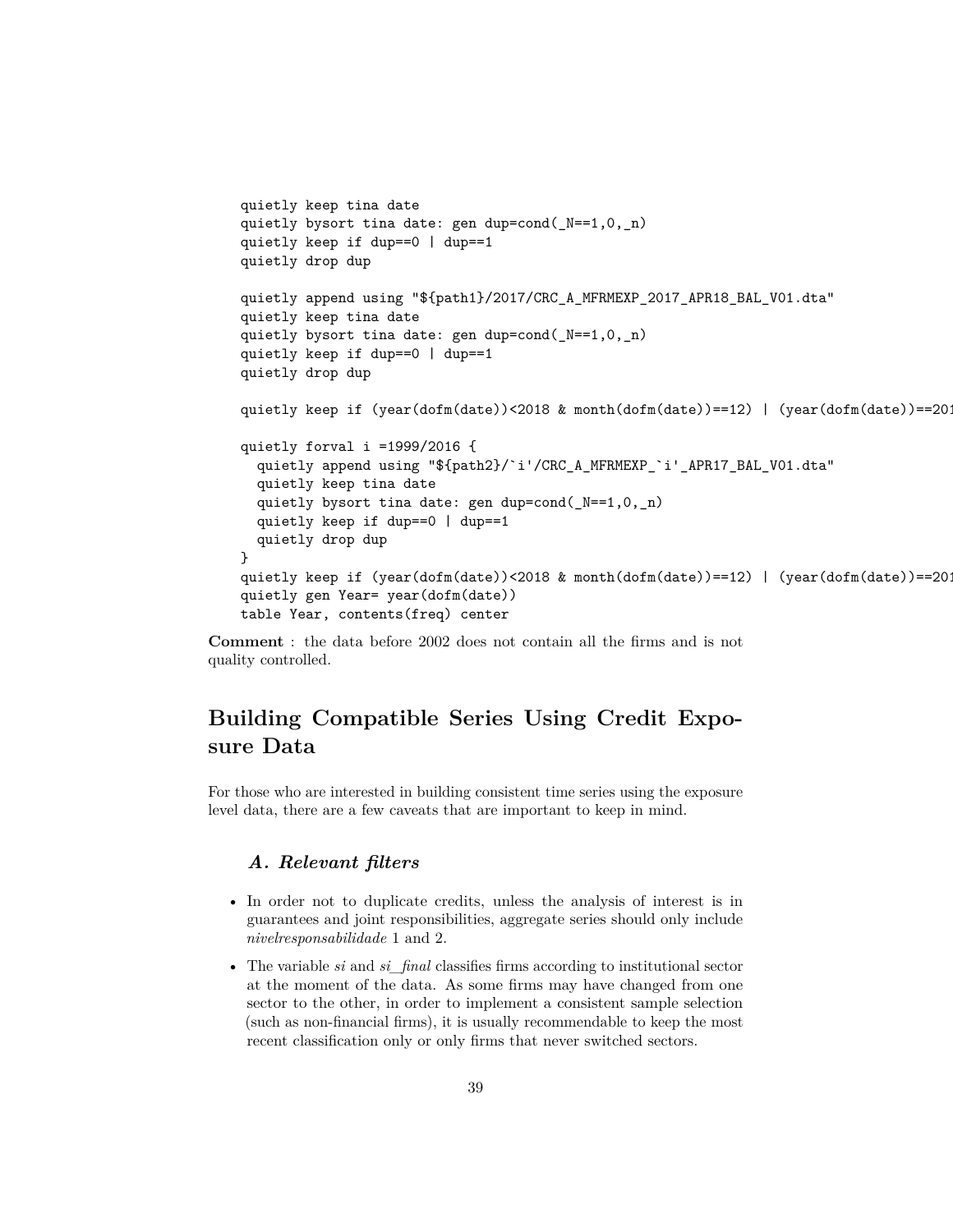• It is only possible to create a consistent series for credit granted domestically, regardless of the firm's country of origin (which is only identifiable after 2009). Therefore, when creating aggregate series, only loans with *paisbalcaoid* equal to "PRT" should be included.

### <span id="page-39-0"></span>*B. Compatibility issues*

Definitions of the variables in CCR changed over time. To build compatible time series, it is important to harmonize the data.<sup>[10](#page-39-1)</sup>

### **B.1. Credit situation**

The variable of credit situation is not available before 2009. To construct the time series for "credit situation" before 2009, one will need to use the following correspondence table between the variable "type of credit" (*tipo*) and the variable "credit situation" (*situacaocredito*).

Table 3 - Correspondence table between "type of credit" (before 2009) and "credit situation" (2009 onwards)

|                | January, 1999-December, 2008                           |                             | January, 2009-present |
|----------------|--------------------------------------------------------|-----------------------------|-----------------------|
| Code           | Type of Credit                                         | Code                        | Credit Situation      |
| 1              | Commercial                                             |                             | Regular               |
| $\overline{2}$ | Discount funding                                       | 1                           | Regular               |
| 3              | Other short term funding                               |                             | Regular               |
| $\overline{4}$ | Medium and Long term Funding                           |                             | Regular               |
| 5              | Other responsibilities                                 |                             | Regular               |
| 6              | Off balance sheet liabilities (potential indebtedness) | $\overline{2}$              | Potential             |
| 7              | Overdue Credit (non-performing loans)                  | 3                           | Overdue               |
| 8              | Credit in litigation                                   | 6                           | Overdue in litigation |
| 9              | Written-off credit                                     | 4                           | Written-off credit    |
| 10             | Renegotiated credit                                    | 5                           | Renegotiated credit   |
| 11             | Guarantees                                             | $\overline{2}$              | Potential             |
| 12             | Guarantees or sureties                                 | $\mathcal{D}_{\mathcal{L}}$ | Potential             |
| 13             | Effective credit communicated by foreign banks         |                             | Regular               |
| 14             | Potential credit communicated by foreign banks         | 2                           | Potential             |

Some reporting specificities also need to be noted in order to construct compatible series of credit.

• Credit exposures may have different states regarding their credit situation. A special caveat needs to be noted for "potential credit" (code 2), which is credit granted but not yet used, corresponding to lines of credit, or other irrevocable commitments by the credit institution. The credit exposures

<span id="page-39-1"></span> $^{10}\mathrm{One}$  can fulfill this step using an ado file available at BPLIM.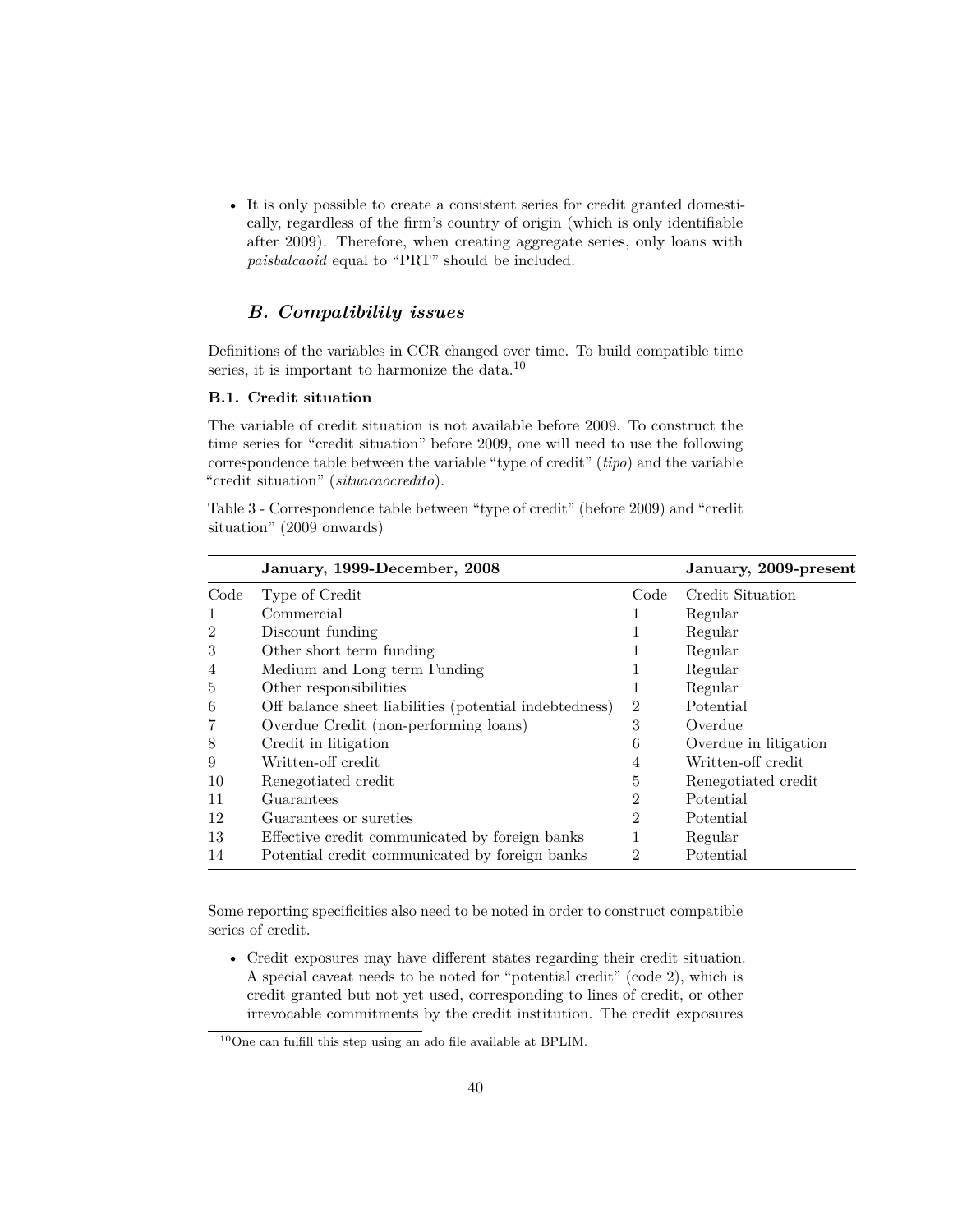of guarantors and guarantors are also characterized using this code, except in cases where they are in default.

- The classification of overdue credits has implications for other characteristics of the exposure, because (1) credit in this situation is required to identify the overdue credit class and (2) the residual maturity should always be classified as "undetermined". In the case that guarantors are required to replace the debtors in the payment of credit, the participating entity informs the credit situation and set a deadline for the payment of the claim. If payment is not made within the deadline, the institution will report a situation of in-default, i.e. the credit exposure associated with that guarantee is no longer reported in situation "potential credit" (code 2) but is now reported as "overdue credit" (code 3).
- Renegotiated credit was classified as overdue at some point in the past and, at the discretion of the reporting bank, classified as renegotiated. This renegotiation may correspond to changes in loan characteristics (in particular maturity extension and interest payment reduction), but does not imply involvement of the firm. If these loans are paid regularly, they are then reclassified as regular credit after 6-12 months (depending on the bank). To identify restructured loans, it is preferable to use the special characteristic (*caracteristicas*).
- In case of having renegotiated the terms of credit payment in regular situation, the respective exposures continue to be reported as "regular credit" (code 1) instead of "renegotiated credit" (code 5). The same rule applies to the renegotiation of credit payment leading to a new contract or major changes, for example, addition of new collaterals. Another aspect to be noted regarding the communication of credits in this situation refers to other actors other than the debtor, for example, guarantors. When the debtor's credit exposure is classified as renegotiated loans (in credit institution), the exposure relative to the responsibilities of the guarantor, which was classified as overdue loans, will be re-classified as a potential credit (code 2). In the case of joint credits, the rules for the debtors of individual loans applies to all debtors involved.
- The criteria for classifying credit as written-off is left to the discretion of the reporting institutions, so that while some banks may report written-off credit for a few months and then remove it from the CCR, others have a policy of never removing it. The values in written-off and renegotiated credit often correspond to overdue interest payments and not overdue installments or principal reductions. There are a few institutions, such as restructuring funds, which purchase non-performing loans and then revise the report to the CCR. When they do so, a number of characteristics may change, in particular the overdue amount may seem to go up due to the addition of the accumulated overdue interest payments which are not routinely reported to the CCR.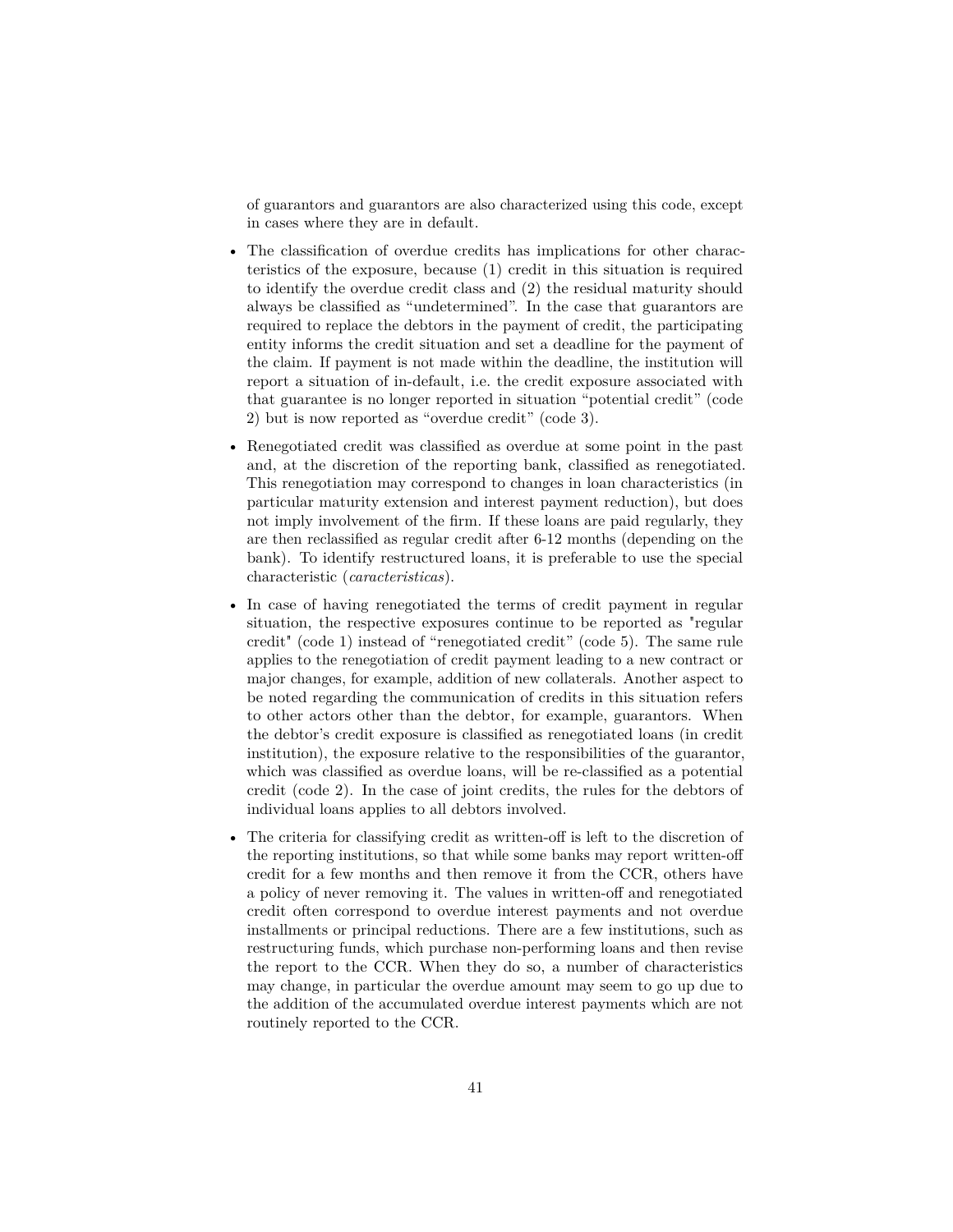• For the classification of "overdue credit in litigation", the following aspects must be noted:

- The initiation of the action corresponds to the date on which the institution filed the action in court, or the date of notification of the institution in the case of the action being filed by third parties;

- The closure of the proceeding is considered as the date when major legal sequence is offered, and can be considered as a reference to the date of the transition to the final juridical decision;

- All overdue loans whose existence, validity or enforceability is subject to the jurisdiction of the courts should be considered as in litigation;

- In the cases when a third party triggers a juridical process and the credit exposure is found overdue, this should be reported as overdue loans in litigation;

- In an insolvency proceedings - a universal implementation process that may call the credit feasibility into question, an overdue exposure of a debtor in insolvency proceedings should be classified as overdue credit in litigation;

- For an overdue credit in litigation for which there is still a part in good standing, this part should be reported as "1 - regular credit", while the overdue part should be reported as "6 - overdue loans in litigation".

• For written-off credits, the following aspects must be noted:

- The initiation of the action corresponds to the date on which the institution placed the action in court, or the date of notification of the institution in the case of the action being filed by third parties;

- The closure of the proceeding is considered as the date when major legal sequence is offered, and can be considered as a reference to the date of the transition to the final juridical decision;

- All overdue loans whose existence, validity or enforceability is subject to the jurisdiction of the courts should be considered as in litigation

- In the cases where a third party triggers a juridical process and the credit exposure is found written off, this should be reported as written-off loans in litigation;

- In an insolvency proceedings - a universal implementation process that may call the credit feasibility into question, a written-off exposure of a debtor in insolvency proceedings should be classified as written-off credit in litigation;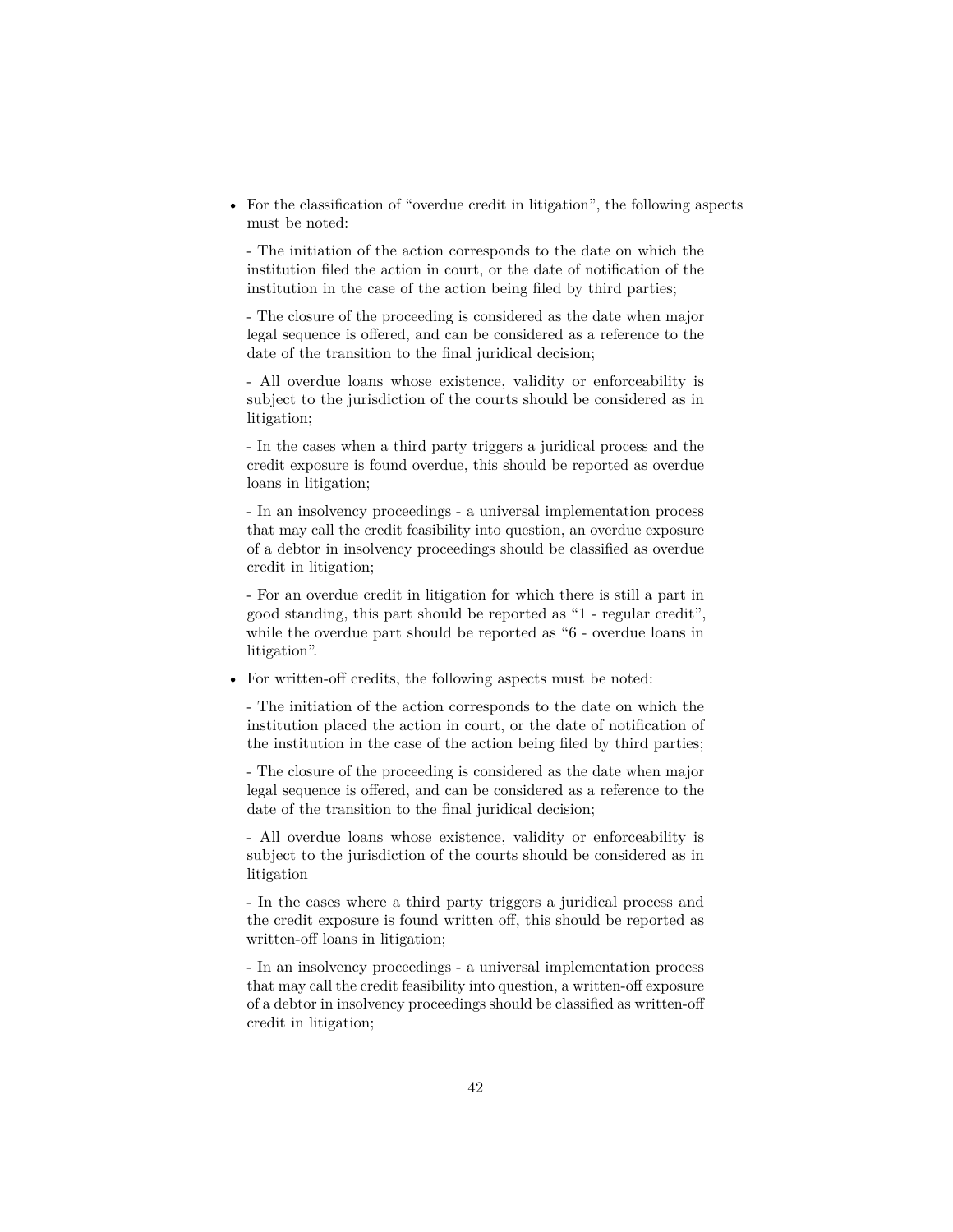- The classification in question does not provide any detail as to the characteristics of litigation in progress.

#### **B.2. Debt maturity**

Concerning the characterization of the contractual and residual maturity, some rules must be noted, in particular:

1. The original maturity is usually equal to or greater than the residual maturity, with only the exception of renegotiated credits (for example, the maturity is extended);

2. The category "Undetermined" (code 001) is only used when the original maturity is unknown or is not contractually agreed (for example, credit lines). An "Undetermined" original maturity also implies an "Undetermined" residual maturity;

3. The credits in overdue or written off situations, including those in litigation are always assigned an "Undetermined' residual maturity, regardless of the original maturity.

Some financial products, by their nature, may not have a defined maturity date contract, such as "current account (credit lines)" (code 2), "overdrafts on deposit accounts" (code 3) and credit card (code 9). In this situation, the variables "original maturity" and "residual maturity" shall be communicated with the code 1 (Undetermined).

### **B.3. Exposure Restructuring**

It is possible that in some cases, the same credit is divided into more than one exposure. Please see the following examples:

- Considering a line of credit or credit card for which part of the exposure is effectively used at the end of the month. The information communicated to the CCR is in two exposures: one in the amount corresponding to the portion used, classified as "regular credit", and the other in the amount corresponding to the unused portion, classified as "potential credit", given that it corresponds to the institution's credit commitment;

- Considering a fully utilized credit with a periodic amortization schedule, with some installments overdue and the remaining part regular. It is necessary to communicate to the CCR two exposures: one in the amount corresponding to the overdue part for accounting purposes, and the other corresponding to the remaining part, classified as "regular credit";

- Considering an overdue credit in which there was some room for a renegotiation between the lending institution and the borrower for the payment terms of the overdue part. It is necessary to communicate to CCR two exposures: one in the amount corresponding to the regular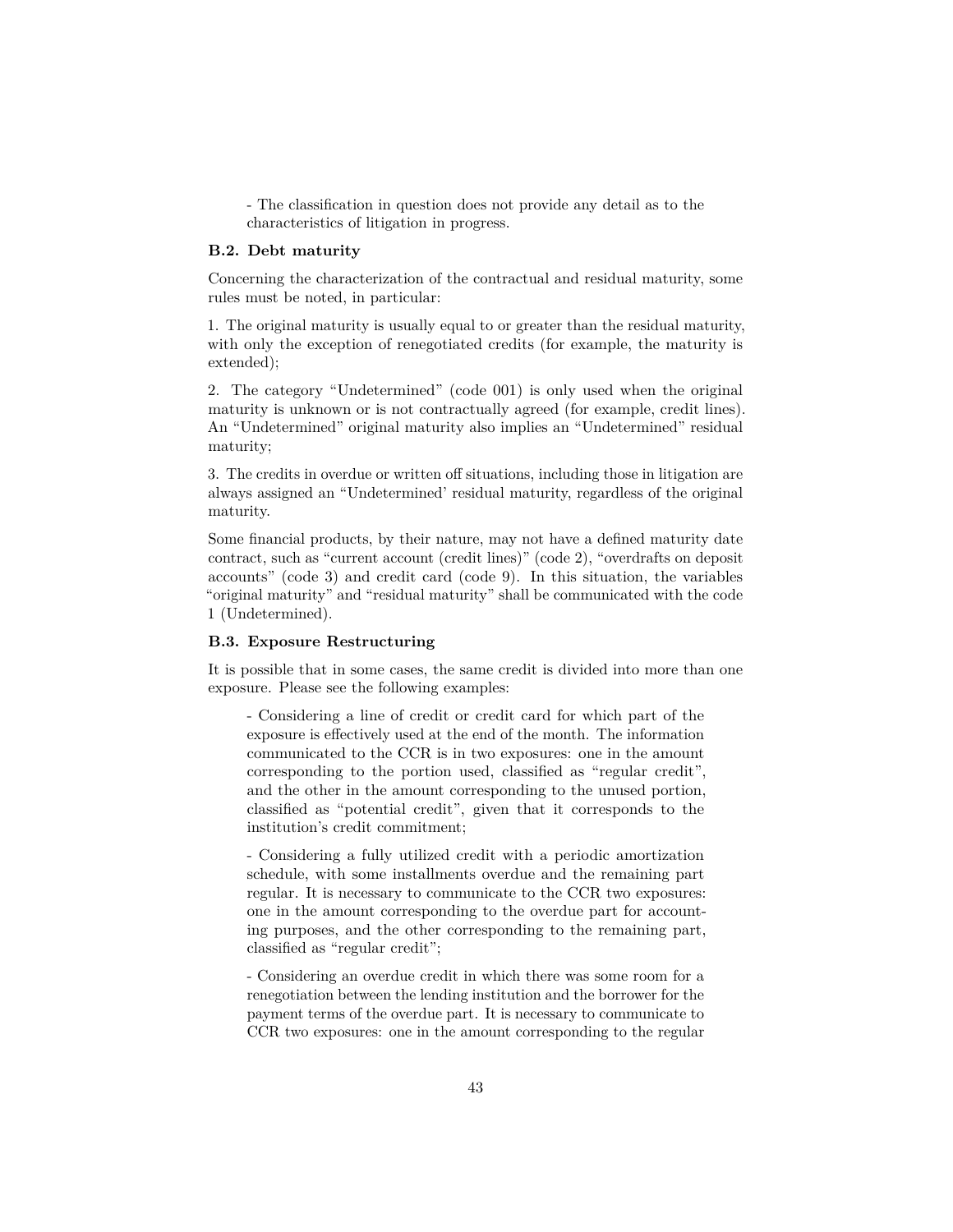part, classified as "regular credit", and the other corresponding to the renegotiated part, classified as "renegotiated credit". While the agreed payment terms are respected and the overdue part have not been written down, the communication of the outstanding exposure to the CCR follows this rule.

### **B.4. Special characteristics**

Each credit exposure may be associated with more than one special characteristics. However, by its nature, the coexistence of certain special features are not allowed on the same exposure credit. For instance, a credit used in a securitization operation (codes 1 to 4) cannot be used as collateral in the issuance of mortgage covered bonds or public sector bonds (code 6 or 7); a credit used as collateral in the issuance of mortgage covered bonds (code 6) cannot be used simultaneously as collateral of public sector bond (code 7); a credit used in a securitization operation (codes 1 to 4) or as collateral of mortgage covered bonds or as collateral of public sector bonds (code 6 or 7) cannot be delivered as collateral for Eurosystem credit operations (code 11); an integrated credit in PERSI or Special Regime (code 15) cannot be delivered as collateral for Eurosystem credit operations (code 11).

#### **B.5. Guarantor**

Credit liabilities guaranteed by surety or guarantor are identified by collateral classification - *tipoidentificacao* as "personal guarantees" (codes 4 to 53). However, this classification is not sufficient for identifying the respective guarantors and sureties. The responsibilities assumed by guarantors and sureties are also reported in separate registers, with the identical characteristics except for the following variables:

- Level of responsibility, which has the code "4" or "5", depending on whether the guarantor / surety is individual or conjoint;

- Credit situation, which will have the code "2" (potential credit), except as described in 2.3;

- Value, which should correspond to the amount that the guarantor/surety is contractually obligated to secure and can be different from the original exposure.

It is important to note that a guarantee or surety is never communicated without the associated credit exposure being also reported. When there is more than one entity to provide guarantees or sureties to the same credit, the exposures of credit liabilities associated with all guarantors and sureties are communicated to the CCR. In cases when a borrower fails to meet its payment obligations and there is a guarantor (surety or guarantor) associated with that contract, the credit institution will notify the guarantor of the situation and set a deadline for it to proceed to payments due by the debtor. This may result in the following situations:

(1) The guarantor fully liquidates the loan , thereby stop-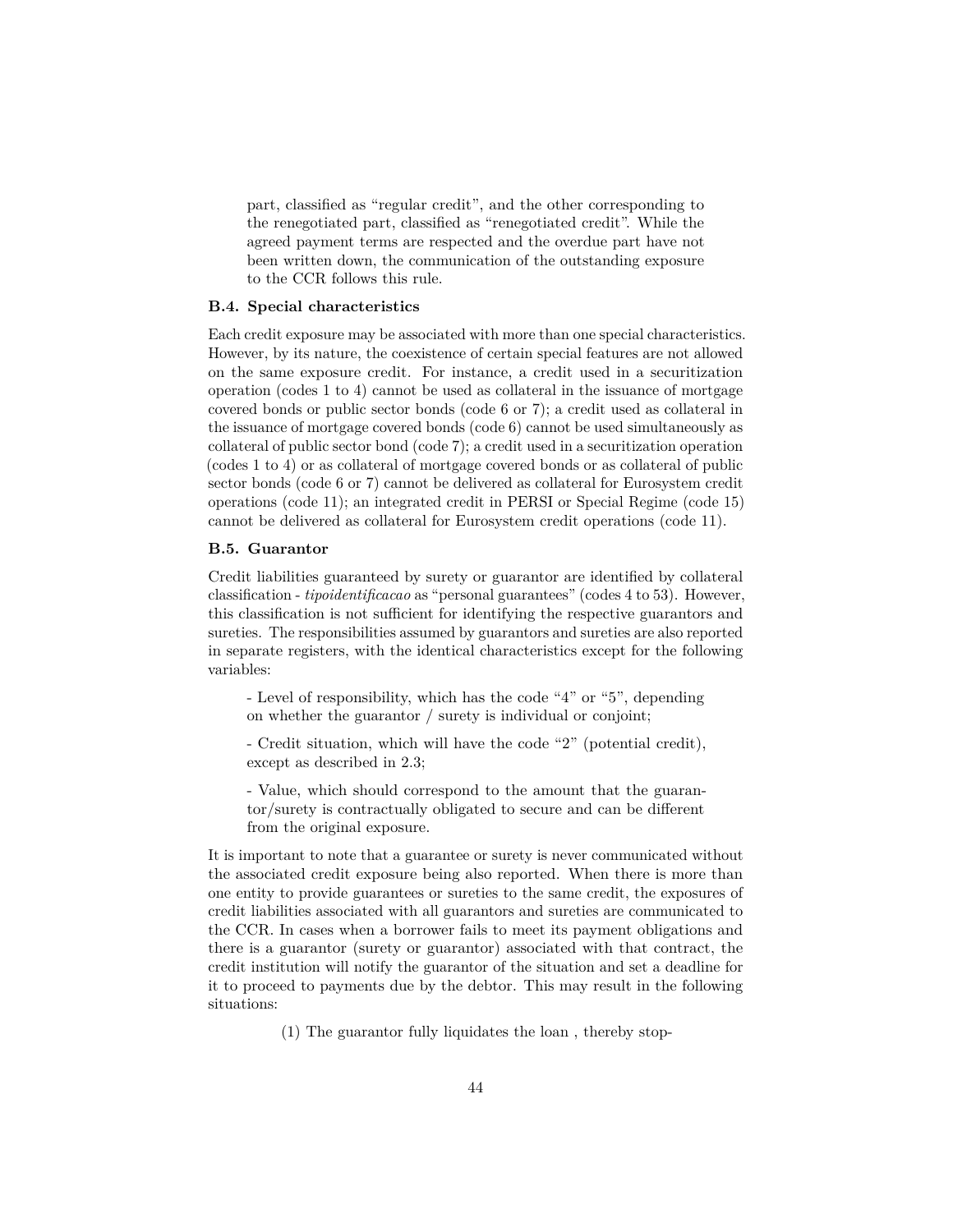ping any report to the CCR regarding the loan in question (on behalf of the borrower, and on behalf of guarantor/surety);

(2)The guarantor fully liquidates the overdue part of the loan . In this situation, CCR only ceases to report the exposure in default. The outstanding exposure continues to be reported on behalf of the borrower as "regular credit" and the exposure associated with the guarantor/surety will be reported as "potential credit"; iii.

(3)The guarantor pays the loan installments regularly, instead of the debtor . In this situation, reporting on the guarantor/surety remains regarding the characterization of credit liabilities, that is, the *level of responsibility* equal to "4"/"5" but the *credit situation* will be equal to "1". However, if the underlying "financial product" requires the communication of "monthly installment", this credit exposure should continue to be reported on behalf of the debtor and on behalf of the guarantor. This situation must ensure that the guarantor/surety respects the established amortization plan. So the report for the debtor will be: "*Responsibility Level*" = 1 (if it is an individual credit) and "Credit Situation" = 1 (if it is an regular credit).  $11$ 

If the guarantor/surety fails to fulfill its obligations after notification by the credit institution and after a reasonable period for the regularization of noncompliance, the report concerning the guarantor would be: "Responsibility level"  $= 4$  or 5 and "Credit Situation"  $= 3$  (overdue loans). Regarding the borrower, the report will continue to be: "Responsibility level"  $= 1$  (if it is an individual credit) and "Credit Situation"  $= 3$  (overdue loans). Note that the existence of such periods for the guarantor before passing to report the situation of overdue credit is ensured by the participating institutions.

The situation exemplified above has two variants: the case when the credit was written off and the case when there is renegotiation of credit after default. Regarding the variable "credit situation", the credit claims with personal guarantees or guarantees can be schematized as follows, considering the two types of actors (debtor and guarantor /surety):

Table 4 - Credit claims with personal guarantees or guarantees

<span id="page-44-0"></span><sup>&</sup>lt;sup>11</sup>This classification of credit situation is based on the principle that overdue credit should not be reported to the CCR if not, for accounting purposes, classified as such. Although in this situation the borrower is not fulfilling its obligations, someone is fulfilling for him due to contractual conditions of the loan. As a result, the credit is not classified as overdue.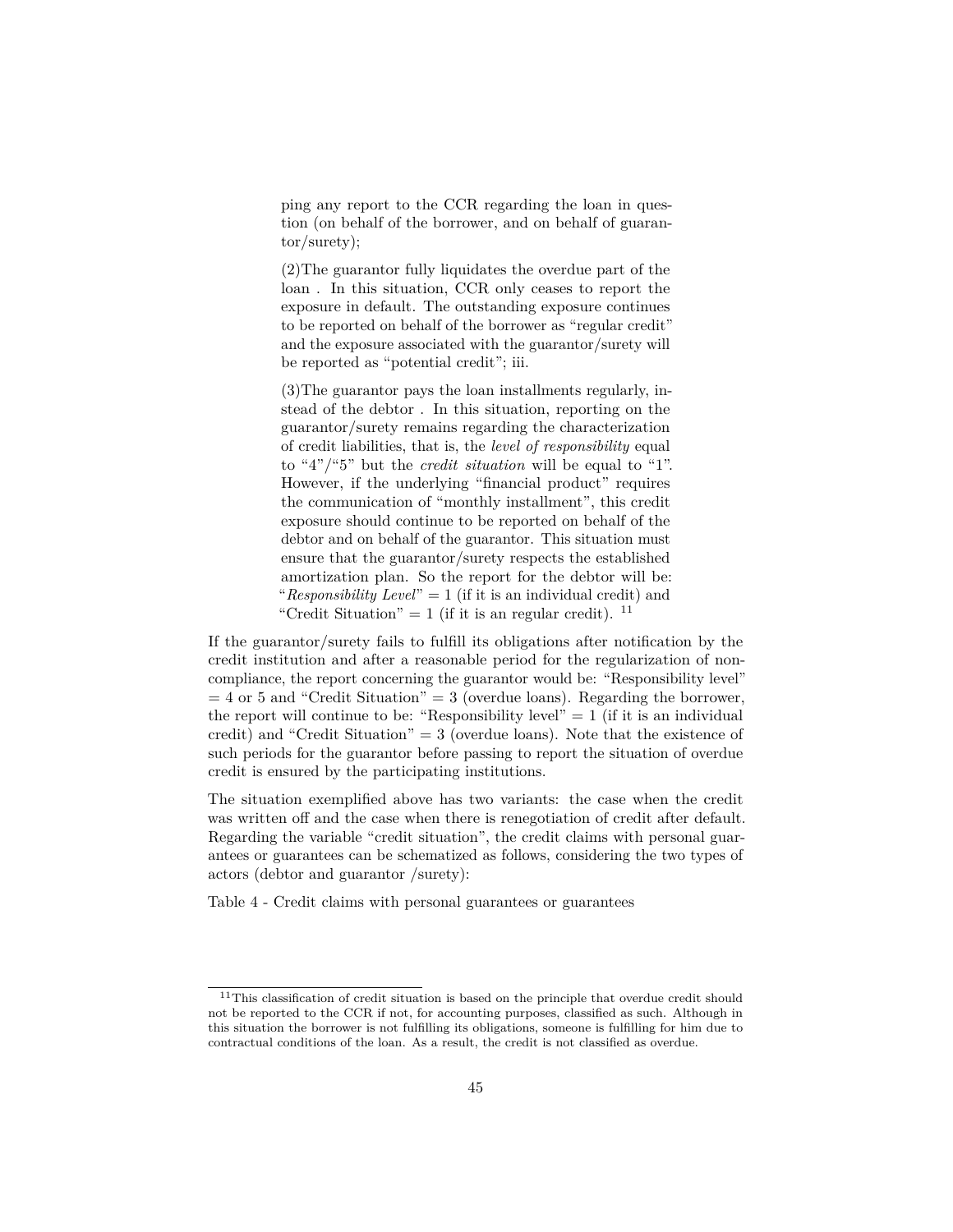| Credit situation          | Credit<br>situation                | Observations                                                                                                                                                                                                          |
|---------------------------|------------------------------------|-----------------------------------------------------------------------------------------------------------------------------------------------------------------------------------------------------------------------|
| Exposure in debtor's name | Exposure in<br>guarantor's<br>name |                                                                                                                                                                                                                       |
| 1 - Regular Credit        | 2 - Potential<br>Credit            | There is no<br>default.                                                                                                                                                                                               |
| 1 - Regular Credit        | 2 - Potential<br>Credit            | There has been<br>default of the<br>debtor, and<br>the guarantor<br>paid the<br>benefits due.<br>The debtor<br>assumed the<br>payment of<br>future<br>installments,<br>with no<br>renegotiation<br>of credit.         |
| 1 - Regular Credit        | 1 - Regular<br>Credit              | There has been<br>default of the<br>debtor, and<br>the guarantor<br>paid the<br>overdue<br>installments<br>and also<br>assumed the<br>payment of<br>future<br>installments,<br>with no<br>renegotiation<br>of credit. |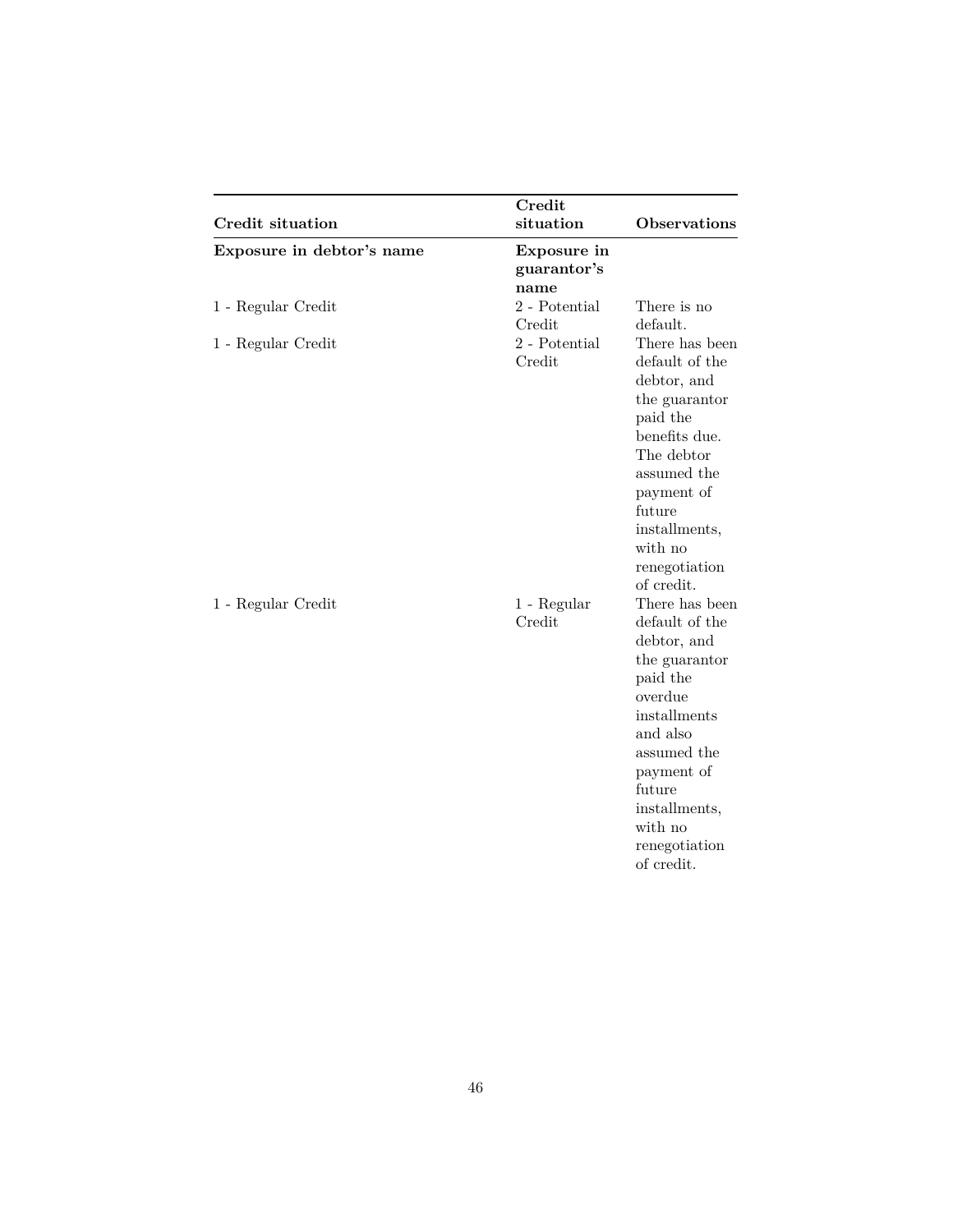|                           | Credit                         |                                                                                                                                                                                                                                                              |  |  |  |
|---------------------------|--------------------------------|--------------------------------------------------------------------------------------------------------------------------------------------------------------------------------------------------------------------------------------------------------------|--|--|--|
| <b>Credit situation</b>   | situation                      | <b>Observations</b>                                                                                                                                                                                                                                          |  |  |  |
| 3 - Overdue Credit        | $2$ - Potential $\,$<br>Credit | Default of the<br>debtor but the<br>guarantor has<br>not been<br>notified of the<br>breach or the<br>guarantor has<br>been notified<br>of the breach<br>and its<br>obligation to<br>settle but the<br>deadline for<br>the settlement<br>is not<br>exhausted. |  |  |  |
| 3 - Overdue Credit        | 3 - Overdue<br>Credit          | The guarantor<br>has been<br>notified of the<br>default and did<br>not pay any<br>debt portion<br>within the set<br>deadline.                                                                                                                                |  |  |  |
| $4 - W$ ritten-off credit | $4 - Written-off$<br>credit    | Identical to<br>the previous<br>case but the<br>debt has<br>already been<br>written off.                                                                                                                                                                     |  |  |  |
| $5 -$ Renegotiated credit | 2 - Potential<br>Credit        | Renegotiated<br>debt, after the<br>default of the<br>debtor, and<br>the agreed<br>terms are<br>being met.                                                                                                                                                    |  |  |  |

It is important to note that regarding the reporting of responsibilities of guarantors and sureties, the variable "responsibility level" will always be coded as "4" (surety or guarantor - individual) or "5" (guarantor or guarantor - joint), regardless whether the guarantor has to ensure the total or partial repayment of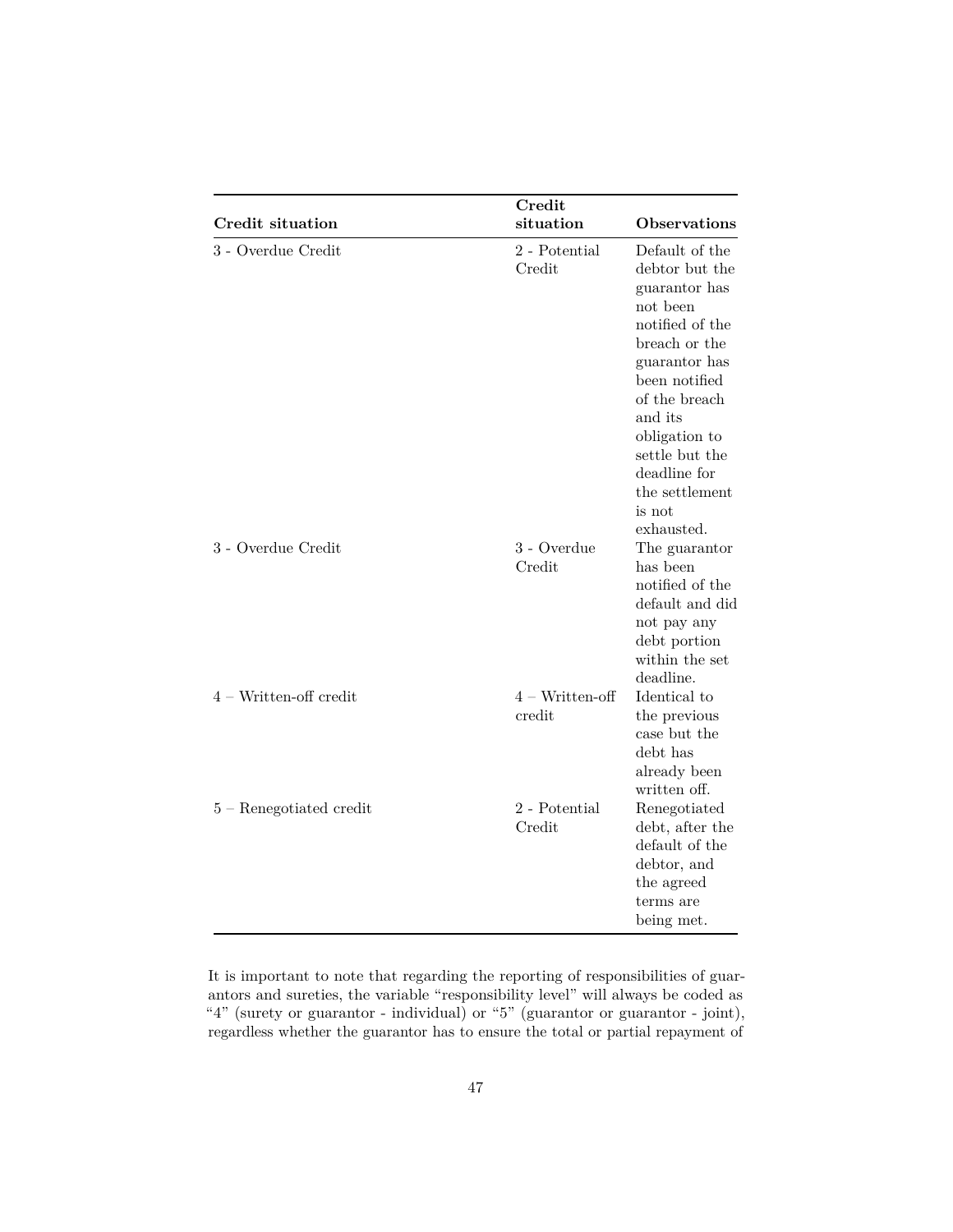the secured loan.

### **B.6. Collateral**

Each credit exposure may be associated with more than one type of collateral and the value of the collateral corresponds to the value of each type of collateral associated with the credit exposure. The valuation of collateral depends on the type of collateral.

Regarding the real collateral, financial collateral, or other collateral (codes 1- 39 and 6), the value of the collateral corresponds to the fair value of the underlying asset (registered accounting value) and can therefore be distinguished from credit amount. In the case of a mortgage real collateral, its value will be limited by the mortgage amount and may be less than the outstanding credit amount.

In the case of personal guarantees (codes 4 - 53), since these correspond to a commitment to pay debt by third parties in the event of default by the debtors, the collateral value should be updated as a function of the outstanding value of the credit. The collateral can be higher than the value of the outstanding credit if the guarantee is also associated with the overdue interest and related expenses or with potential credit.

In the case of financial leasing, the value of the associated collateral (non-mortgage real collateral) is assessed by the financial institution.

*Special cases*

- When the same asset is used as a collateral to more than one loan

In the case where the same asset or good is used as collateral for more than one loan which has different characteristics, i.e., they are reported to the CCR in more than one exposure of responsibilities, the guarantee amount shall be distributed proportionally by the different exposures, according to the outstanding amounts of each one.

- When a loan is guaranteed by more than one asset

In the case where a loan is secured by more than one asset (e.g., debt securities, stocks, deposits, ...), communication of this exposure to the CCR shall include the characterization of different types of collaterals and the corresponding values, using the valuation rules mentioned above. In this situation, the sum of the collateral values attached to the loan may be different (lower or higher) from the credit value.

- When a guaranteed loan has an overdue part and a due part

For collateralized loans for which one part is overdue and the other part due, two separate exposures are communicated to the CCR. If possible, the collateral value is also distributed by the two components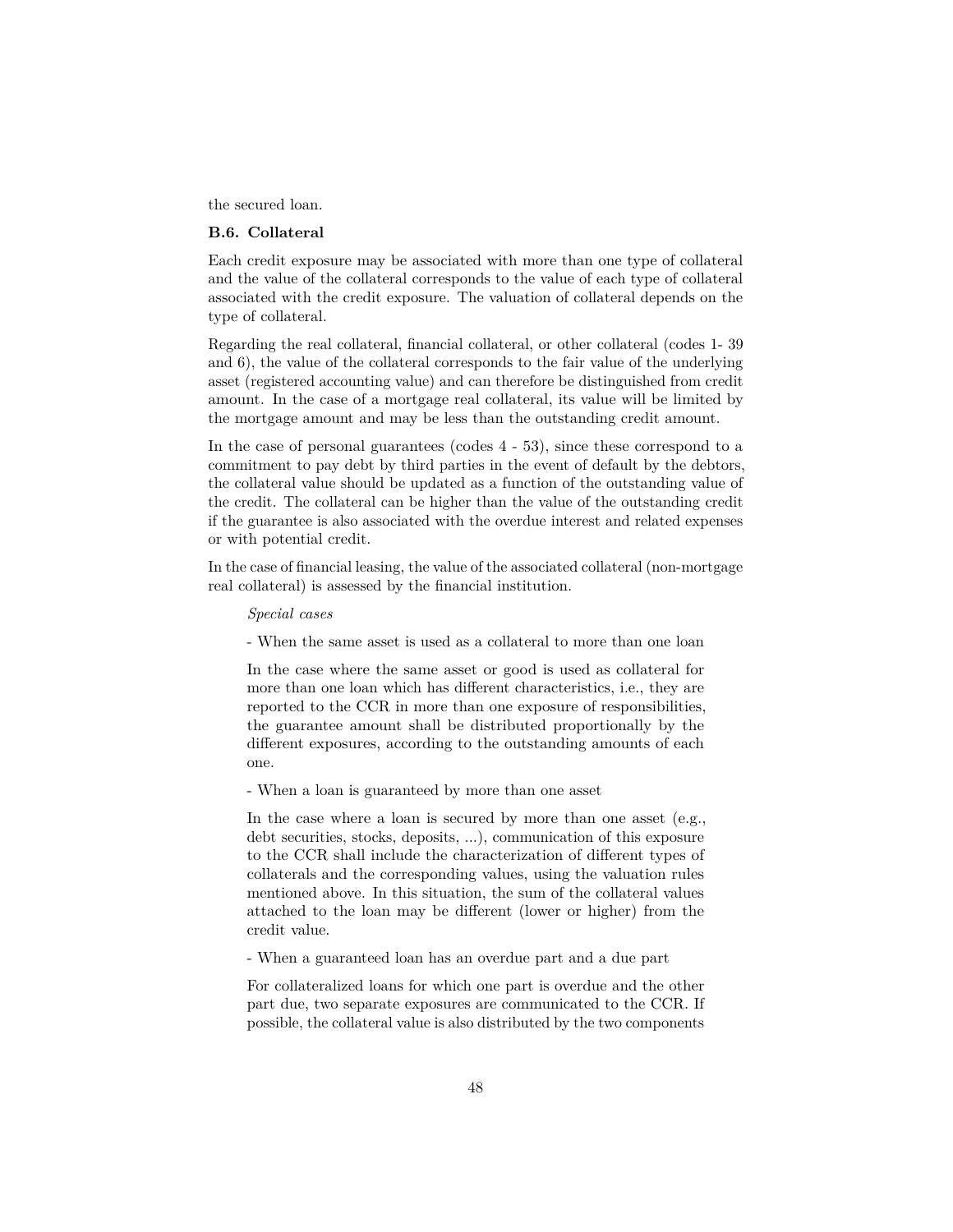in order to fully cover the value of the overdue part, and the remaining affecting the due part.

#### **B.7. Additional concerns**

Also, as CCR only obliges the reporting of the full position of each debtor, it is sometimes difficult to unambiguously identify each individual credit exposure for the same debtor. This restriction has repercussions in the process of modifying or correcting the reported credit exposures. For example, one may observe a split in credit exposure from a month to another, which can happen when a bank restructure the loan, e.g., one part of the loan becomes overdue.

**Comment** : The inclusion of some variable categories does not always corresponds to the effective dates as defined in legislations. For instance, for the variable "type", the classification "10" comprises overdue credit that has been renegotiated, which was requested to report from July, 2001. Yet, the series appeared already in January, 2001, although it was only with one exposure. Loans that were extended as collateral for credit operations in Euro system and loans featured with IEB identification code were started to be reported in September, 2010 and in April, 2011, respectively. But it was only until November, 2012 that these two credit exposures were systematically reported.

# <span id="page-48-0"></span>**Legislation**

Variable definitions changed over time. Some variables, for instance, credit situation (*situacaocredito*), maturity (*prazooriginal* and *prazoresidual*), and collateral type (*tipogarantia*) have undergone major changes in classification, as framed by *Banco de Portugal*'s instructions. It is important to note that even small changes may require a infrastructural update on the part of the participating financial entities, possibly leading to a gradual implementation of the instruction even though legally all the entities should implement the instructions at the same time. Below is a list of relevant legislations:

- **[Decree-Law no. 47909/1967](#page-0-0)**, September 7 and **[Decree-Law no.](#page-0-0) [48731/1968](#page-0-0)**, December 4 - established the service of centralizing and disseminating credit risk information and defines its purpose and operation, given the need of credit and other financial institutions to properly assess the risks of their operations.
- **[Carta Circular no 29/96/DOC](#page-0-0)**, September 18 eliminated credit classes associated with *empréstimos de poupança-crédito*, which are now classified as *empréstimos de poupança-emigrante* (the conversion of savingscredit loans into savings-immigrant loans).
- **[Decree-Law no. 5/1998](#page-0-0)**, January 31 amended the Organic Law of *Banco de Portugal*, with a view to its integration into the European System of Central Banks.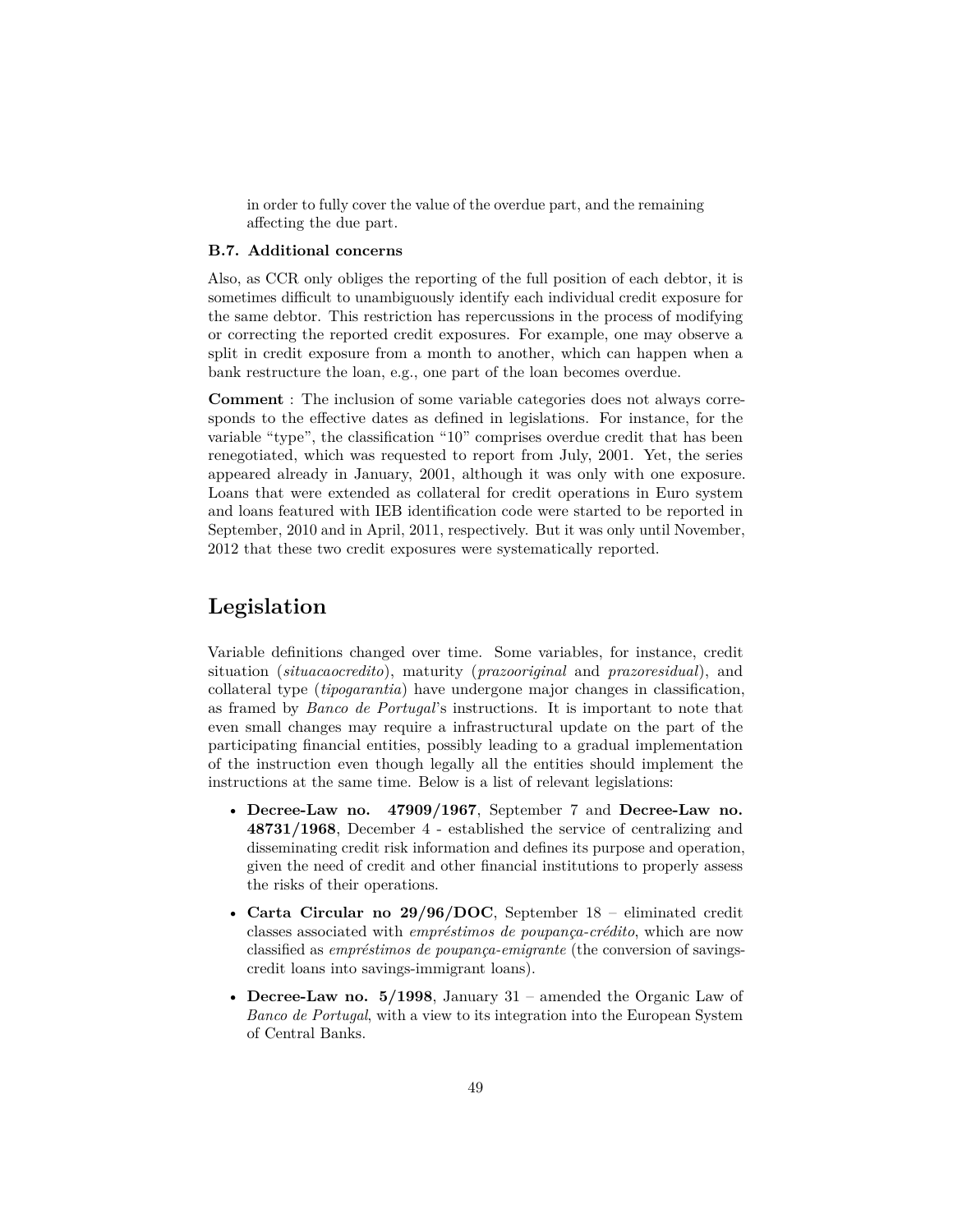- **[Decree-Law no. 67/1998](#page-0-0)**, October 27 transposed the Directive 95/46/CE of the European Parliament and the Directive of the Council in 24-10-1995 on the protection of individuals in processing and circulating data.
- **[Instrução no. 16/2001](#page-0-0)** reviewed the separation of potential from actual amounts of credit.
- **[Instrução no. 11/2002](#page-0-0)** establishment of a 90 day period to register a credit exposure (*sem direito de regresso*) or overdue credit (*com direito de regresso*) after invoices are due; revocable commitments (code 921) are no longer reported as a credit of type 6 (off balance sheet commitments); factoring credit more than 90 days overdue reported as type 7 (nonperforming credit) or 8 (credit in litigation). Participating entities are encouraged to provide relevant information for credit risk assessment. In addition, renegotiated credits are requested to be reported since July, 2001.
- **[Instrução no. 15/2002](#page-0-0)** made procedural changes to access and occasional communication requested by the Banco de Portugal (no analysis impact).
- **[Decree-Law no. 53/2004](#page-0-0)**, March 18 integrated the information on court decisions regarding insolvency proceedings of collective or individual people, provided by the Ministry of Justice, following the approval of the CIRE - Insolvency Code.
- **[Instrução no. 7/2006](#page-0-0)** created new types of credit for the variable type (codes 11-14) which include guarantees, sureties, and credit communicated by foreign central banks.
- **Instrução no.**  $21/2008$  changed the CCR to its current format (as in *Caderno* da CCR) and defined the scope, reporting deadline, and stress the important of reporting the types of information. Some codes were significantly changed.
- **[Instrução no. 7/2009](#page-0-0)** included credit reports from the State to protect unemployed individuals' real estate ownership and created a special classification for these credits. This revised version contains more loanlevel variables. Another important consequence of the revision was the incorporation of loans to Portuguese firms granted by foreign branches of Portuguese banks.
- **[Instrução no. 18/2010](#page-0-0)** imposed mandatory reporting of credit less than 90 days overdue (*crédito sem recurso*) if used in guarantee pools in Eurosystem operations; excluded shareholder's advances (*suprimentos*) from financial institutions; imposed mandatory reporting of securitized debt issued for a certain debtor (even if the financial institution does not have ownership) and exclusion of securitized debt in the exposure sheet of the institution.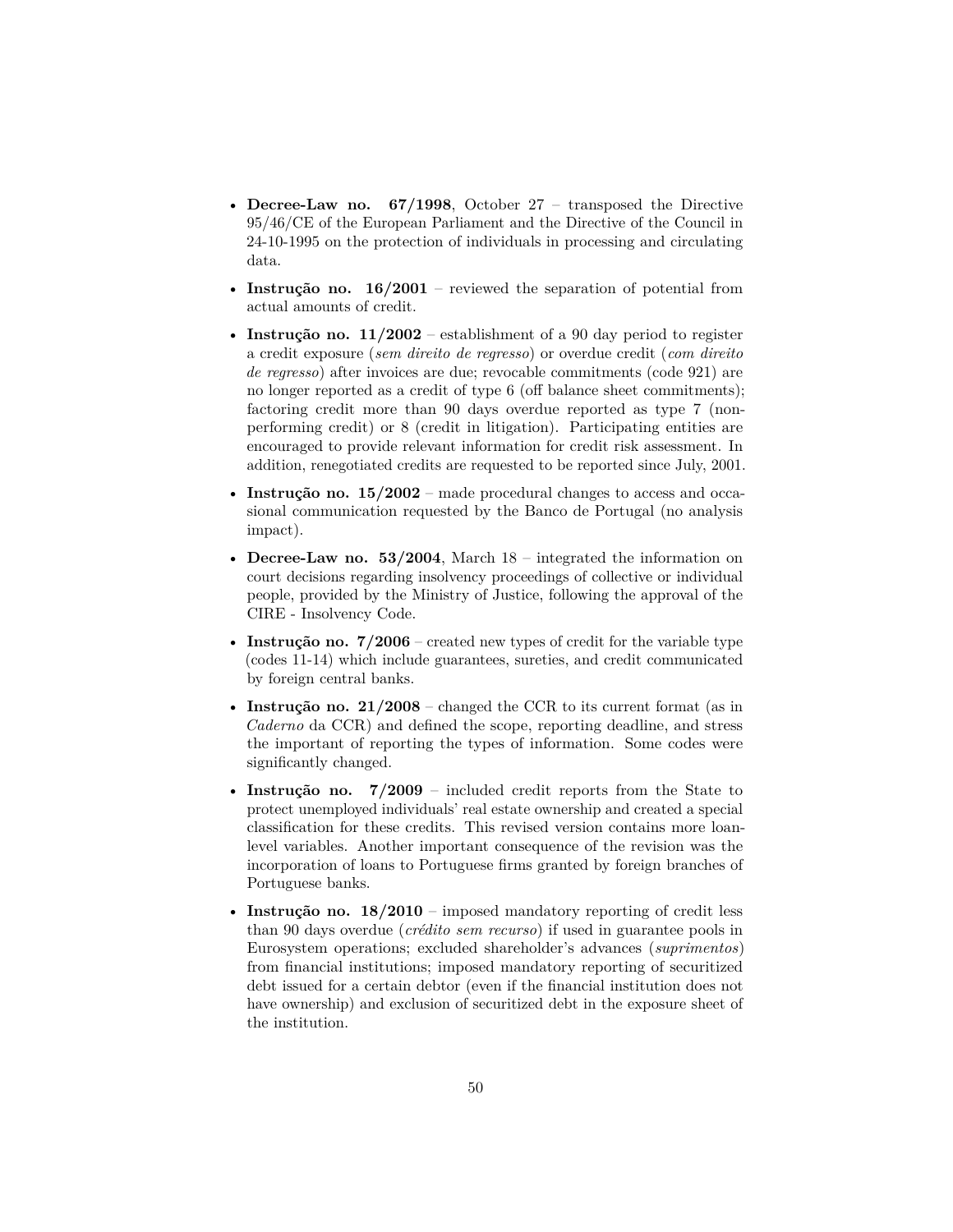- **[Instrução no. 17/2013](#page-0-0)** separated overdue and written-off credit in litigation – codes 6 and 7; added new maturity categories and new collateral classifications
- **[Memorandum of Understanding on the exchange of information](#page-0-0) [among national central credit registers](#page-0-0)** - included credit exposures obtained from financial institutions located in the other EU countries (greater than or equal to 25000 euros). In 2003, the Banco de Portugal signed the "Memorandum of Understanding on the exchange of information among national central credit registers for the purpose of passing it on to the reporting Institutions"- MoU for the purpose of exchanging information between Central Credit Registers managed by National central banks of other member states of the European Union. Following the availability of this agreement, since 2005, credit exposures of collective residents in Portugal obtained from financial institutions located in the subscribed countries are included. Currently, in addition to Portugal, the countries subscribed include Germany, Austria, Belgium, Spain, France, Italy, Czech Republic and Romania. As the disclosure *timing* of other countries' CCRs in general does not coincide with the dissemination of information by the Portuguese CCR, it is normal to have a non-lower than one-month reporting lag between the reference date of the internal credit information and the reference date of the external credit included in the same regular dissemination file.

# <span id="page-50-0"></span>**Citation of This Dataset**

Banco de Portugal Microdata Research Laboratory (BPLIM) (2019): Central Credit Responsibility Database - Firm Level Data. Extraction: June 2019. Version: V1. BANCO DE PORTUGAL. Dataset. https://doi.org/10.17900/CRC.FRM.Jun2019.V1

Banco de Portugal Microdata Research Laboratory (BPLIM) (2019): Central Credit Responsibility Database - Bank-Firm Level Data. Extraction: June 2019. Version: V1. BANCO DE PORTUGAL. Dataset. https://doi.org/10.17900/CRC.FRMBNK.Jun2019.V1

<span id="page-50-1"></span>Banco de Portugal Microdata Research Laboratory (BPLIM) (2019): Central Credit Responsibility Database - Exposure Level Data. Extraction: June 2019. Version: V1. BANCO DE PORTUGAL. Dataset. https://doi.org/10.17900/CRC.EXP.Jun2019.V1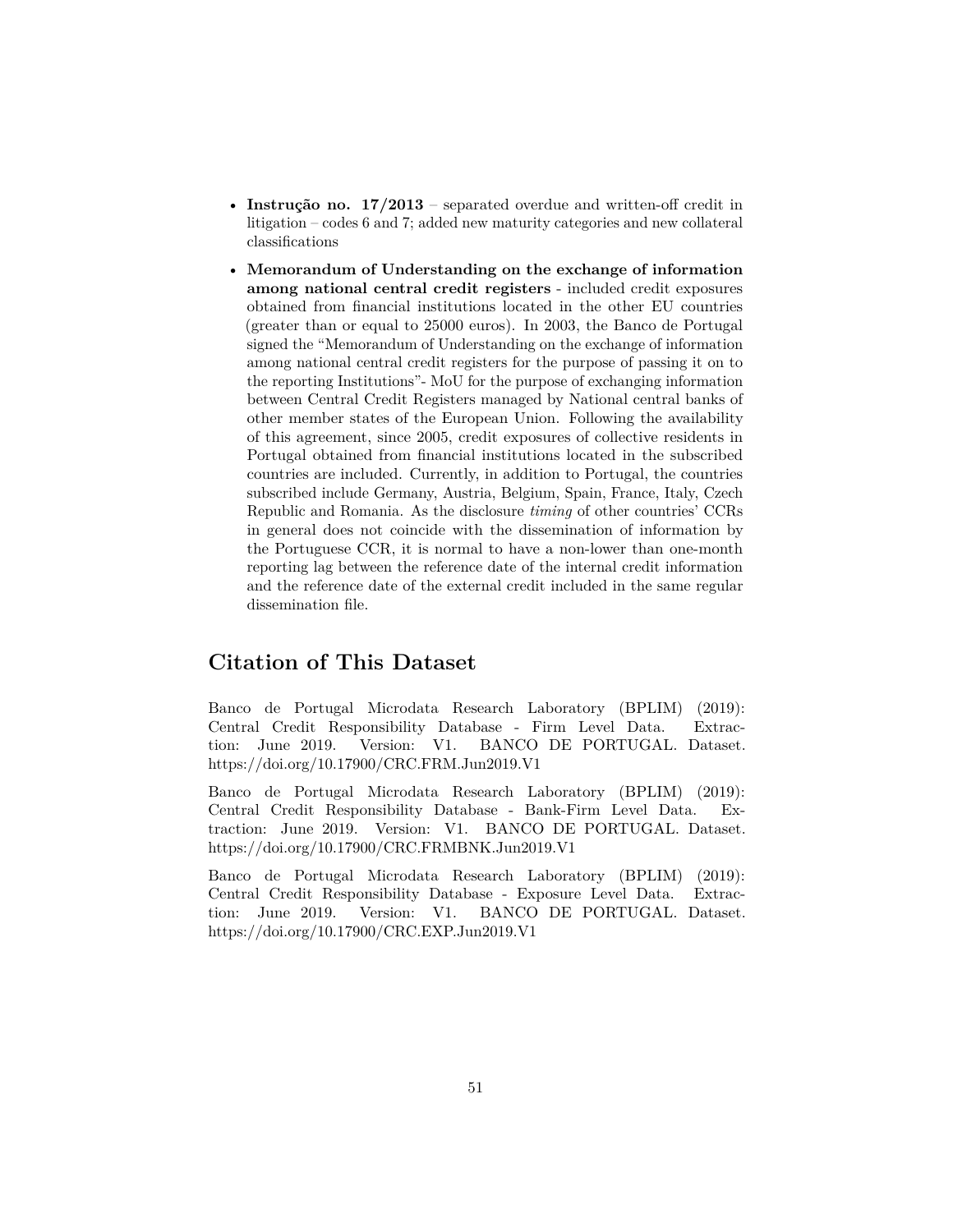# **Auxiliary Files**

For a description of each variable in each dataset (name, unit of measurement, data and storage type, format, year of first and last observation), an account of the changes occurred over time, summary statistics for each dataset and a codebook for each dataset please check the following auxiliary files:

#### **Table 5-** Auxiliary Files

For a description of each variable in the CO and COBR files (name, unit of measurement, data and storage type, format, year of first and last observation), an account of the changes occurred over time, summary statistics for each dataset and a codebook for each dataset, please check the following auxiliary files:

|                 | Description of | Summary       |                               | Dataset       |
|-----------------|----------------|---------------|-------------------------------|---------------|
| Data File       | Variables      | Statistics    | Codebook                      | description   |
| Credit          | var_ccr_bal    | stat ccr bal  | $\text{cdbk\_ccr\_bal}$       | dscr ccr bal  |
| Exposure        |                |               |                               |               |
| File (EXP):     |                |               |                               |               |
| General         |                |               |                               |               |
| Credit          | var_ccr coll   | stat ccr coll | cdbk ccr coll                 | dscr ccr coll |
| Exposure        |                |               |                               |               |
| File (EXP):     |                |               |                               |               |
| Collateral      |                |               |                               |               |
| Credit          | var ccr schar  | NA            | cdbk_ccr_schar dscr_ccr_schar |               |
| Exposure        |                |               |                               |               |
| File (EXP):     |                |               |                               |               |
| Special         |                |               |                               |               |
| Characteristics |                |               |                               |               |
| Firm Level      | var ccr cobr   | stat_ccr_cobr | cdbk_ccr_cobr dscr_ccr_cobr   |               |
| Credit Out-     |                |               |                               |               |
| standing $\&$   |                |               |                               |               |
| Bank Rela-      |                |               |                               |               |
| tionship file   |                |               |                               |               |
| (COBR)          |                |               |                               |               |
| Bank-Firm       | var ccr co     | stat ccr co   | cdbk ccr co                   | dscr ccr co   |
| Level           |                |               |                               |               |
| Credit Out-     |                |               |                               |               |
| standing        |                |               |                               |               |
| File (CO)       |                |               |                               |               |

<span id="page-51-0"></span>The Summary Statistics, Codebook and Dataset Description files are available on BPLIM's servers.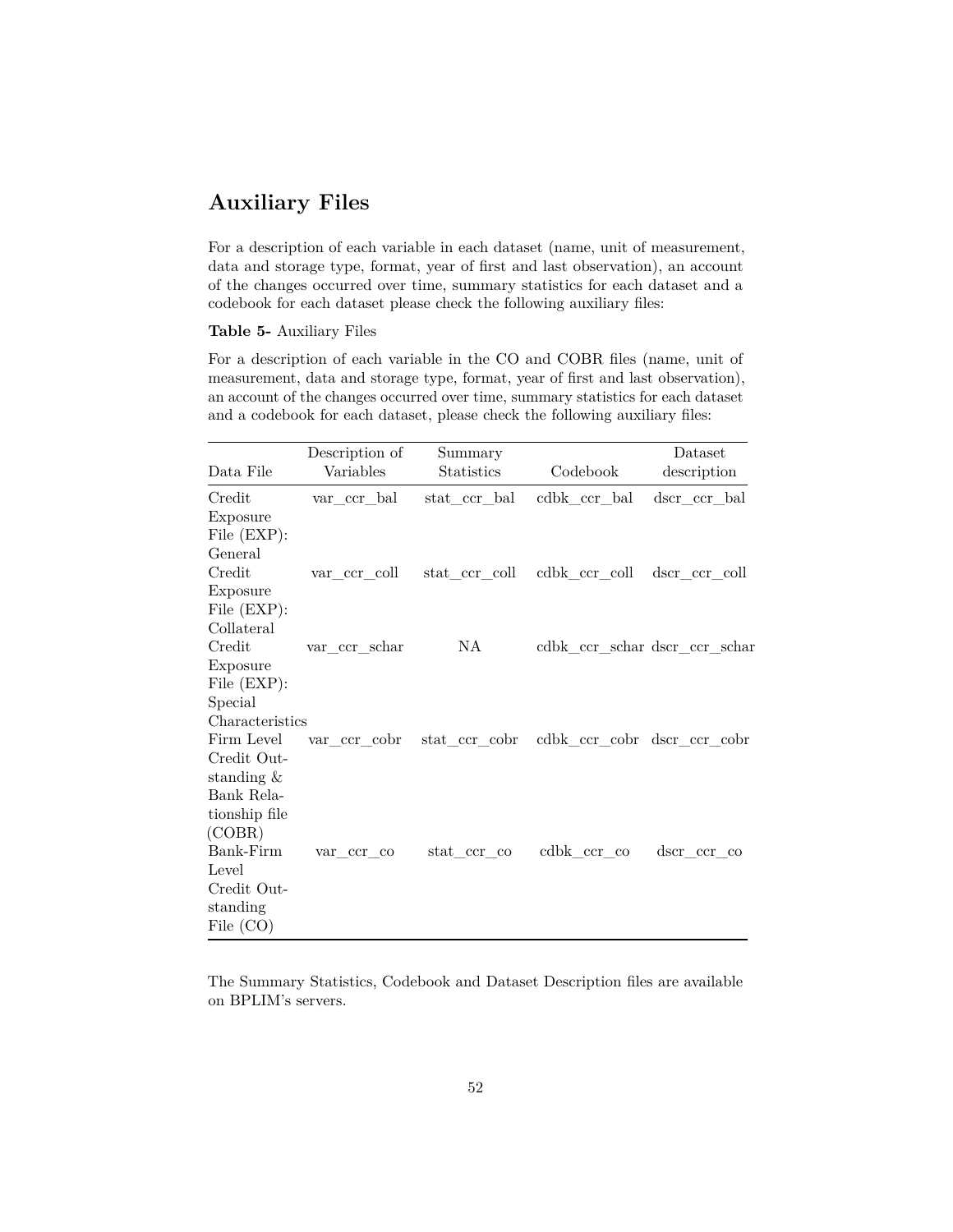# **Useful Links**

[CCR home page](https://www.bportugal.pt/area-cidadao/formulario/227)

<span id="page-52-0"></span>[Statistical Bulletin](https://www.bportugal.pt/en/publicacao/statistical-bulletin)

# **Useful Ado Files**

<span id="page-52-1"></span>We provide a handful of ado files written by BPLIM staff for researchers to implement certain calculations and variable arrangements.

# **A. Harmonization of Variables Over Time**

### Description

The CCR has undergone some major revisions. harmonize is a Stata user-written command to help harmonize variables and make them compatible over time.

### Syntax

harmonize variable

<span id="page-52-2"></span>where variable is a variable to be harmonized. The harmonized variable generated by this ado is denoted as "\_variable\_h"

# **B. Aggregation**

### Description

aggregate is a Stata user-written command to help compute aggregates of credit and bank relationship at different frequencies (yearly and quarterly) using various methods (period-end or period average). By default, the ado should only be applied to the original CCR datasets prepared by BPLIM.

### Syntax

# aggregate panelvar timevar, [options]

where panelvar is a unit identifier for the panel and timevar identifies the time variable.

General Options

*YEAR*: aggregation by year.

*QUARTER*: aggregation by quarter.

*AVG*: period average.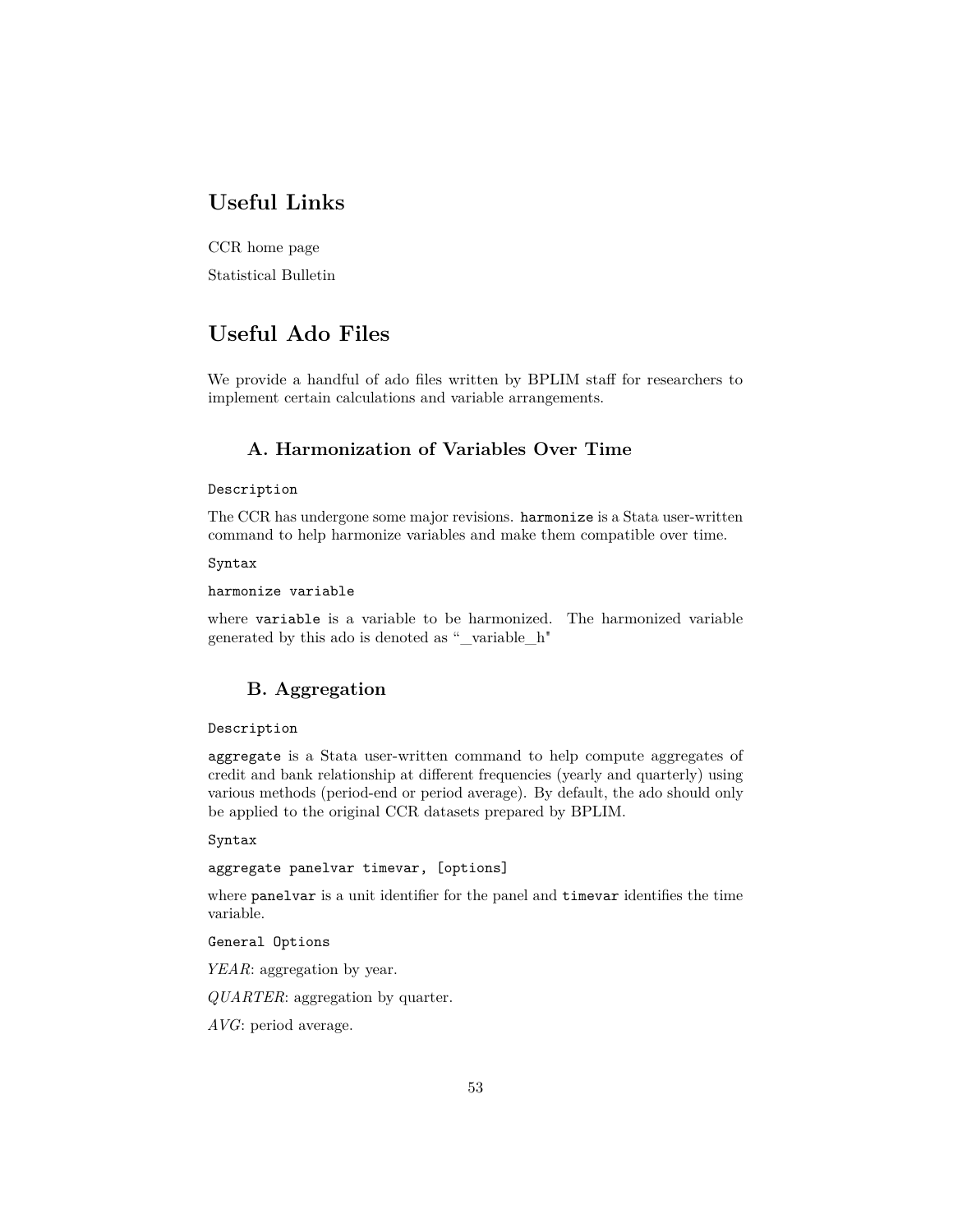*END*: period end.

*NOCHECK*: ignore the difference between the current dataset and the original dataset prepared by BPLIM.

# **C. Construction of Firm Default Profile**

### Description

default is a Stata user-written command to help calculate default events using information from the CCR datasets.

#### Syntax

#### default panelvar timevar overduevar benchmarkvar, [options]

where panelvar is a unit identifier for the panel, timevar identifies the time variable, overduevar identifies the variable of total overdue credit and benchmarkvar identifies the benchmark variable with which one can calculate the overdue intensity.

### General Options

*THRESHOLD*: a pre-determined threshold of overdue credit ratio, 0.025 by default.

*RUNS*: a sequence/run of consecutive threshold hits for the same individual, 3 by default.

*IGNOREGAP*: allow gaps in the data when counting runs.

### Generated Variables

Firm default variables are constructed based on the default definition of Antunes, Gonçalves and Prego (2016). By default, we flag out firm-month observations when more than 2.5% percent of total credit is reported overdue and define default event if a firm is flagged up for at least three consecutive months. For example, if a firm has overdue credit that amounts to more than 2.5% of its total credit in January and February, 2015 but later paid off the overdue credit in March, 2015, the firm will not be considered as in default in January and February, 2015. Researchers can also choose to apply an alternative threshold for the overdue credit ratio or/and an alternative duration of overdue status.

The variables generated include:

• Overdue credit flag (*flag*). This is an indicator for the existence of overdue credit. It takes the follow values:

<sup>0 -</sup> no credit is past due at the time

<sup>1 -</sup> overdue credit is present but below the threshold

<sup>2 -</sup> overdue credit is above the threshold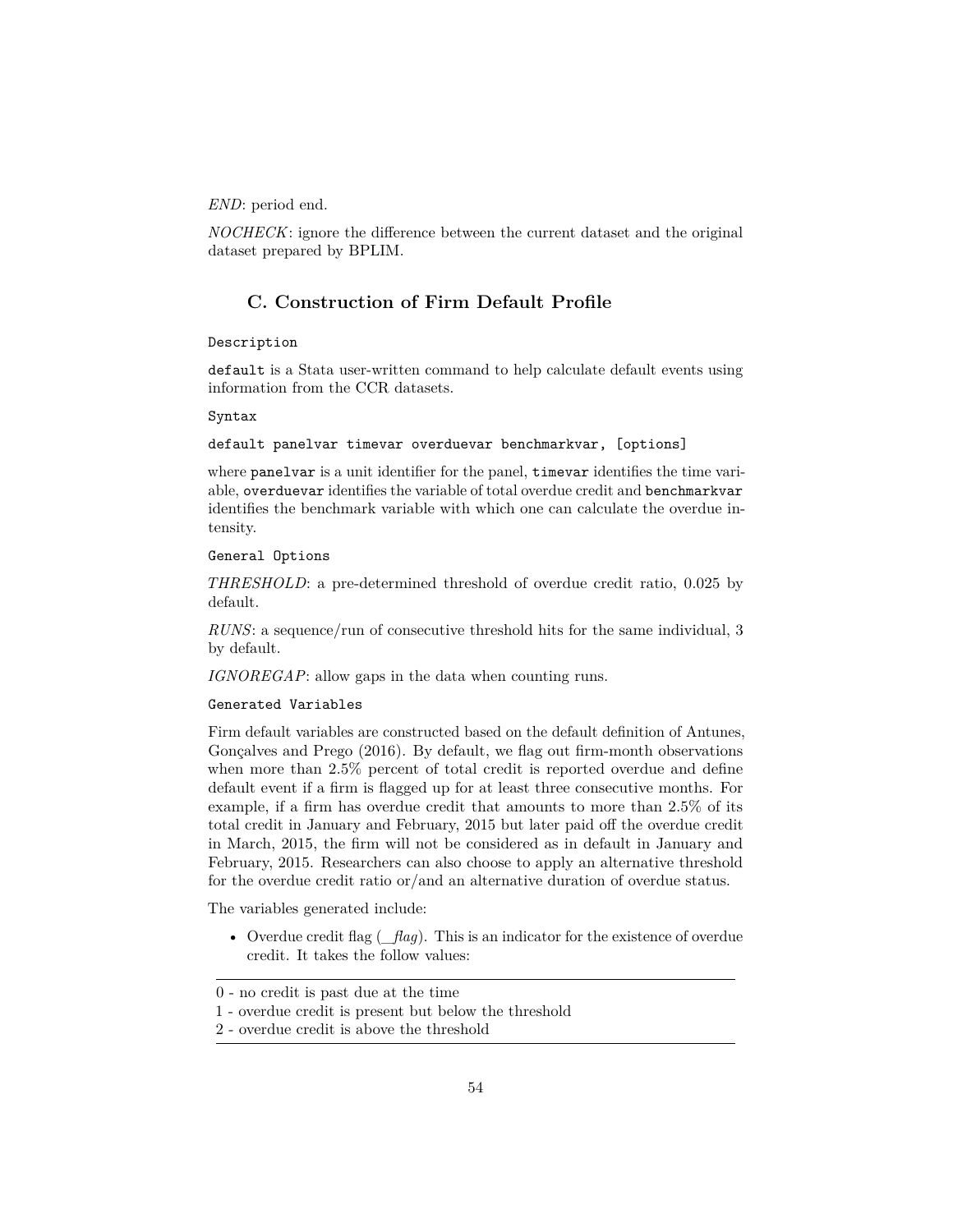- Default event (*\_default*). The default event occurs when a firm has credit overdue above the threshold for a run of defined consecutive months (three months by default).
- First default event (*\_fdefault*). The first default event occurs (flagged out with the value of 1) when a firm has credit overdue above the threshold for a run of defined consecutive months for the first time.

# **D. Construction of Bank-Firm Relationship Spells**

#### Description

relationspell is a Stata user-written command to help construct bank-firm relationship variables which reflect the start, discontinuity, and continuity of relationship between a firm and a bank.

#### Syntax

relationspell panelvar1 panelvar2 timevar, [options]

where panelvar1 and panelvar2 are identifiers for a firm and its bank, timevar identifies the time variable,

General Options

*STARTYR*: start year.

*FINYEAR*: end year.

*FREQUENCY*: data frequency with the options of daily, monthly and annual (1, 2, and 3, respectively). The default option is monthly.

*GAPS*: max gaps allowed in a relationship, 0 by default.

#### Generated Variables

The variables generated include:

• Relationship ID (\_*relation*)

Relationship identification number.

• Validity of a relationship (\_*relation\_valid*)

The status of a relationship spell. 0 denotes that the relationship is discontinued for the given period and 1 denotes that the relationship is active.

• Relation spell (\_*spell*)

Relationship spell is an ordered variable for the relationship sequence between a firm and a bank.

• Start of a relationship spell (\_*mindate\_spell*)

The start of a relationship spell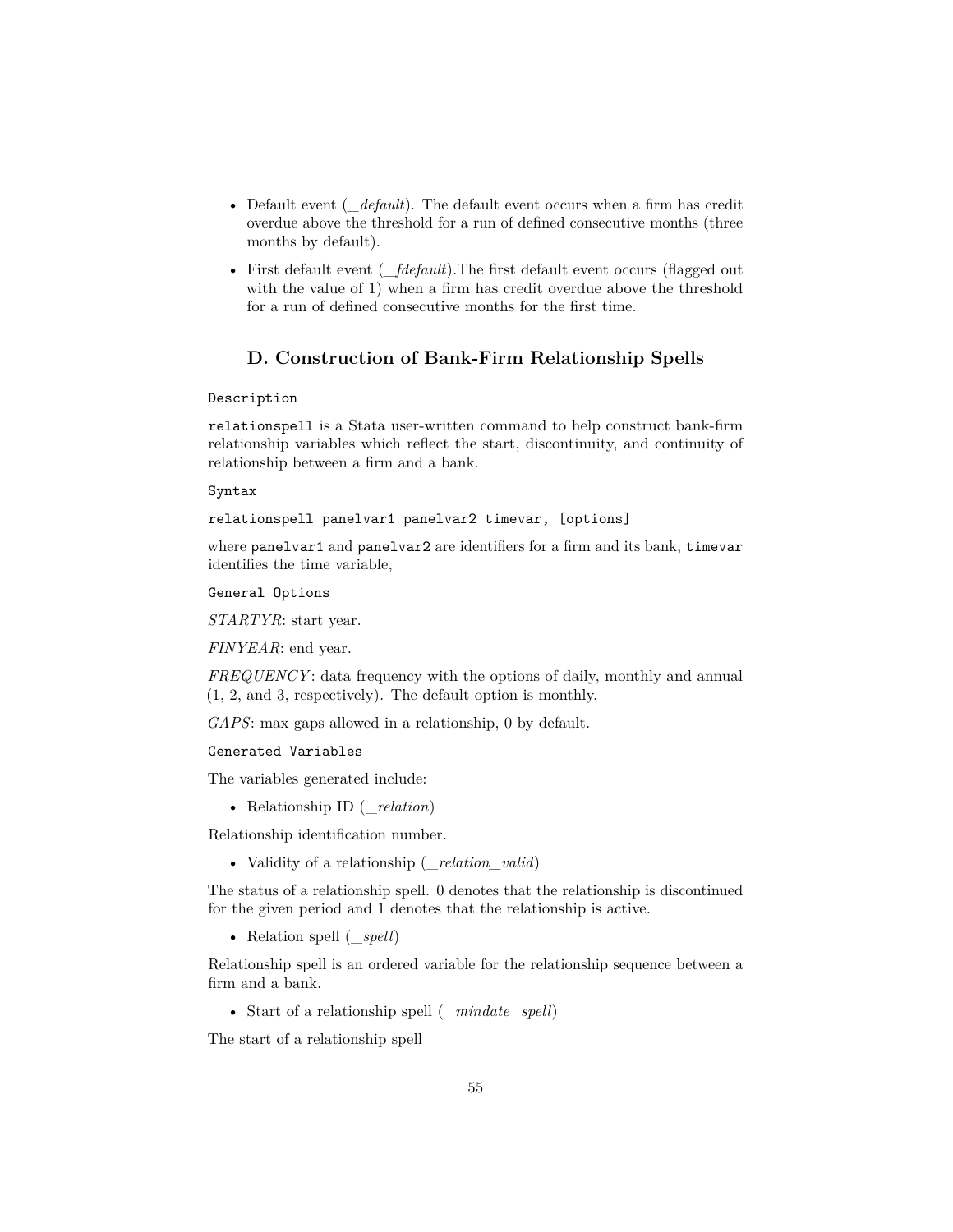• End of a relationship spell (\_*maxdate\_spell*)

The end of a relationship spell

• Length of a relationship spell (\*len\_spell\*)

The length of a relationship spell

• Start of relationship (\_*mindate*)

The start of a bank-firm relationship

• End of relationship (\_*maxdate*)

The end of a bank-firm relationship

• Length of relationship (\_*len\_all*)

The length of a bank-firm relationship

• Length of active relationship (\_*len\_act*)

The length of active relationship

• Length of inactive relationship (\_*len\_inact*)

<span id="page-55-0"></span>The length of inactive relationship

# **Frequently Asked Questions**

<span id="page-55-1"></span>The most frequently asked questions can be found [here.](https://www.bportugal.pt/perguntas-frequentes/276) If you have a question that is not covered in this manual, please send an email to bplim@bportugal.pt.

# **References**

Banco de Portugal (1987). Central de Responsabilidades de Crédito. Cadernos do Banco de Portugal. Lisboa.

Banco de Portugal (1993). Central de Responsabilidades de Crédito. Cadernos do Banco de Portugal. Lisboa.

Banco de Portugal (2003). Central de Responsabilidades de Crédito. Cadernos do Banco de Portugal. Lisboa.

Banco de Portugal (2010). Central de Responsabilidades de Crédito. Cadernos do Banco de Portugal. Lisboa.

Banco de Portugal (2011). Central de Responsabilidades de Crédito. Cadernos do Banco de Portugal. Lisboa.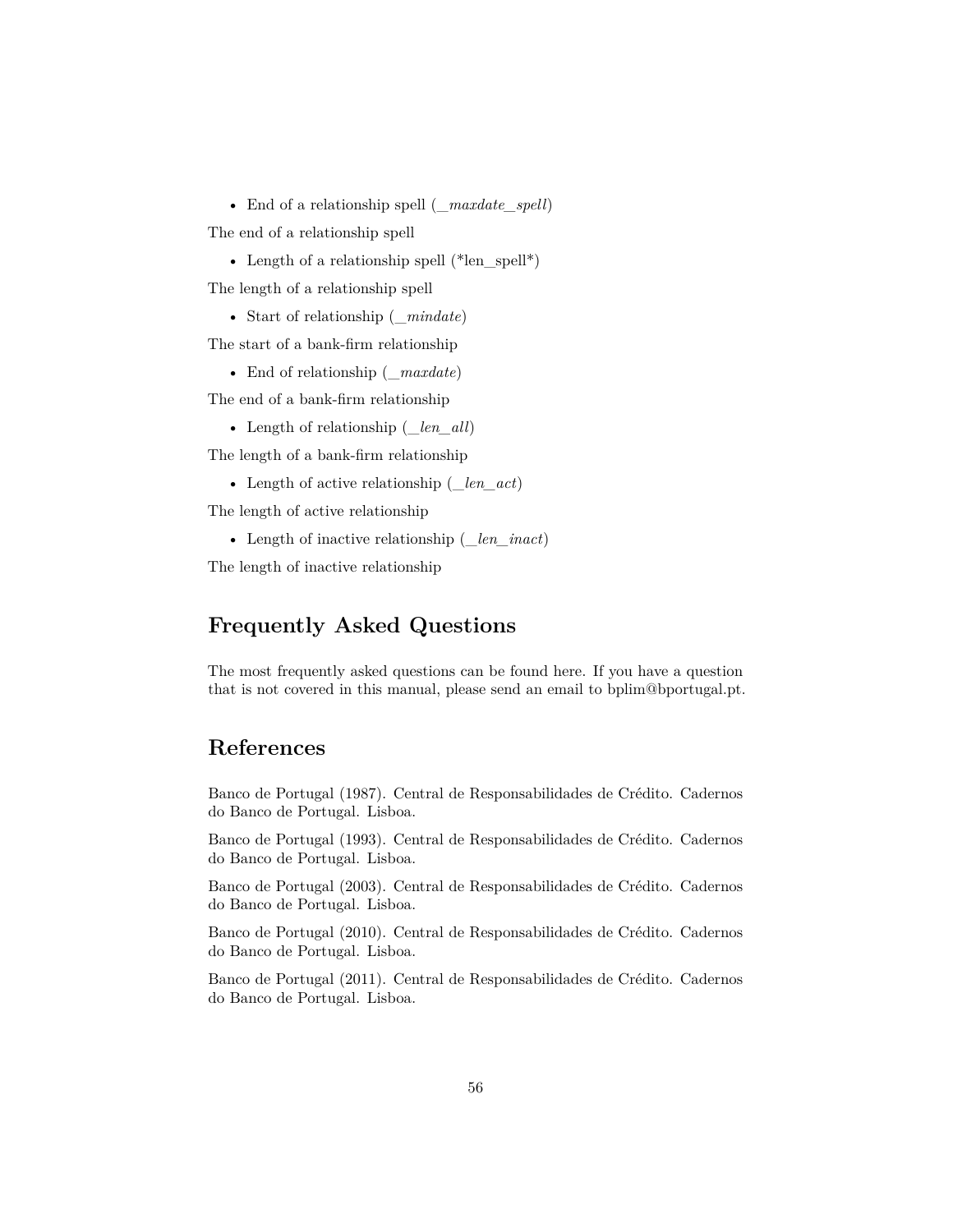Banco de Portugal (2014). Central de Responsabilidades de Crédito. **[Manual](#page-0-0) [de Procedimentos Instrução no. 21/2008](#page-0-0)**. Lisboa.

Banco de Portugal (2015). Central de Responsabilidades de Crédito. Cadernos do Banco de Portugal. Lisboa.

João Cadete de Matos (2015). The Portuguese Central Credit Register: a powerful multipurpose tool, relevant for many central bank functions. IFC workshop on "Combining micro and macro statistical data for financial stability analysis". Bank for International Settlements.

<span id="page-56-0"></span>Antunes, António, Homero Gonçalves, and Pedro Prego (2016). Firm Default Probabilities Revisited. Banco de Portugal Economic Studies, 2, 21-45.

# **Appendix**

| Appendix 1-Typical credit exposure reported in CCR |  |  |  |  |  |
|----------------------------------------------------|--|--|--|--|--|
|----------------------------------------------------|--|--|--|--|--|

|       | Anonymized                                           |         |      |                                                             |                |                |                |                                                                                                         |            |               |
|-------|------------------------------------------------------|---------|------|-------------------------------------------------------------|----------------|----------------|----------------|---------------------------------------------------------------------------------------------------------|------------|---------------|
| Tax   |                                                      |         |      |                                                             |                |                |                |                                                                                                         |            |               |
| Iden- |                                                      |         |      |                                                             |                |                |                |                                                                                                         |            |               |
| ti-   |                                                      |         |      |                                                             | Credit         |                |                | Originalesidual                                                                                         |            |               |
| fier  |                                                      |         |      |                                                             | $Sit-$         |                | Ma- Ma-        |                                                                                                         |            |               |
|       | Num-Bank ReportilixposuResponsibilitya-              |         |      |                                                             |                | Overdue-       |                | tu-                                                                                                     |            |               |
| ber   | ID                                                   | monthID |      | Level Produ <b>tion</b>                                     |                | Class rity     |                | rity                                                                                                    |            | Amounturrency |
| tina  | bin a                                                | date    | cina |                                                             |                |                |                | $\noindent nivel$ resprondsutbistithaalea ochastietor quatti povemigintaa $t$ e sindhood $\qquad$ moeda |            |               |
|       | 5×××kжжж √an                                         | 2014    |      | $1 \times \times \times \times \times \times \times \times$ | $\mathbf{1}$   |                | 1              | $\mathbf{1}$                                                                                            | 3589806EUR |               |
|       |                                                      | 2014    |      | $1 \times \times \times \times \times \times \times \times$ | $\overline{2}$ |                | $\mathbf{1}$   | $\mathbf{1}$                                                                                            | 10194 EUR  |               |
|       |                                                      | 2014    |      | $1 \times \times \times \times \times \times \times \times$ | 1              |                | 6              | $\overline{5}$                                                                                          | 1500000EUR |               |
|       |                                                      | 2014    |      | $1 \times \times \times \times \times \times \times \times$ | $\overline{2}$ |                | $\mathbf{1}$   | $\mathbf{1}$                                                                                            | 103970 EUR |               |
|       |                                                      | 2014    |      | $1 \times \times \times \times \times \times \times \times$ | $\mathbf 1$    |                | $\mathbf{1}$   | $\mathbf{1}$                                                                                            | 2508       | <b>EUR</b>    |
|       | $5 \times \times \times 2 \times \times \times 3$ an | 2014    |      | $1 \times \times \times \times \times \times \times \times$ | $\mathbf{1}$   |                | $\overline{4}$ | 3                                                                                                       | 96000      | <b>EUR</b>    |
|       | $5 \times \times \times 2 \times \times \times 3$ an | 2014    |      | $1 \times \times \times \times \times \times \times \times$ | 1              |                | 5              | 5                                                                                                       | 224985 EUR |               |
|       | $5 \times \times \times 3 \times \times 3$ an        | 2014    |      | $1 \times \times \times \times \times \times \times \times$ | 3              | $\overline{2}$ | $\mathbf{1}$   | $\mathbf{1}$                                                                                            | 1550000EUR |               |
|       | $5 \times \times \times 3 \times \times \times 3$ an | 2014    |      | $1 \times \times \times \times \times \times \times \times$ | $\overline{2}$ |                | 6              | 5                                                                                                       | 567743 EUR |               |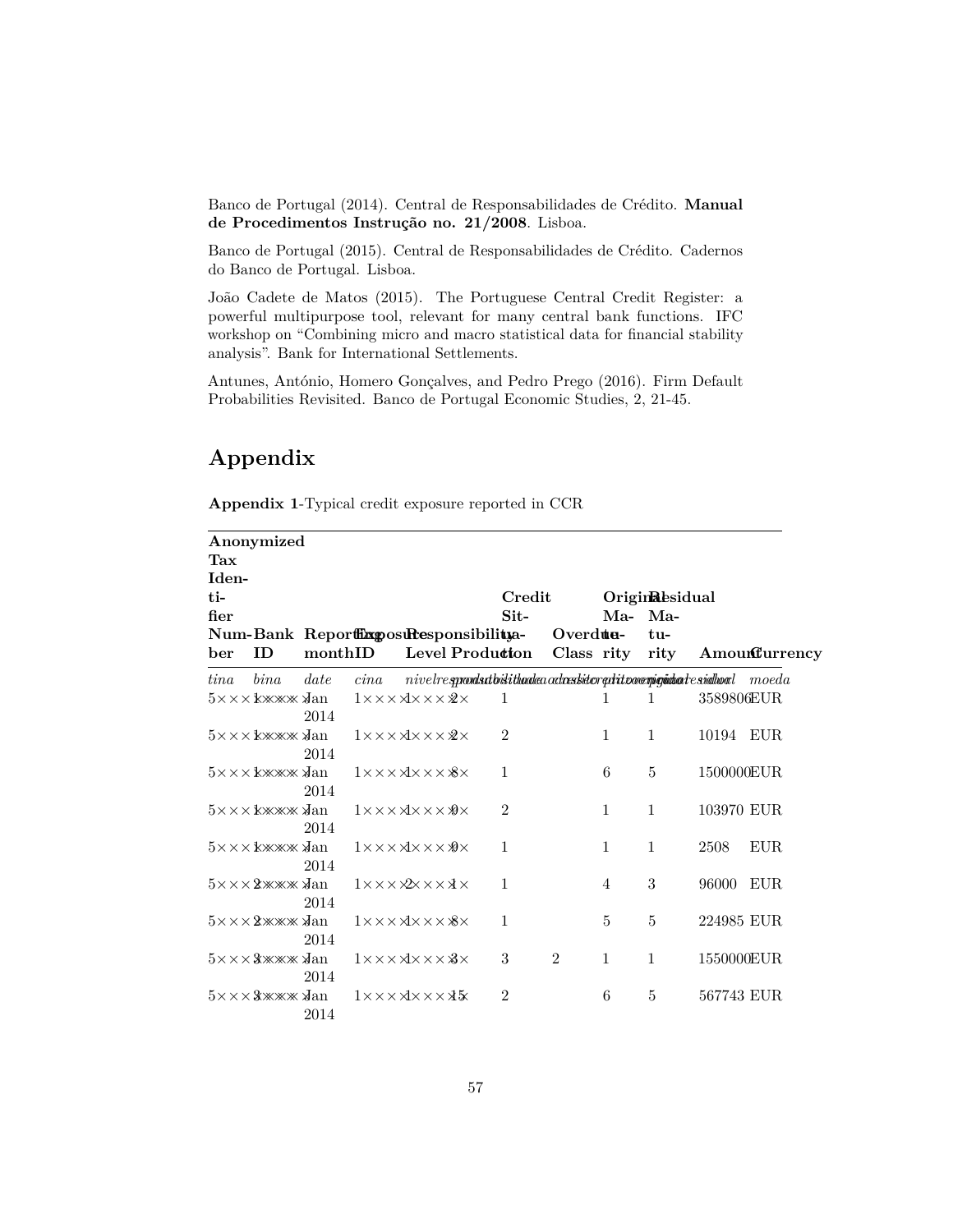| Anonymized |      |                                                             |                      |                 |              |                 |            |               |
|------------|------|-------------------------------------------------------------|----------------------|-----------------|--------------|-----------------|------------|---------------|
| Tax        |      |                                                             |                      |                 |              |                 |            |               |
| Iden-      |      |                                                             |                      |                 |              |                 |            |               |
| $t -$      |      |                                                             | Credit               |                 |              | Originalesidual |            |               |
| fier       |      |                                                             | $\operatorname{Sit}$ |                 |              | Ma- Ma-         |            |               |
|            |      | Num-Bank Reporthoposuresponsibilitya-                       |                      | Overdue-        |              | tu-             |            |               |
| ID.<br>ber |      | Level Produ <b>ct</b> on<br>$\rm{monthID}$                  |                      | Class rity rity |              |                 |            | Amounturrency |
|            | 2014 | $1 \times \times \times \times \times \times \times \times$ | 1                    |                 | 1            | $\mathbf{1}$    | 2428572EUR |               |
|            | 2014 | $1 \times \times \times \times \times \times \times \times$ | 1                    |                 | $\mathbf{1}$ | $\mathbf{1}$    | 1071       | EUR           |
|            | 2014 | $1 \times \times \times \times \times \times \times \times$ | $\overline{2}$       |                 | 6            | 5               | 398392 EUR |               |
|            | 2014 | $1 \times \times \times \times \times \times \times \times$ | $\mathfrak{D}$       |                 | 6            | 5               | 3500       | EUR.          |

**Appendix 2**-monthly credit outstanding at firm level (before 2009)

|       | Anonymized      |        |                                                                                         |        |                 |         |       |                |
|-------|-----------------|--------|-----------------------------------------------------------------------------------------|--------|-----------------|---------|-------|----------------|
| Tax   |                 |        |                                                                                         |        |                 | #       |       | Concentration  |
| Iden- |                 |        |                                                                                         |        |                 | Bank of |       | Largest        |
| ti-   |                 | Total  |                                                                                         |        |                 | re-     | bank  | bank           |
| fier  |                 | avail- |                                                                                         |        | Short-Long-la-  |         | rela- | rela-          |
| ber   | Num- Reportinge |        | Effective otent@werduterm<br>month credit credit Creditcredit credit credit ships ships |        | term            | tion-   | tion- | tion-<br>ships |
| tina  | date            |        | valor_gl <b>vbddr_efectivo_poteoxialendido_curtloro</b> longorelahhio_relamox_relacao   |        |                 |         |       |                |
|       | 2007            |        | $5 \times \times \times$ Jan $\times \times 324993043877028111600$                      |        | 290740 148030 6 |         | 0.38  | 0.56           |
|       | 2007            |        | $5 \times \times \times$ Feb $\times \times 3228210417140$ 28110700                     |        | 218570 198570 6 |         | 0.38  | 0.56           |
|       | 2007            |        | $5 \times \times \times$ Max $\times \times 350909036244031466500$                      |        | 179070 183370 6 |         | 0.41  | 0.60           |
|       | 2007            |        | $5 \times \times \times \text{Apx} \times \times 343686029064031462200$                 |        | 112010 178630 6 |         | 0.42  | 0.61           |
|       | 2007            |        | $5 \times \times \times$ $\triangle$ Xaxy $\times \times 338881024895031398600$         | 72260  | 176690 6        |         | 0.43  | 0.62           |
|       | 2007            |        | $5 \times \times \times$ JMIX $\times \times 348531063880028465100$                     | 475960 | 162840 6        |         | 0.42  | 0.60           |
|       | 2007            |        | $5 \times \times \times 3 \times 4 \times \times 373184022373035081100$                 | 65680  | 158050 6        |         | 0.39  | 0.56           |
|       | 2007            |        | $5 \times \times \times$ $\lambda$ Aug $\times \times 372453020881035157200$            | 52710  | 156100 6        |         | 0.39  | 0.57           |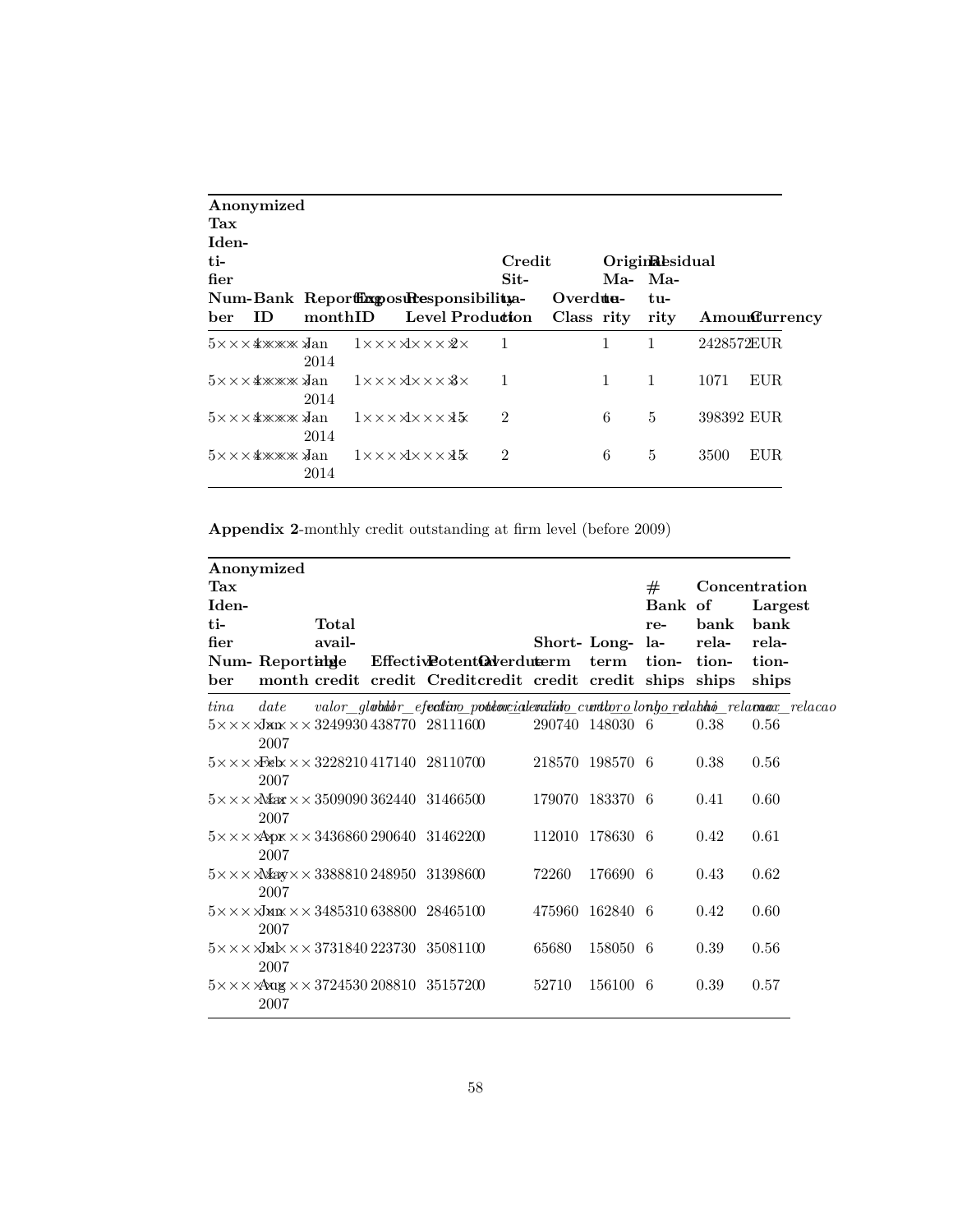|                                                                       |                |                  | Credit<br>with<br>an<br>orig-<br>i-<br>nal/residual | with                    | with<br>$\mathbf{a}$ | Credit CreditCredit with<br>with<br>$\mathbf{a}$ | Credit<br>a<br>orig-                                               |
|-----------------------------------------------------------------------|----------------|------------------|-----------------------------------------------------|-------------------------|----------------------|--------------------------------------------------|--------------------------------------------------------------------|
|                                                                       |                |                  | ma-                                                 | orig-                   | orig- orig-          |                                                  | $i-$                                                               |
|                                                                       |                | Weight Meighted- |                                                     | i-                      | $i-$                 | $i-$                                             | nal/residual                                                       |
|                                                                       | $av-$          | $av-$            | rity                                                |                         |                      | nal/residualtesidualtesidual                     |                                                                    |
| Anonymized                                                            | er-            | er-              | of                                                  | ma-                     | ma-                  | ma-                                              | tu-                                                                |
| $\operatorname{Tax}$                                                  | age            | age              | less                                                | tu-                     | tu-                  | tu-                                              | rity                                                               |
| Iden-                                                                 | orig-          | $resid-$         | than                                                | rity                    | rity                 | rity                                             | of                                                                 |
| ti-<br>Total                                                          | inal           | ual              | or                                                  | of                      | of                   | of                                               | more                                                               |
| fier<br>avail-                                                        | ma-            | ma-              | equal                                               | (1,                     | (5,                  | (10,                                             | than                                                               |
| Num-Reportinge<br>month credit<br>ber                                 | tu-<br>rity    | tu-<br>rity      | $\frac{1}{2}$<br>year                               | 5 <sup>1</sup><br>years | 10                   | 20 <sup>1</sup><br>years years                   | 20<br>years                                                        |
|                                                                       |                |                  |                                                     |                         |                      |                                                  |                                                                    |
| tina<br>date<br>$valor$ global                                        |                |                  |                                                     |                         |                      |                                                  | $prazom$ qhiazo medidor praatot praatot prakos praatot prazo $5$ o |
|                                                                       |                |                  |                                                     |                         |                      |                                                  | valor_proatofr_proatofr_proaton3_proatofr_prazo5_r                 |
| $5\times\times\times\sqrt{\mathsf{aux}}\times\times129849$<br>2014    | $\overline{4}$ | $\overline{4}$   | 2621                                                | 23702                   | 29209 0              |                                                  | 74317                                                              |
| $5 \times \times \times$ Xeb $\times \times 129963$                   | $\overline{4}$ | $\overline{4}$   | 2621                                                | 23702                   | 29259 0              |                                                  | 74381                                                              |
| 2014                                                                  |                |                  |                                                     |                         |                      |                                                  |                                                                    |
| $5 \times \times \times \text{Max} \times \times 130077$              | $\overline{4}$ | $\overline{4}$   | 2621                                                | 23702                   | 29308 0              |                                                  | 74446                                                              |
| 2014                                                                  |                |                  |                                                     |                         |                      |                                                  |                                                                    |
| $5 \times \times \times \times \times \times 130188$                  | $\overline{4}$ | $\overline{4}$   | 2621                                                | 23702                   | 29356 0              |                                                  | 74509                                                              |
| 2014                                                                  |                |                  |                                                     |                         |                      |                                                  |                                                                    |
| $5 \times \times \times \text{Max} \times \times 130298$              | $\overline{4}$ | $\sqrt{3}$       | 2621                                                | 23702                   | 29402 0              |                                                  | 74573                                                              |
| 2014                                                                  |                |                  |                                                     |                         |                      |                                                  |                                                                    |
| $5\times\times\times\sqrt{\phantom{.}}\!\!\rm{MIX}\times\times130402$ | 4              | $\boldsymbol{3}$ | 2621                                                | 23702                   | 29446                | $\overline{0}$                                   | 74633                                                              |
| 2014                                                                  |                |                  |                                                     |                         |                      |                                                  |                                                                    |
| $5 \times \times \times \sqrt{3}$ M $\times \times 130507$            | 4              | $\boldsymbol{3}$ | 2621                                                | 23702                   | 29490                | $\overline{0}$                                   | 74694                                                              |
| 2014                                                                  |                |                  |                                                     |                         |                      |                                                  |                                                                    |
| $5 \times \times \times$ $4 \times \times 125990$                     | $\overline{4}$ | $\sqrt{3}$       | 2621                                                | 19083                   | 29532 0              |                                                  | 74754                                                              |
| 2014                                                                  |                |                  |                                                     |                         |                      |                                                  |                                                                    |

**Appendix 2** *continued* – monthly credit outstanding at firm level (after 2009)

**Appendix 2** *continued* – yearly credit outstanding at firm level (before 2009)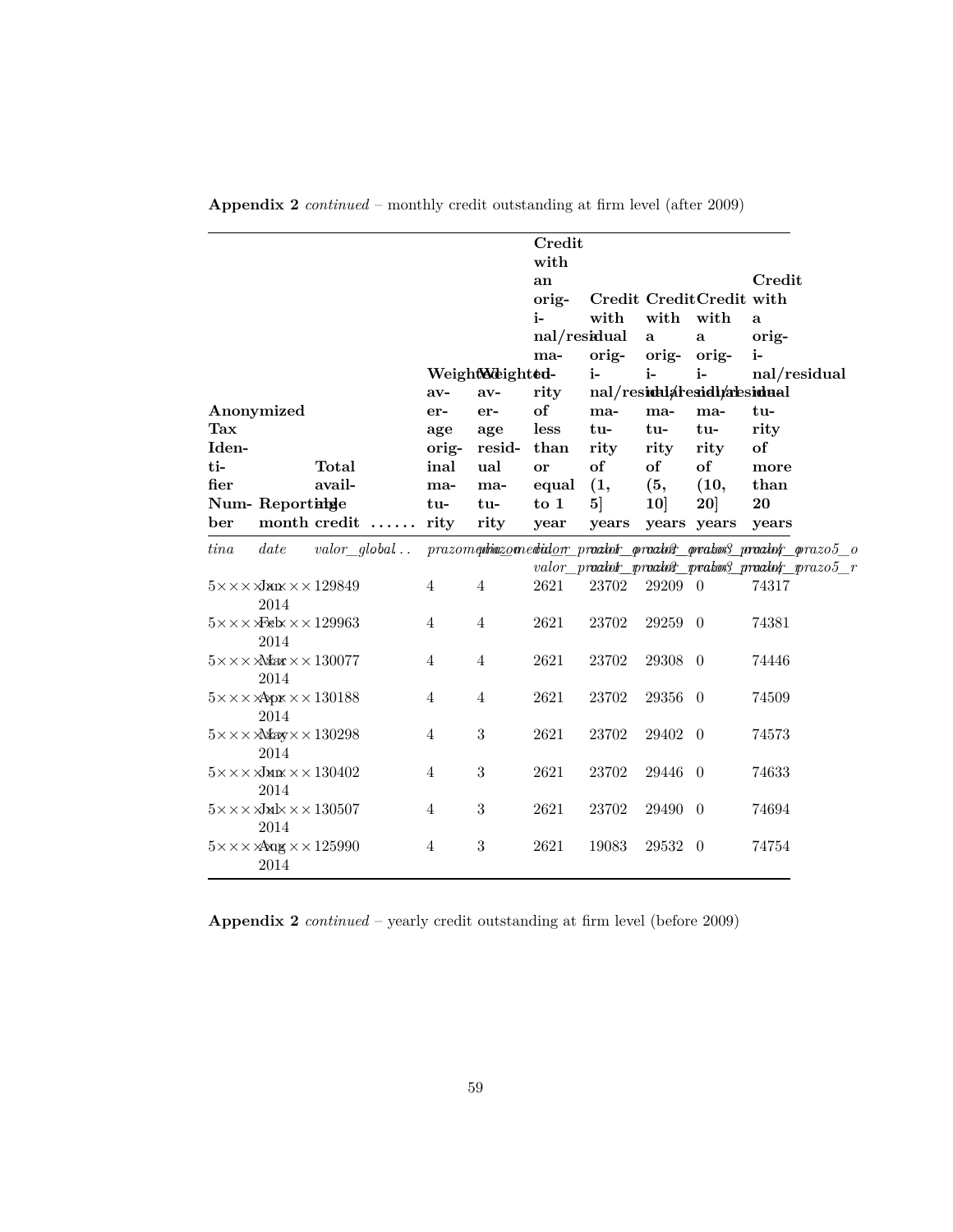|                                                                |        |                                                 |      |                |                            |                 | #              |              | Concentration                                                                               |
|----------------------------------------------------------------|--------|-------------------------------------------------|------|----------------|----------------------------|-----------------|----------------|--------------|---------------------------------------------------------------------------------------------|
| Anonymized Total                                               |        |                                                 |      |                |                            |                 | Bank of        |              | Largest                                                                                     |
| Tax                                                            | avail- |                                                 |      |                |                            | Long-re-        |                | bank         | bank                                                                                        |
| Iden-                                                          | able   |                                                 |      |                |                            | Short-term la-  |                | rela-        | rela-                                                                                       |
| $t$ i-                                                         |        | credit Effective otent averdurer m Credit tion- |      |                |                            |                 |                | tion-        | tion-                                                                                       |
| fier                                                           | (vear  |                                                 |      |                | Credit Credit Credit (year |                 | ships ships    |              | ships                                                                                       |
| Num-Reportingt)                                                |        | (year)                                          |      |                | (year (year (year end)     |                 |                | (year (year) | (year)                                                                                      |
| ber<br>year                                                    |        | end)                                            | end) | end)           | end)                       |                 | end)           | end)         | end)                                                                                        |
| tina<br>year                                                   |        |                                                 |      |                |                            |                 |                |              | valor gl <b>obitor efectivo potitoxia enclinio cuntioro</b> longo relativo relaceae relaceo |
| $5 \times \times \times 2006 \times 125144$                    |        | - 24000                                         | 1144 | - 0            | 24000                      | $\overline{0}$  |                |              |                                                                                             |
| $5 \times \times \times 2006 \times 2$ 16076304053064755456570 |        |                                                 |      |                |                            | 780016727304806 |                | 0.31         | 0.46                                                                                        |
|                                                                |        |                                                 |      |                |                            |                 |                |              |                                                                                             |
| $5 \times \times \times 2006 \times 32798402699349906$         |        |                                                 |      | $\overline{0}$ | 240400                     | 29534           | $\overline{4}$ | 0.28         | 0.30                                                                                        |

**Appendix 2** *continued* – yearly credit outstanding at firm level (after 2009)

|                             |                                                                                           |                                   |                       | $av-$<br>er-                | Weighted<br>Weight ed-<br>$av-$   | Credit<br>with<br>a<br>ma-<br>rity           | with<br>a                                    | with<br>a                            | Credit CreditCredit with<br>with<br>a                | Credit<br>a<br>ma-                                                                                                            |  |
|-----------------------------|-------------------------------------------------------------------------------------------|-----------------------------------|-----------------------|-----------------------------|-----------------------------------|----------------------------------------------|----------------------------------------------|--------------------------------------|------------------------------------------------------|-------------------------------------------------------------------------------------------------------------------------------|--|
|                             |                                                                                           |                                   |                       | age                         | er-<br>orig- age                  | of<br>less                                   | ma-<br>tu-                                   | ma-<br>tu-                           | ma-<br>tu-                                           | tu-<br>rity                                                                                                                   |  |
| Tax<br>Iden-<br>ti-<br>fier | Anonymized                                                                                | Total<br>avail-<br>able<br>Credit |                       | i-<br>nal<br>ma- ma-<br>tu- | resid-<br>ual<br>tu-<br>rity rity | than<br>or<br>equal<br>$\frac{1}{2}$<br>year | rity<br>of<br>(1,<br>5 <sup>1</sup><br>years | rity<br>of<br>(5,<br>10 <sup>1</sup> | rity<br>of<br>(10,<br>20 <sup>1</sup><br>years years | of<br>more<br>than<br>20<br>years                                                                                             |  |
| ber                         | Num-Reportingar<br>year                                                                   |                                   | $end)$                |                             | (year(year)<br>end) end)          | (year)<br>end)                               | (year)<br>end)                               | end)                                 | (year (year)<br>end)                                 | (year)<br>end)                                                                                                                |  |
| tina                        | year                                                                                      |                                   |                       |                             |                                   |                                              |                                              |                                      |                                                      | valor_global prazorpediomedidor proator proator proator proator prazo5_o<br>valor_praatoir_praatoir_pratois_praatoir_prazo5_r |  |
|                             | $5 \times \times \times 200 \times 1$ 56452<br>$5 \times \times \times 200 \times 237080$ |                                   | 1.1.1.1.1<br>$\ldots$ | -1<br>$\overline{4}$        | $\mathbf{1}$<br>3                 | 50341<br>$\theta$                            | 3611<br>10177                                | $\theta$<br>9144                     | $\theta$<br>$\Omega$                                 | $\Omega$<br>17759                                                                                                             |  |
|                             | $5 \times \times \times 200 \times 31300$<br>$5 \times \times \times 200 \times 4$ 60968  |                                   | 1.1.1.1.1             | $\mathbf{1}$<br>4           | $\mathbf{1}$<br>4                 | 942<br>155                                   | $\theta$<br>$\theta$                         | $\Omega$<br>11250                    | $\theta$<br>$\theta$                                 | $\Omega$<br>46313                                                                                                             |  |

**Appendix 3** - month credit outstanding at bank-firm level (before 2009)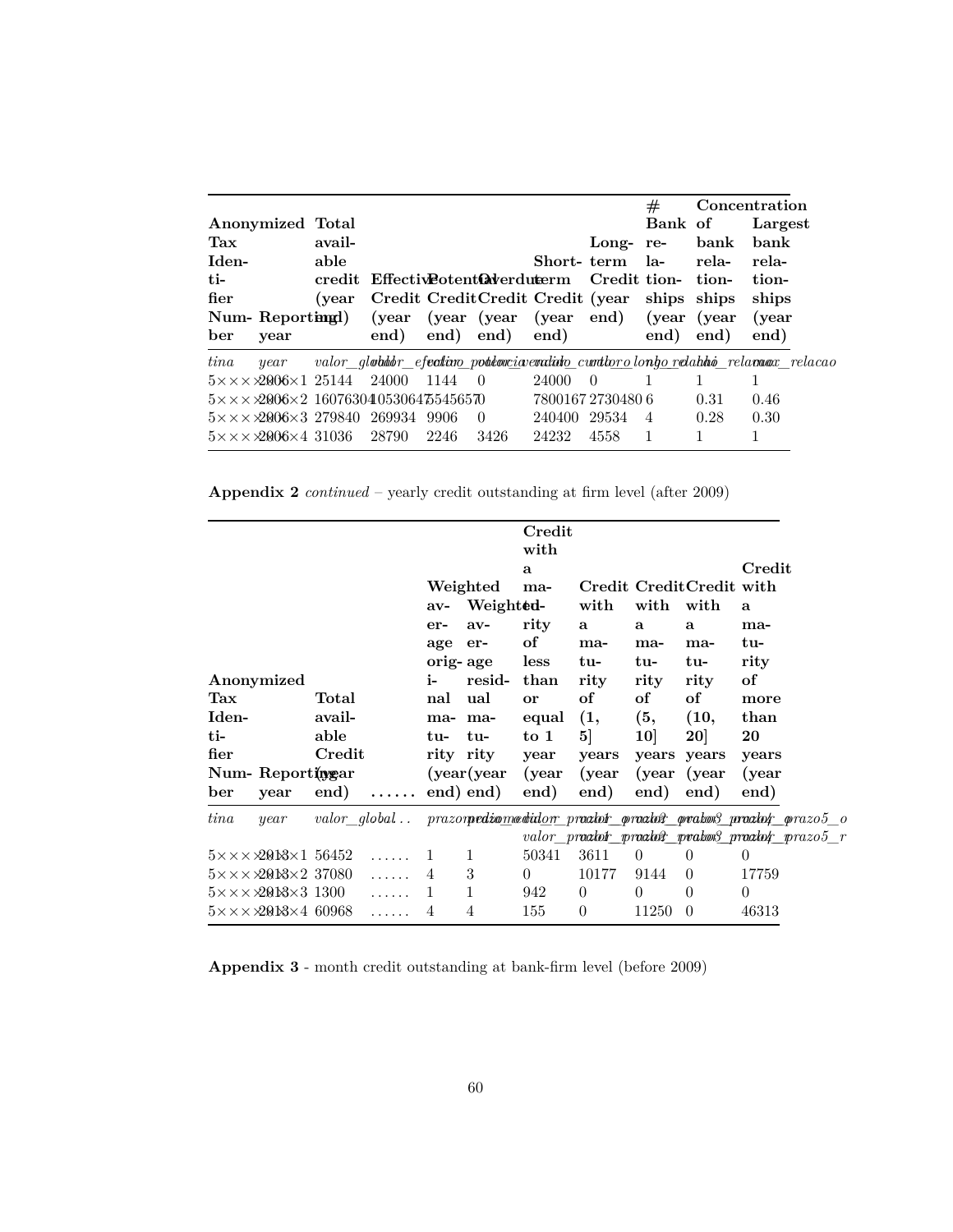|                                                                 |                                                                  |            |                 |                  |                                 |                  |                                                                           |                  |                              | Indicator<br>for                                                     |
|-----------------------------------------------------------------|------------------------------------------------------------------|------------|-----------------|------------------|---------------------------------|------------------|---------------------------------------------------------------------------|------------------|------------------------------|----------------------------------------------------------------------|
| $\operatorname{Tax}$<br>Iden-<br>ti-<br>fier<br>Num-Bank<br>ber | Anonymized<br>ID                                                 | Reportinge | Total<br>avail- |                  | <b>EffectPotentiQlverduterm</b> |                  | Short- Long-rela-<br>month credit credit Credit credit credit credit ship | term tion-       | <b>Share</b><br>of a<br>bank | the<br>largest<br>bank<br>re-<br>la-<br>tion-<br>ship                |
| tina                                                            | bin a                                                            | date       |                 |                  |                                 |                  |                                                                           |                  |                              | valor_globdor_vafkativpotelarialvendido_curtlorolohgoe_o max_relacao |
|                                                                 |                                                                  | 2007       | 850             | 850              | $\overline{0}$                  | $\theta$         | 850                                                                       | $\boldsymbol{0}$ | 0.53                         | $\mathbf{1}$                                                         |
|                                                                 |                                                                  | 2007       | 850             | 850              | $\theta$                        | $\boldsymbol{0}$ | 850                                                                       | $\theta$         | 0.53                         | 1                                                                    |
|                                                                 | $5 \times \times \times \times \times \times \times$ Jul         | 2007       | 850             | 850              | $\boldsymbol{0}$                | $\overline{0}$   | 850                                                                       | 0                | 0.53                         | $\mathbf{1}$                                                         |
|                                                                 | $5\times\times\times\cancel{2}\times\times\times\times$ Jan      | 2007       | 740             | $\theta$         | 740                             | $\boldsymbol{0}$ | $\theta$                                                                  | $\boldsymbol{0}$ | $\mathbf{1}$                 | 1                                                                    |
|                                                                 | $5 \times \times \times 2 \times \times \times \times$ Feb       | 2007       | 740             | $\boldsymbol{0}$ | 740                             | $\boldsymbol{0}$ | $\theta$                                                                  | $\boldsymbol{0}$ | $\mathbf{1}$                 | $\mathbf{1}$                                                         |
|                                                                 | $5 \times \times \times 2 \times \times \times \times$ Mar       | 2007       | 740             | $\boldsymbol{0}$ | 740                             | $\boldsymbol{0}$ | $\theta$                                                                  | $\boldsymbol{0}$ | 0.47                         | $\boldsymbol{0}$                                                     |
|                                                                 | $5 \times \times \times 2 \times \times \times \times$ Apr       | 2007       | 740             | $\boldsymbol{0}$ | 740                             | $\boldsymbol{0}$ | $\boldsymbol{0}$                                                          | $\boldsymbol{0}$ | $1\,$                        | $\mathbf 1$                                                          |
|                                                                 | $5 \times \times \times 2 \times \times \times \times$ May       | 2007       | 740             | $\boldsymbol{0}$ | 740                             | $\theta$         | $\theta$                                                                  | $\theta$         | 0.47                         | $\overline{0}$                                                       |
|                                                                 | $5 \times \times \times 2 \times \times \times \times$ Jun       | 2007       | 740             | $\theta$         | 740                             | $\theta$         | $\theta$                                                                  | $\theta$         | $\mathbf{1}$                 | $\mathbf{1}$                                                         |
|                                                                 | $5\times\times\times\cancel{2}\times\times\times\times$ Jul      | 2007       | 740             | $\theta$         | 740                             | $\theta$         | $\theta$                                                                  | 0                | 0.47                         | $\theta$                                                             |
|                                                                 | $5 \times \times \times 2 \times \times \times \times$ Aug       | 2007       | 740             | $\theta$         | 740                             | $\theta$         | $\theta$                                                                  | $\theta$         | 1                            | 1                                                                    |
|                                                                 | $5 \times \times \times 2 \times \times \times \times$ Sep       | 2007       | 740             | $\theta$         | 740                             | $\boldsymbol{0}$ | $\theta$                                                                  | 0                | 1                            | $\mathbf{1}$                                                         |
|                                                                 | $5 \times \times \times 2 \times \times \times \times \cdot$ Oct | 2007       | 748             | $\boldsymbol{0}$ | 748                             | $\boldsymbol{0}$ | $\boldsymbol{0}$                                                          | 0                | $\,1\,$                      | $\,1\,$                                                              |
|                                                                 | $5 \times \times \times 2 \times \times \times \times N$ ov      | 2007       | 748             | $\boldsymbol{0}$ | 748                             | $\boldsymbol{0}$ | $\boldsymbol{0}$                                                          | $\boldsymbol{0}$ | $\,1\,$                      | $\mathbf{1}$                                                         |
|                                                                 | $5 \times \times \times 2 \times \times \times \times$ Dec       | 2007       | 748             | $\overline{0}$   | 748                             | $\overline{0}$   | $\boldsymbol{0}$                                                          | $\boldsymbol{0}$ | 1                            | $\mathbf{1}$                                                         |

**Appendix 3** *continued* – month credit outstanding at bank-firm level (after 2009)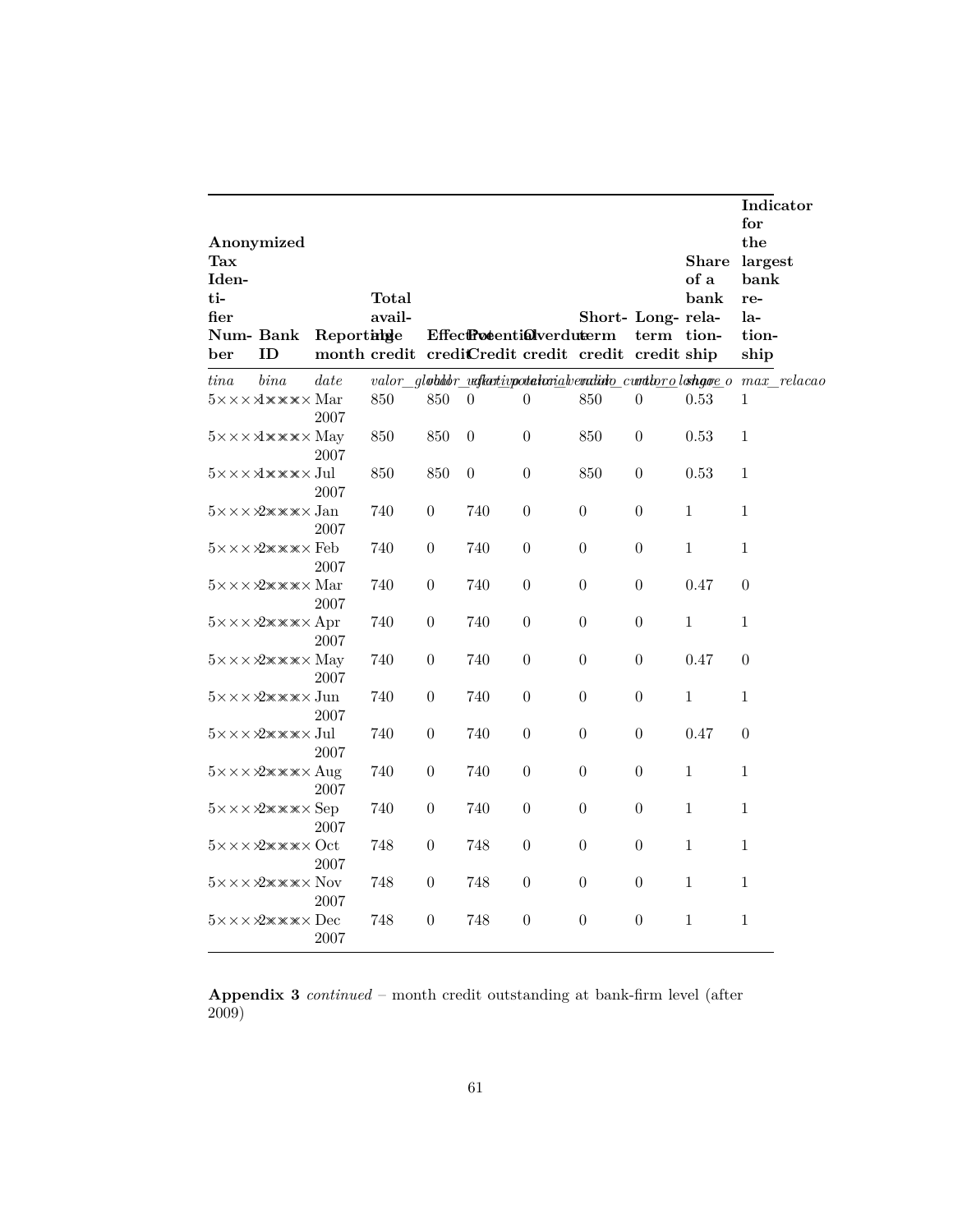|             |                                                                    |          |                   |                  |                  |                                    |     | Credit                |                                         |                  |                      |                                                                                                                                              |
|-------------|--------------------------------------------------------------------|----------|-------------------|------------------|------------------|------------------------------------|-----|-----------------------|-----------------------------------------|------------------|----------------------|----------------------------------------------------------------------------------------------------------------------------------------------|
|             |                                                                    |          |                   |                  |                  |                                    |     | with                  |                                         |                  |                      |                                                                                                                                              |
|             |                                                                    |          |                   |                  |                  |                                    |     | a                     |                                         |                  |                      |                                                                                                                                              |
|             |                                                                    |          |                   |                  |                  |                                    |     | ma-                   |                                         |                  |                      | Credit                                                                                                                                       |
|             |                                                                    |          |                   | Weighted         |                  |                                    |     | tu-                   |                                         |                  | CrediCrediCreditwith |                                                                                                                                              |
|             |                                                                    |          |                   | $av-$            | Weighted         |                                    |     | rity                  |                                         |                  | with with with a     |                                                                                                                                              |
|             |                                                                    |          |                   | er-              | $av-$            |                                    |     | of                    | a                                       | a                | a                    | ma-                                                                                                                                          |
|             | Anonymized                                                         |          |                   | age              | er-              |                                    |     | less                  | ma-                                     | ma- ma-          |                      | tu-                                                                                                                                          |
| Tax         |                                                                    |          |                   | orig- age        |                  |                                    |     | than tu-              |                                         | tu-              | tu-                  | rity                                                                                                                                         |
| Iden-       |                                                                    |          |                   | i-               | resid-           |                                    |     | or                    | rity                                    | rity             | rity                 | of                                                                                                                                           |
| ti-<br>fier |                                                                    |          | Total<br>avail-   | nal              | ual              |                                    |     | equal of              |                                         | of               | of                   | more                                                                                                                                         |
|             | <b>Num-Bank Reporting</b>                                          |          |                   | ma-              | ma-              | <b>Short</b> Longto<br>term term 1 |     |                       | (1,<br>5 <sup>1</sup>                   | (5,              | (10,                 | than<br>20                                                                                                                                   |
| ber         | ID                                                                 |          | $montkredit$ rity | tu-              | tu-<br>rity      |                                    |     |                       | creditcredityear years yearsyears years | 10               | 20]                  |                                                                                                                                              |
|             |                                                                    |          |                   |                  |                  |                                    |     |                       |                                         |                  |                      |                                                                                                                                              |
| tina        | bin a                                                              | date     |                   |                  |                  |                                    |     |                       |                                         |                  |                      | $valor\_globalprazomp$ ekia <u>ora adistronationalista absorpti adintana matematikana syndexa senda<math>o4</math> pro<math>zo5</math> o</u> |
|             |                                                                    |          |                   |                  |                  |                                    |     |                       |                                         |                  |                      | valor_catoo_dologo_prdao1prdao2qerboxo3padao4prazo5_r                                                                                        |
|             |                                                                    | 2010     | 1096              | $\overline{2}$   | $\mathbf{1}$     | $\overline{0}$                     | 346 | $\overline{0}$        | 346                                     | $\boldsymbol{0}$ | $\theta$             | $\theta$                                                                                                                                     |
|             | $5 \times \times \times \times \times \times \times \text{Apr}$    | 2010     | 1064              | $\overline{2}$   | $\mathbf{1}$     | $\boldsymbol{0}$                   | 314 | $\overline{0}$        | 314                                     | $\theta$         | $\boldsymbol{0}$     | $\boldsymbol{0}$                                                                                                                             |
|             | $5 \times \times 2 \times \times \times 3$ an                      | 2010     | 27526             | $\boldsymbol{2}$ | $\boldsymbol{2}$ |                                    |     | 16683 10843 16683 739 |                                         | 101040           |                      | $\boldsymbol{0}$                                                                                                                             |
|             | $5 \times \times 2 \times \times \times 10$                        | 2010     | 25950             | $\boldsymbol{2}$ | $\boldsymbol{2}$ |                                    |     | 15199 10751 15199 693 |                                         | 100580           |                      | $\boldsymbol{0}$                                                                                                                             |
|             | $5\times\times$ XXXXXMar                                           | 2010     | 25792             | $\overline{2}$   | $\overline{2}$   |                                    |     | 15133 10659 15133 648 |                                         | 100110           |                      | $\boldsymbol{0}$                                                                                                                             |
|             |                                                                    | 2010     | 24869             | $\boldsymbol{2}$ | $\overline{2}$   |                                    |     | 14304 1056514304 602  |                                         | 9963 0           |                      | $\boldsymbol{0}$                                                                                                                             |
|             |                                                                    | 2010     | 25896             | $\boldsymbol{2}$ | $\overline{2}$   |                                    |     | 15425 10471 15425 556 |                                         | 9915 0           |                      | $\boldsymbol{0}$                                                                                                                             |
|             | $5 \times \times 2 \times \times \times 3 \text{ nm}$              | $2010\,$ | 24198             | $\boldsymbol{2}$ | $\overline{2}$   |                                    |     | 13822 10376 13822 510 |                                         | 9866 0           |                      | $\boldsymbol{0}$                                                                                                                             |
|             | 5×××2жжж∢иl                                                        | 2010     | 24042             | $\boldsymbol{2}$ | $\mathbf{2}$     |                                    |     | 13760 1028213760 465  |                                         | 9817 0           |                      | $\boldsymbol{0}$                                                                                                                             |
|             | $5 \times \times \times \times \times \times \times \times \times$ | 2010     | 25947             | $\boldsymbol{2}$ | $\sqrt{2}$       |                                    |     | 15760 1018715760 419  |                                         | 9768 0           |                      | $\boldsymbol{0}$                                                                                                                             |
|             | $5 \times \times 2 \times \times \times 8$ ep                      | 2010     | 26025             | $\boldsymbol{2}$ | $\overline{2}$   |                                    |     | 15935 10090 15935 372 |                                         | 9718 0           |                      | $\boldsymbol{0}$                                                                                                                             |
|             | $5 \times \times 2 \times \times \times \text{Oct}$                | 2010     | 26223             | $\overline{2}$   | $\overline{2}$   |                                    |     | 16230 9993 16230 326  |                                         | 9667 0           |                      | $\boldsymbol{0}$                                                                                                                             |
|             | $5\times\times$ X2 $\mathbb{X}\mathbb{X}\mathbb{X}\mathbb{X}$ Nov  | 2010     | 26320             | $\overline{2}$   | $\overline{2}$   |                                    |     | 16424 9896 16424 280  |                                         | 9616 0           |                      | $\boldsymbol{0}$                                                                                                                             |
|             | $5 \times \times 2 \times \times \times 2$ Dec                     | 2010     | 25801             | $\overline{2}$   | $\overline{2}$   |                                    |     | 16003 9798 16003 234  |                                         | 9564 0           |                      | $\theta$                                                                                                                                     |